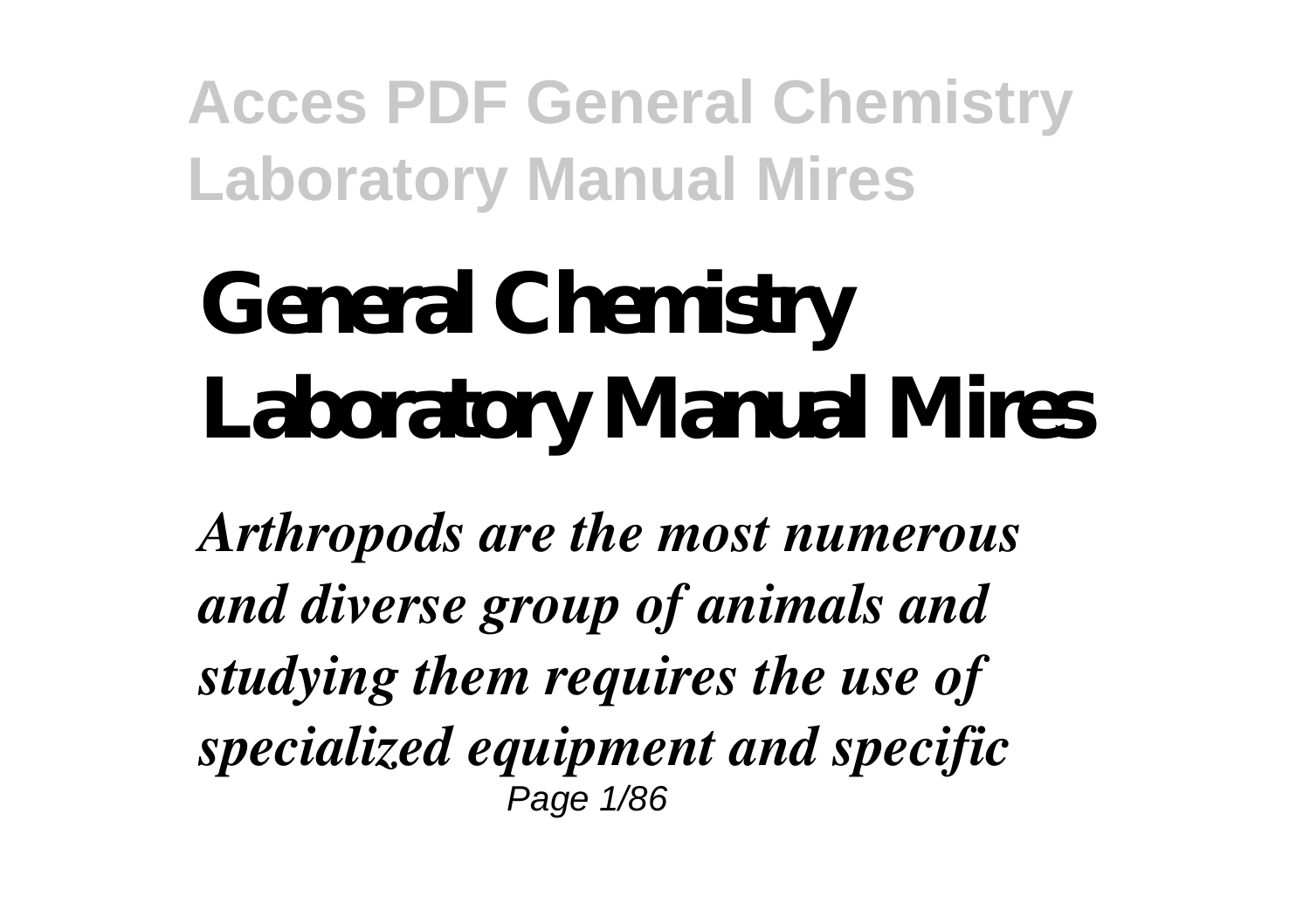*procedures. This text describes effective methods and equipment for collecting, identifying, rearing, examining, and preserving insects and mites, and explains how to store and care for specimens in collections. It also provides instructions for the*

Page 2/86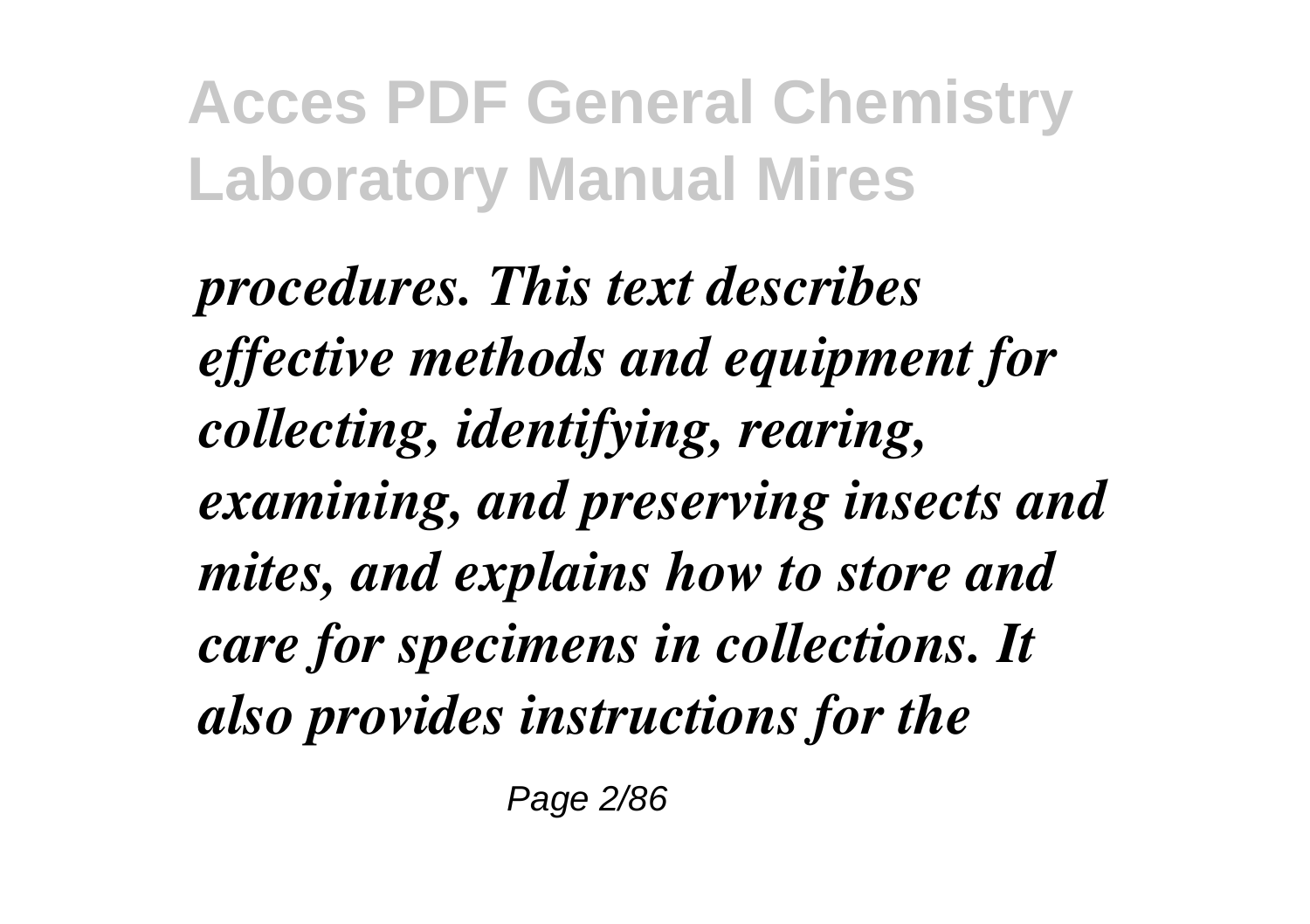*construction of many kinds of collecting equipment, traps, rearing cages, and storage units, as well as updated and illustrated keys for identification of the classes of arthropods and the orders of insects. Such information not only aids*

Page 3/86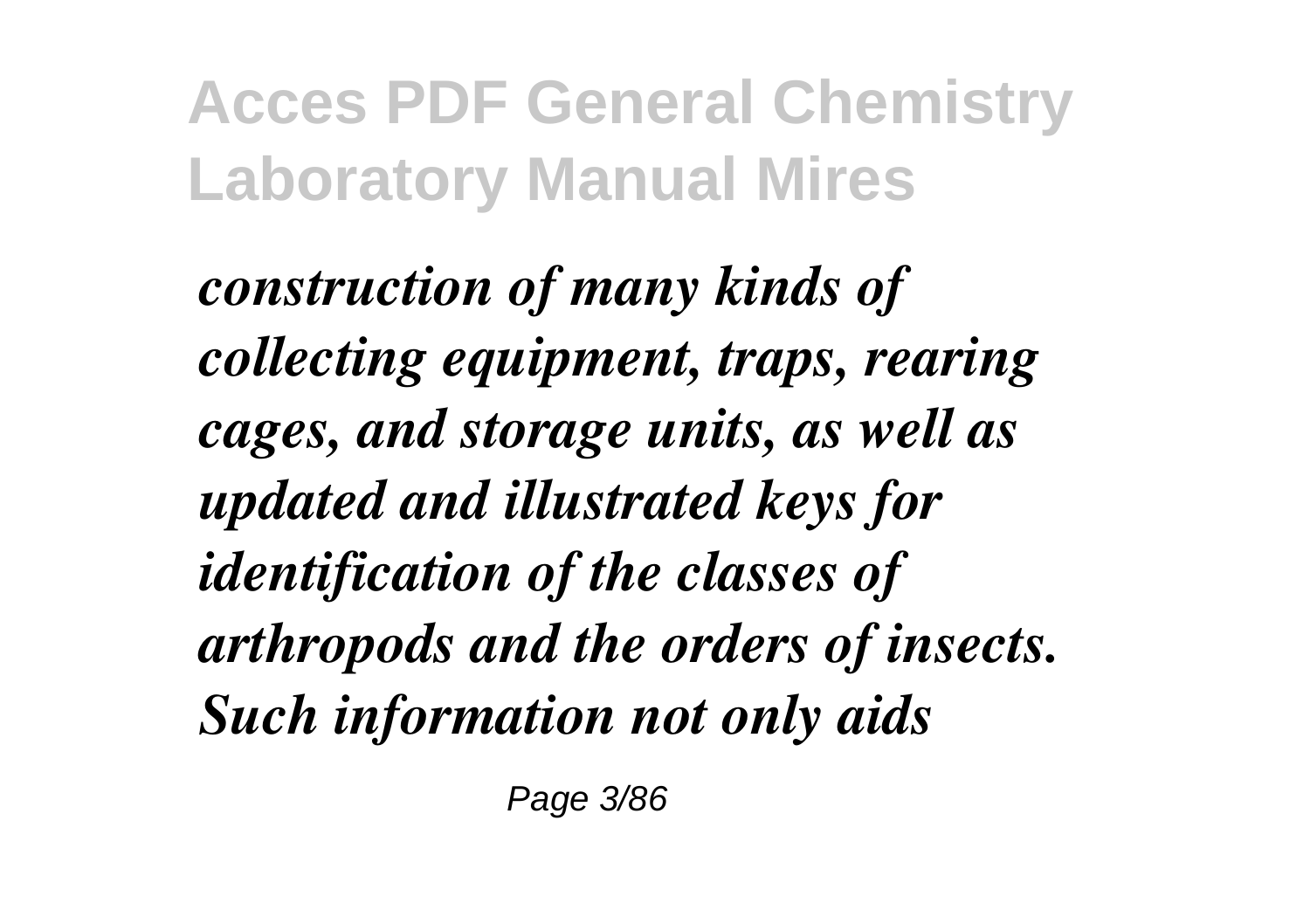*hobbyists and professionals in preparing insect collections, but it has become essential in documenting and standardizing collections of entomological evidence in forensic as well as pest management sciences. \* Over 400 professionally drawn*

Page 4/86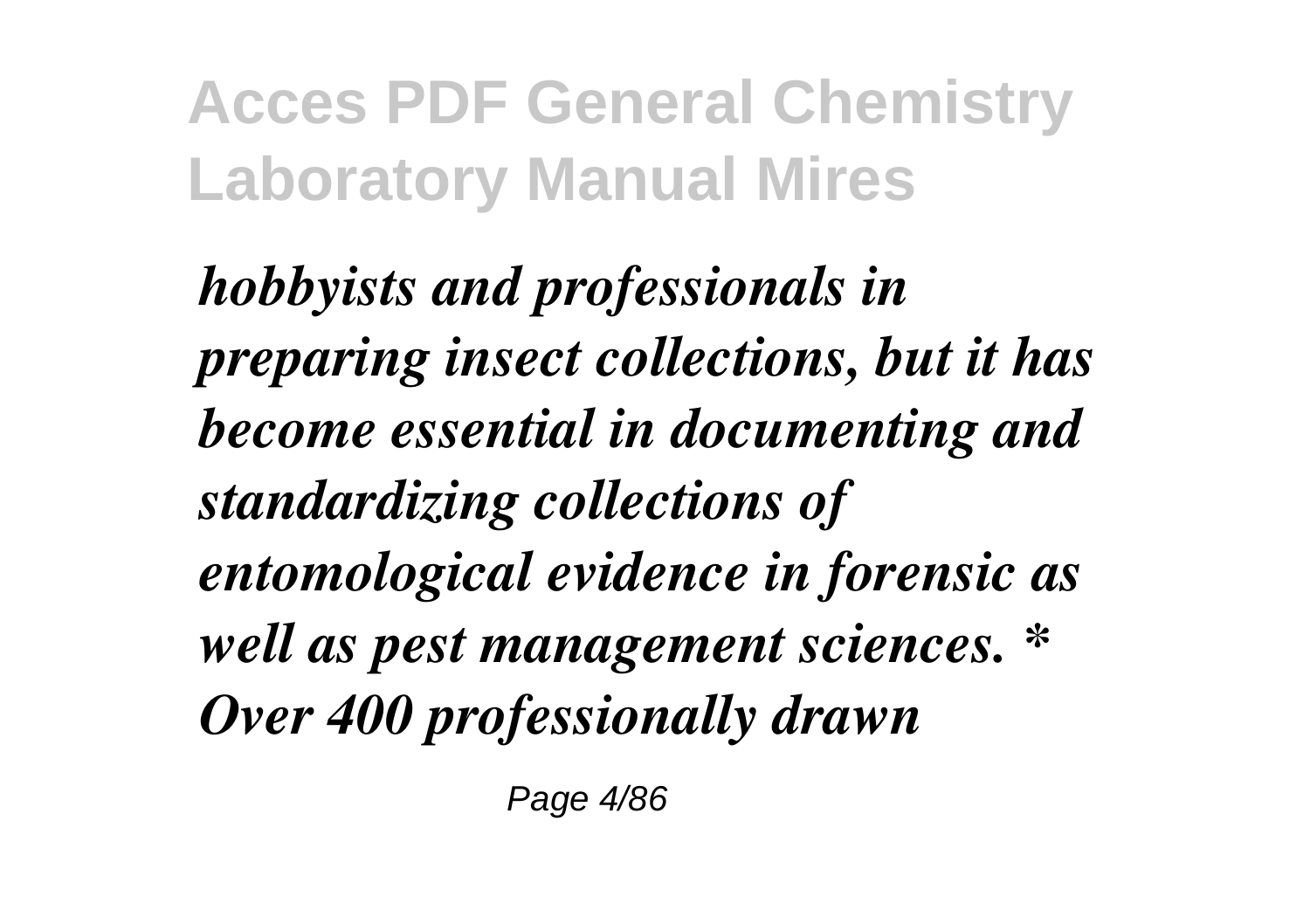*illustrations \* Identification keys to find arthropod orders \* Comprehensive reading list \* Detailed glossary of terms The loss to national economies resulting from excessive plant biomass has been appreciable and has put*

Page 5/86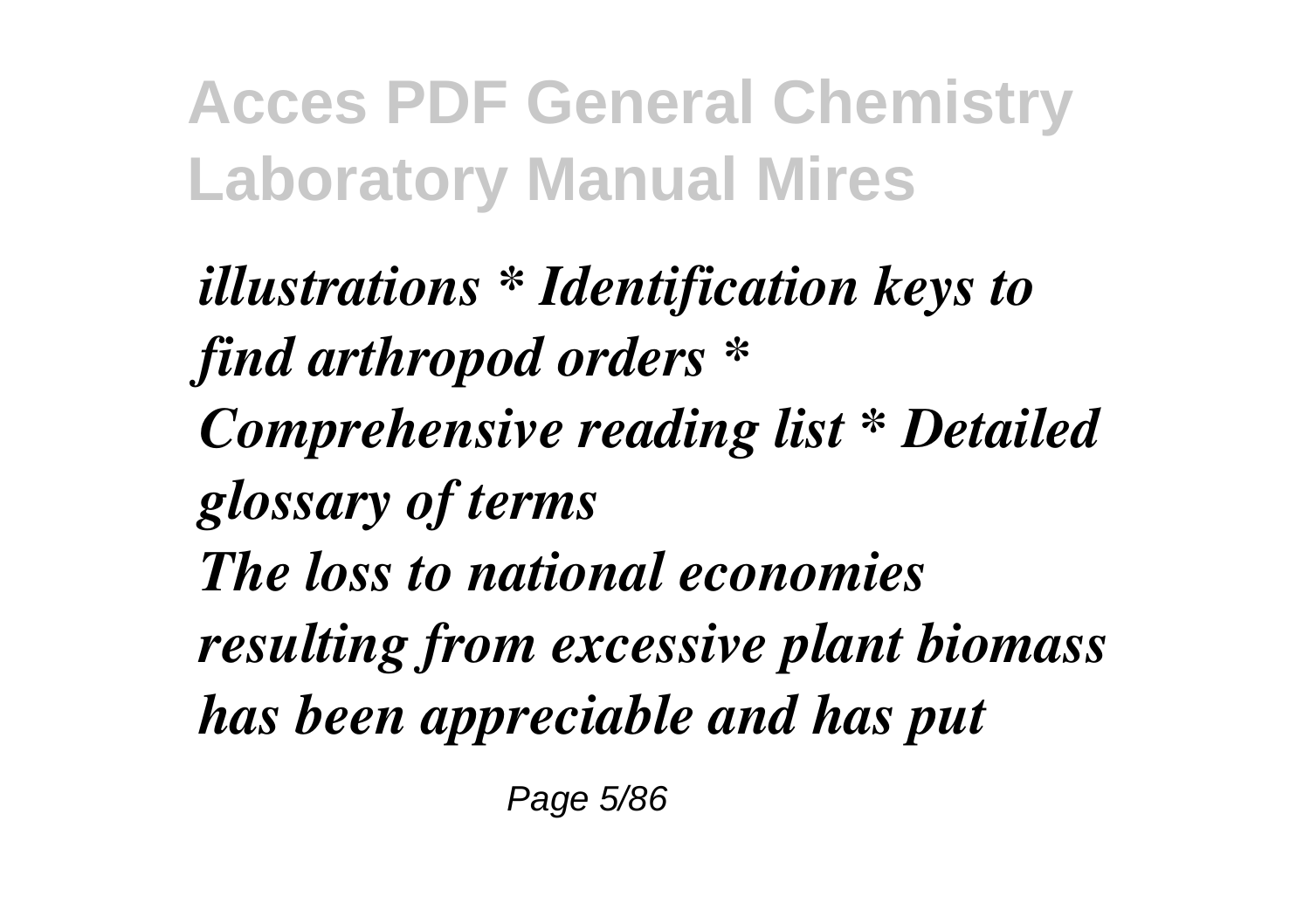*pressure on water managers to develop weed control procedures. The results from the most up-to-date research activities and field trials of leading aquatic plant scientists and managers in all five continents, aimed at resolving these weed problems, has*

Page 6/86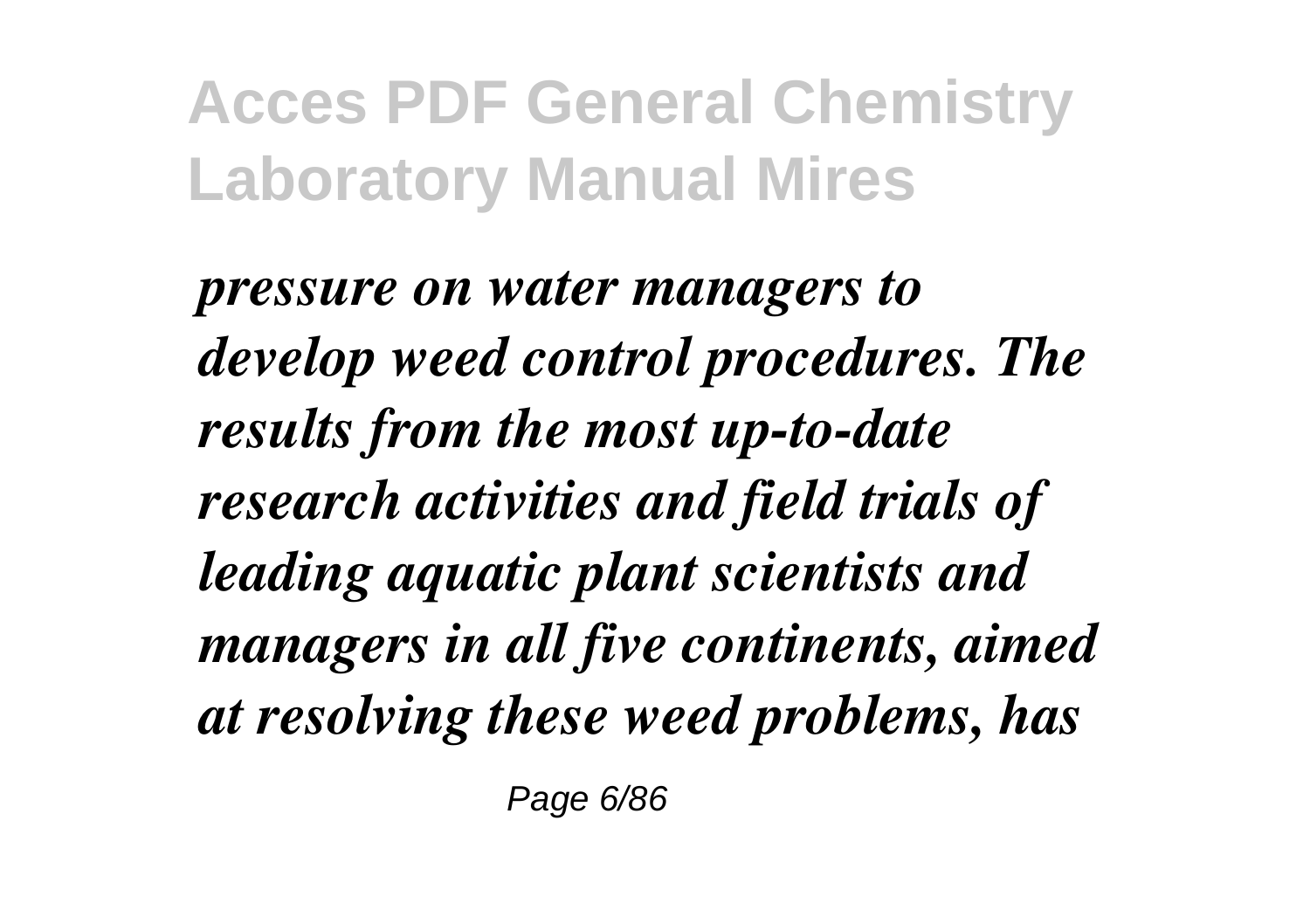*been drawn together in this volume. Comprehensive and engaging, Introduction to Forensic Anthropology uses thoughtful pedagogy to lead students step-by-step through the most current and detailed forensic anthropology material*

Page 7/86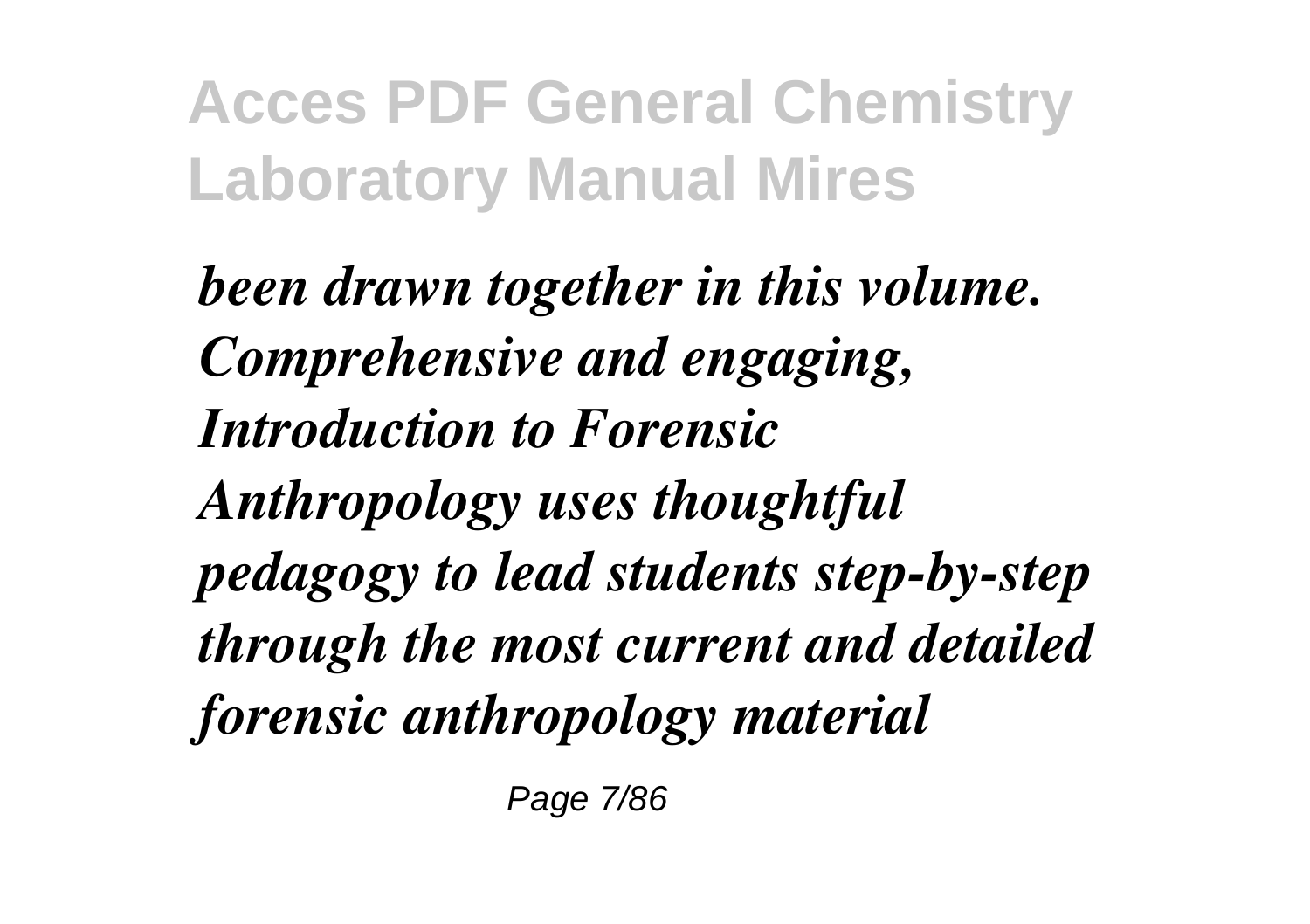*available today. The book offers coverage of all of the major topics in the field with accuracy, intensity, and clarity. Extensive illustrations and photos ensure that the text is accessible for students. As one reviewer says, "there is no other*

Page 8/86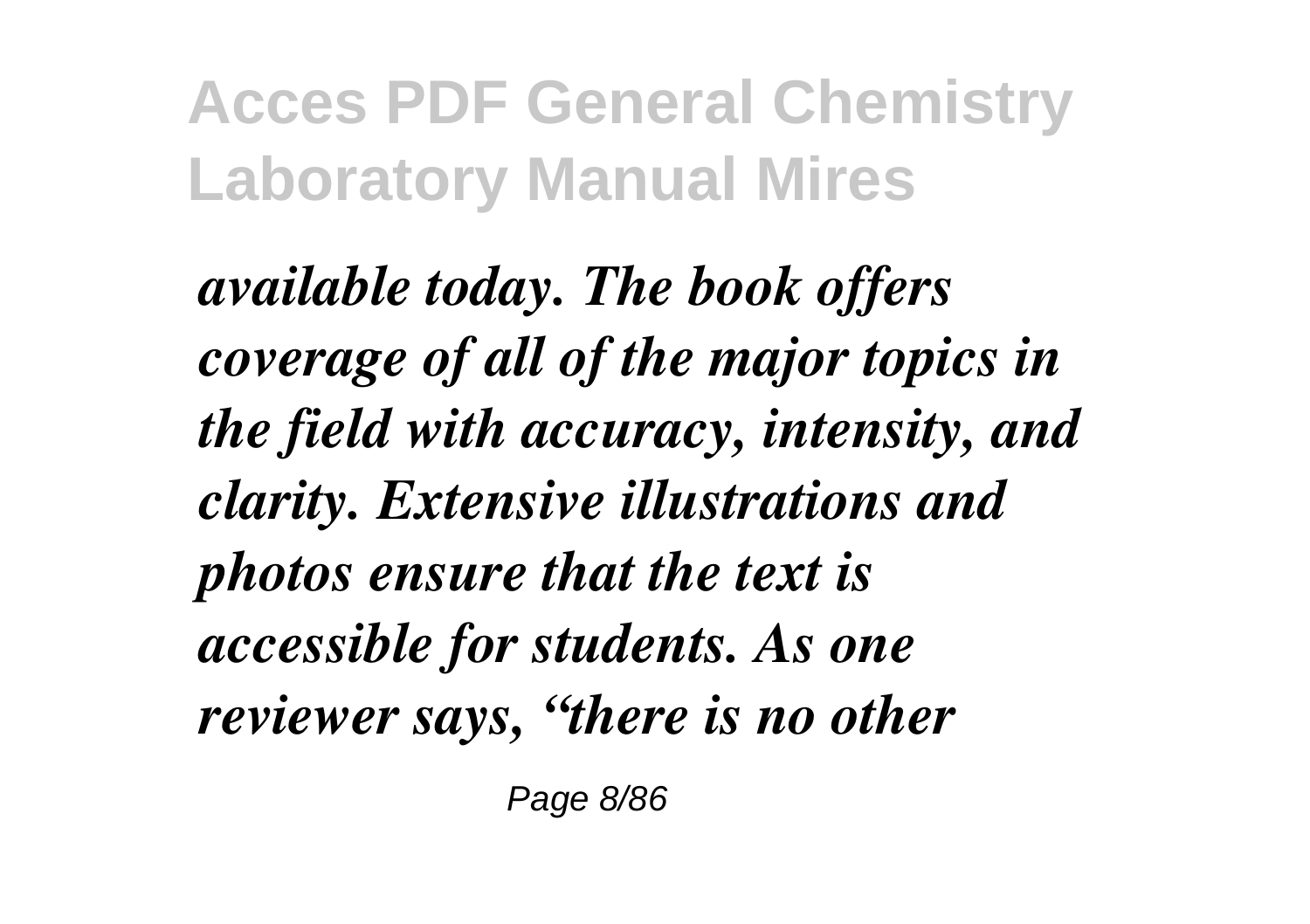*source available that is so comprehensive in its coverage of the methods and issues in the current practice of forensic anthropology." Air Pollution and Global Warming Western Conceptions of the Orient Strategy and Action Plan for Mire and*

Page 9/86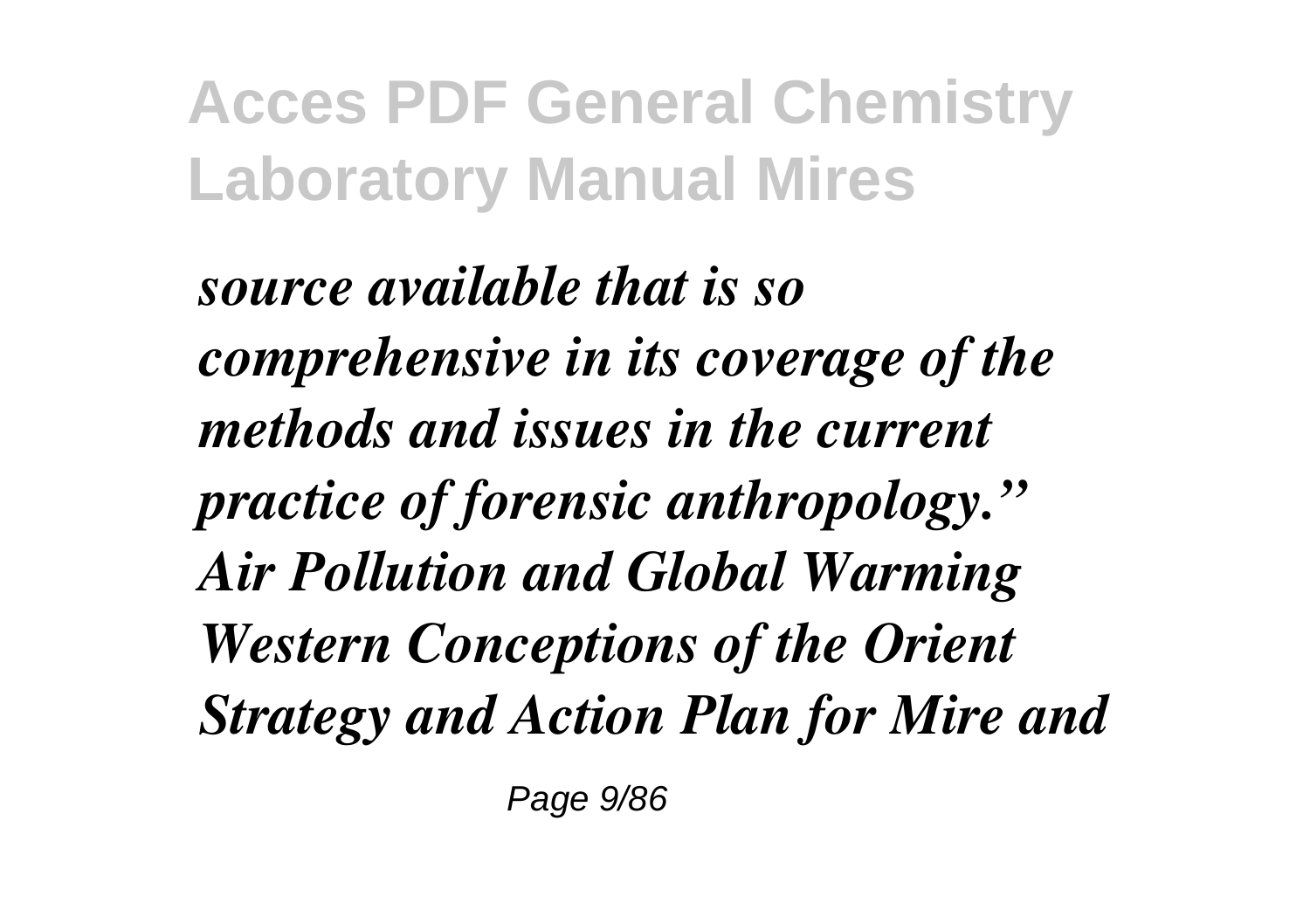*Peatland Conservation in Central Europe*

*Government Reports Announcements*

*& Index*

*Chemical News and Journal of Industrial Science*

*Eddy Covariance*

Page 10/86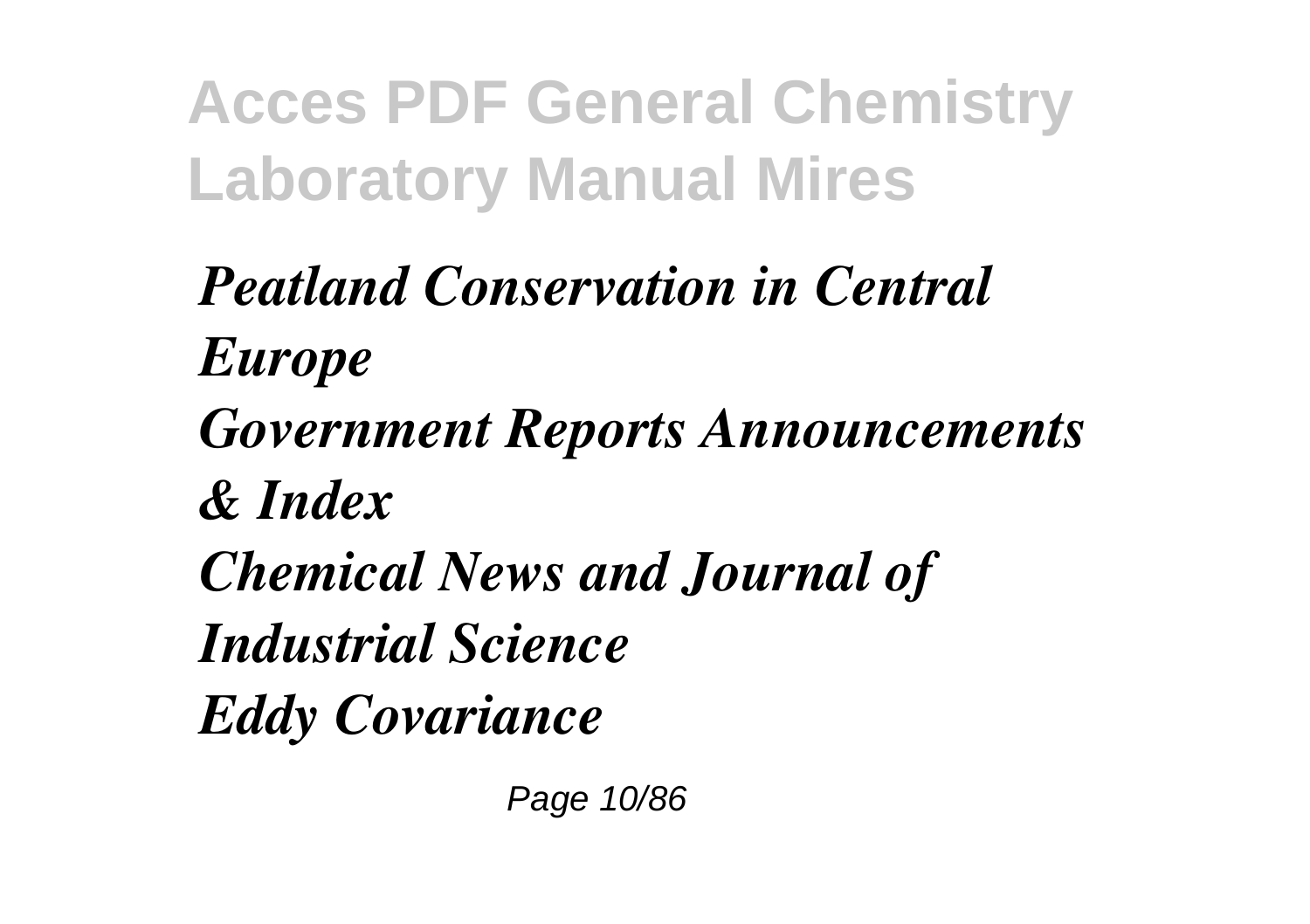*New edition of introductory textbook, ideal for students taking a course on air pollution and global warming, whatever their background. Comprehensive introduction to the history and science of the major air pollution* Page 11/86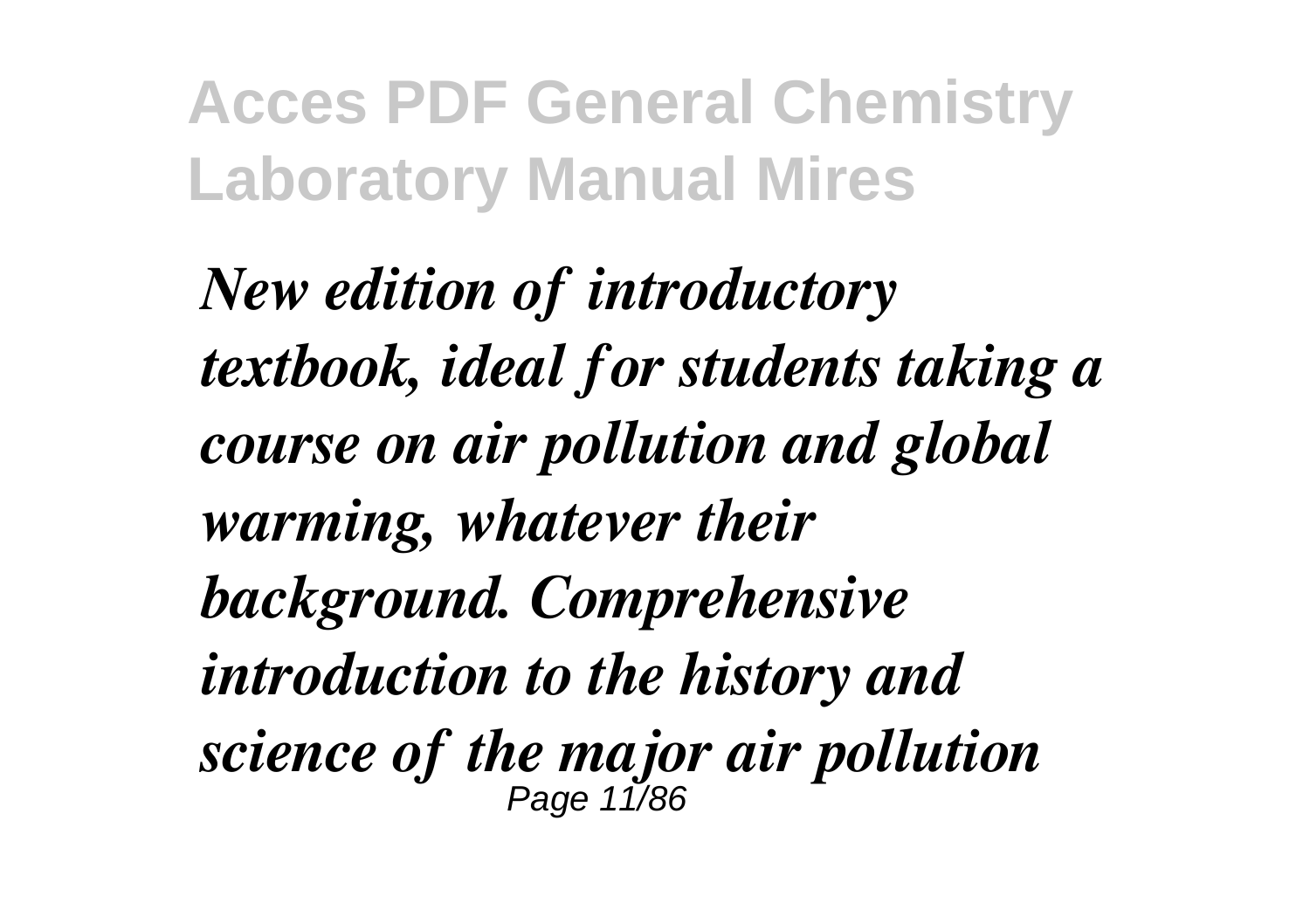*and climate problems facing the world today, as well as energy and policy solutions to those problems. Introductory Plant BiologyWCB/McGraw-Hill A major update of a best-selling textbook that introduces students to* Page 12/86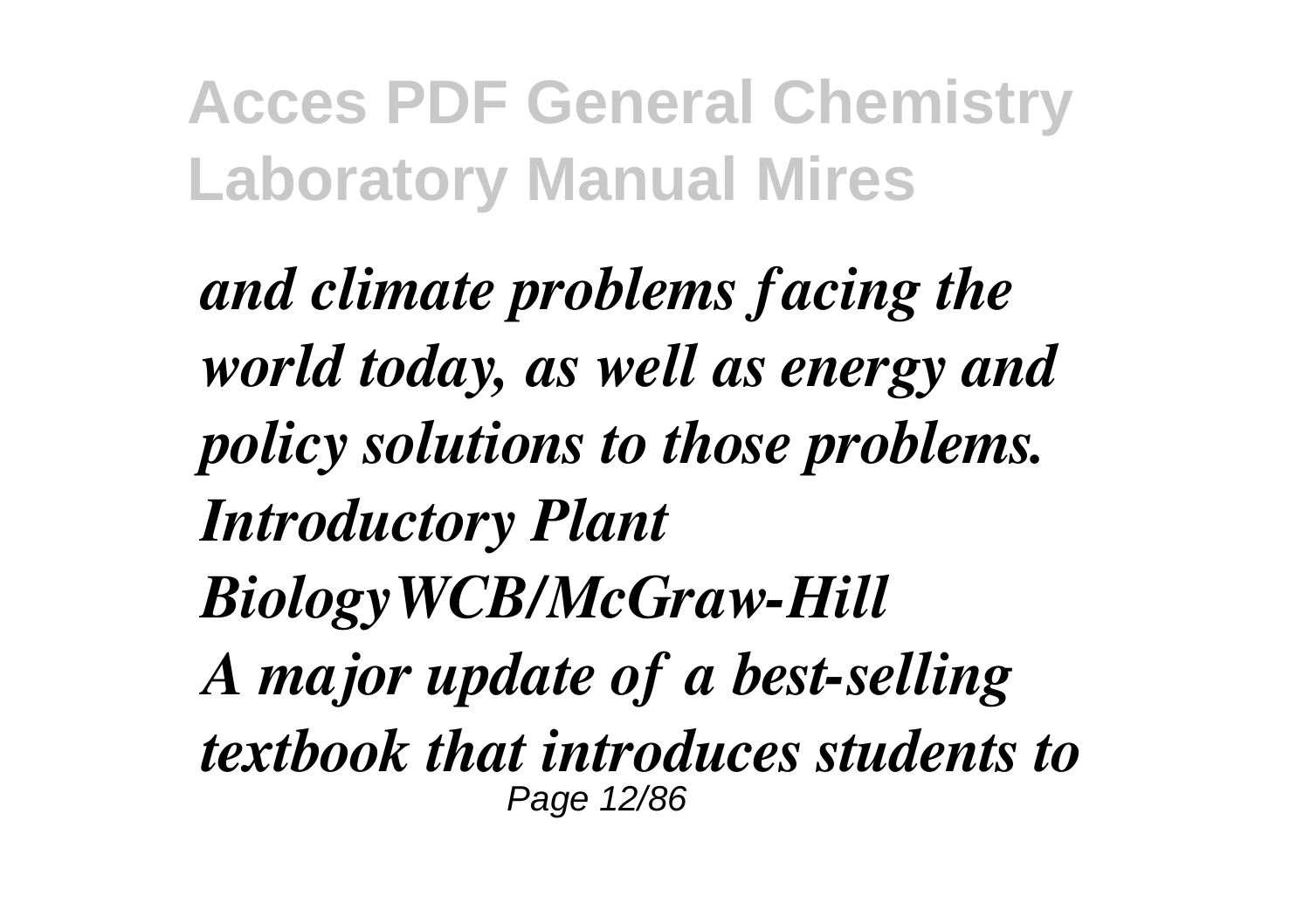*the key experimental and analytical techniques underpinning life science research. Arthropod Collection and Identification Biochar as Soil Amendment The Carbon Cycle* Page 13/86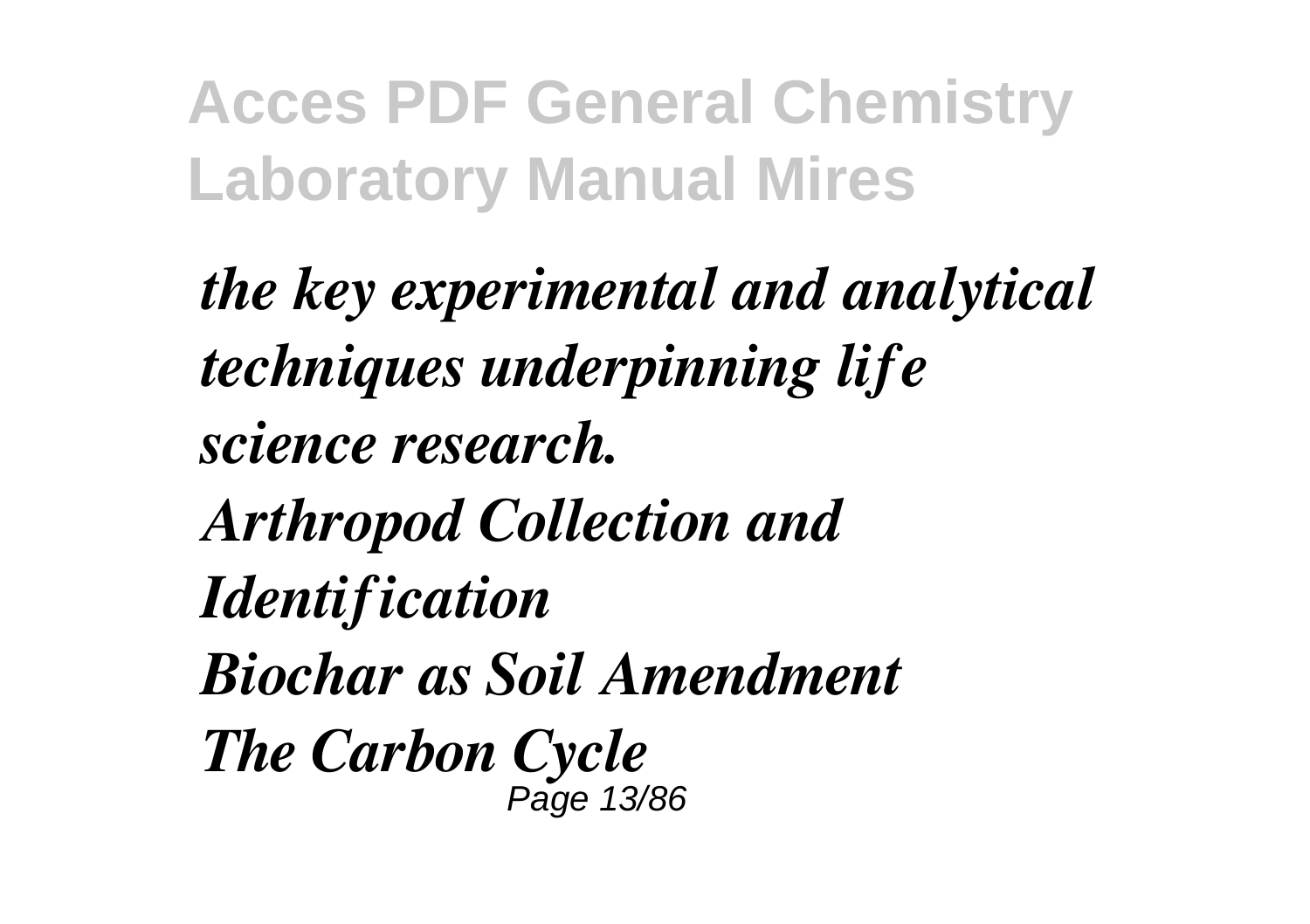*A Guide to Wetland Identification, Delineation, Classification, and Mapping Introduction to Mineralogy and Petrology Earth Materials* This manual provides students in Page 14/86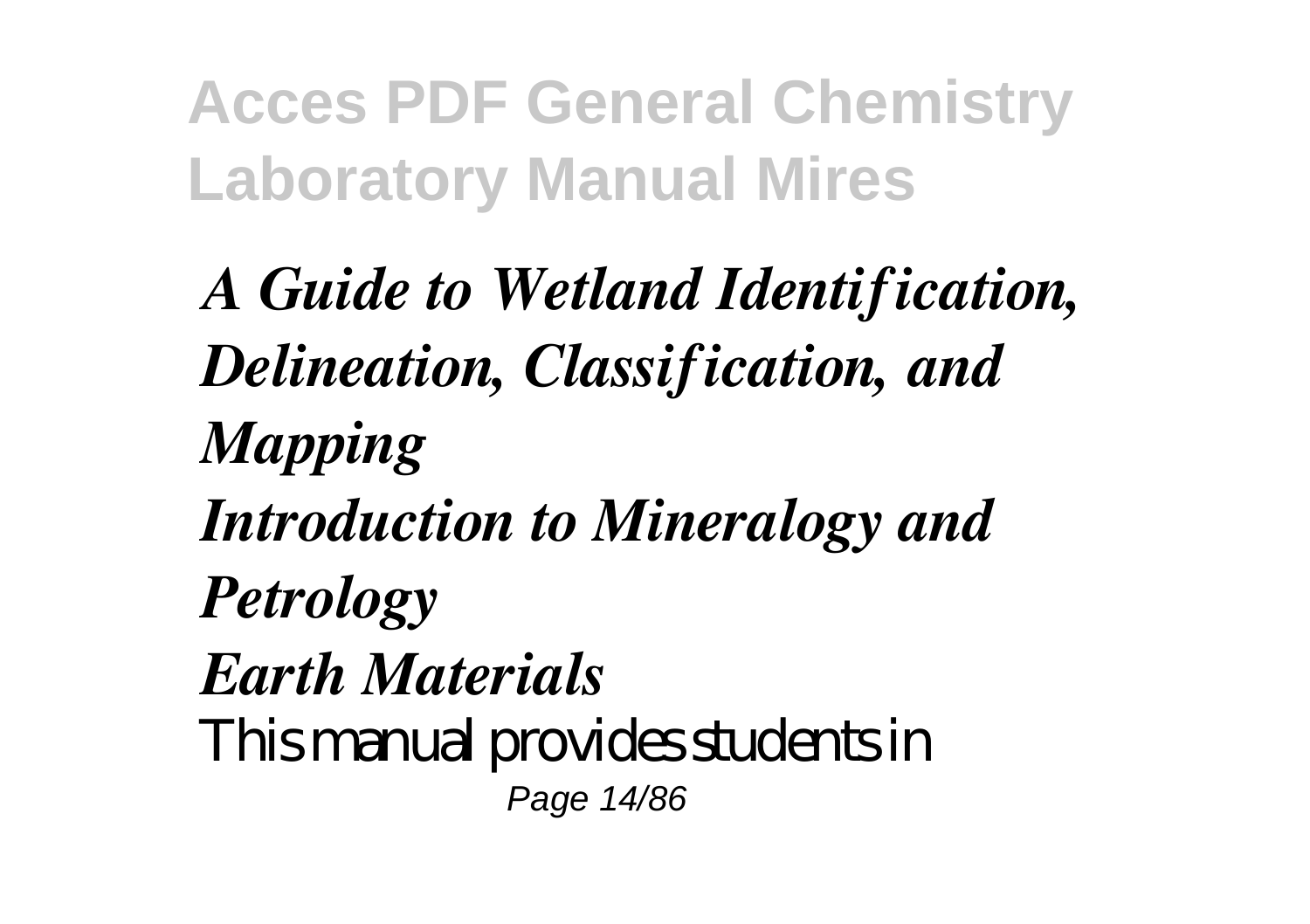academic laboratory courses with handson experience of the major processes of forensic anthropology. Designed to accompany the textbook Introduction to Forensic Anthropology, the manual introduces core procedures and protocol, with exercise worksheets to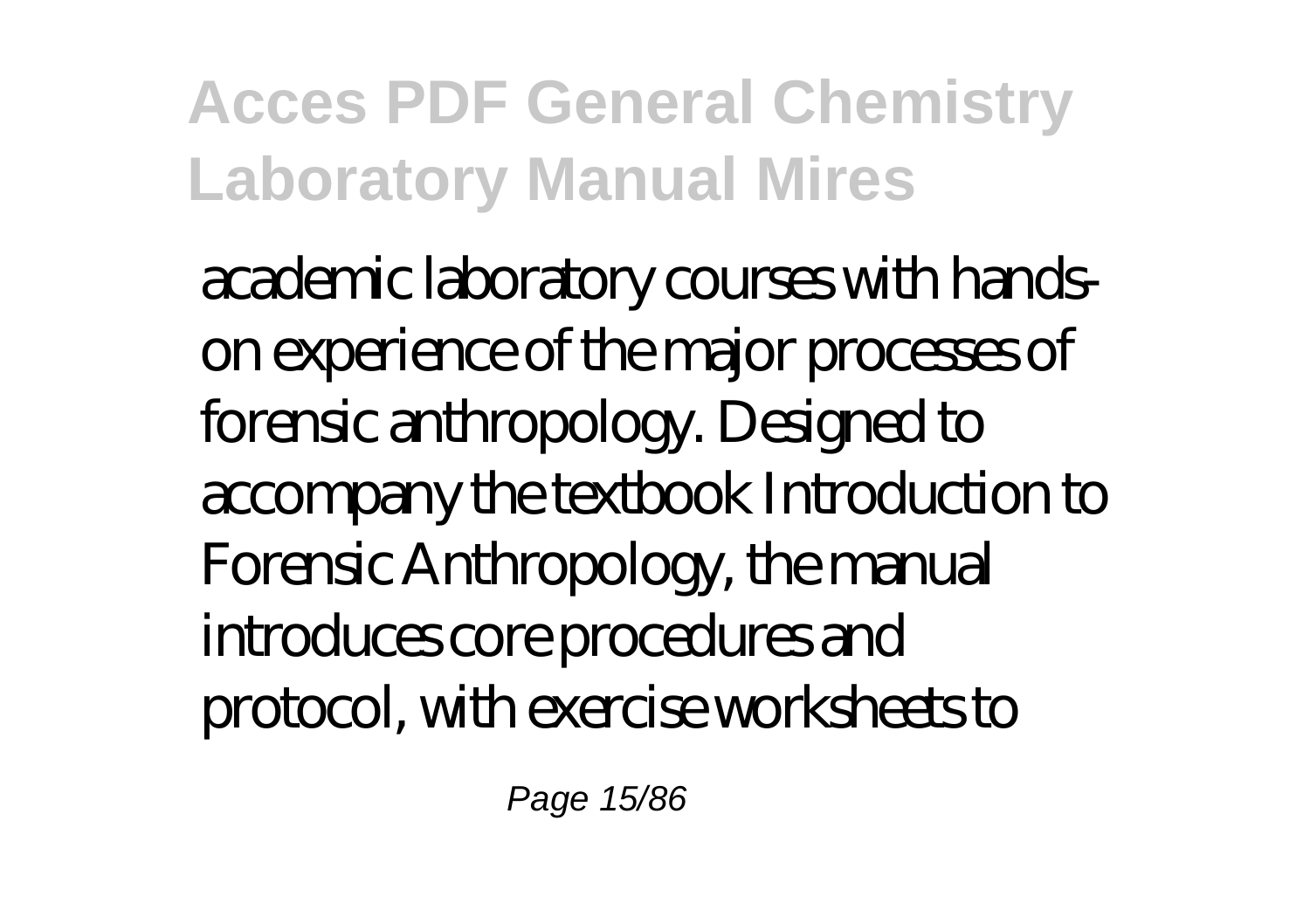reinforce the methodologies of forensic anthropology and enhance student comprehension. For the fourth edition, the manual has been updated in line with the textbook, incorporating new methods, figures, and worksheets. Each chapter contains explanations of the

Page 16/86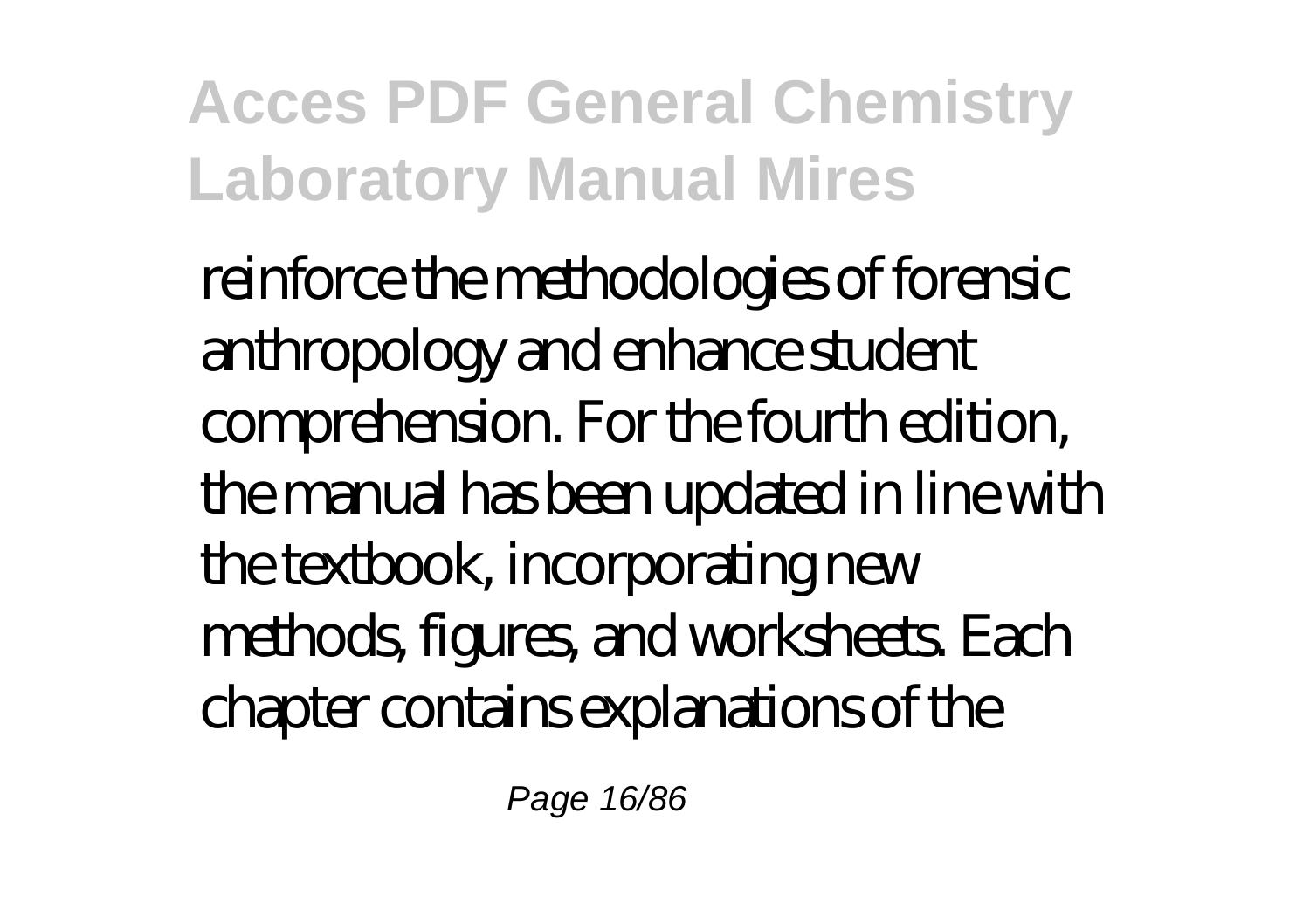terminology, osteological features, and measurements needed to understand each of the topics. Chapters may be covered in one session or multiple sessions and include lists of both basic and optional lab materials, enabling instructors to tailor each lab to the

Page 17/86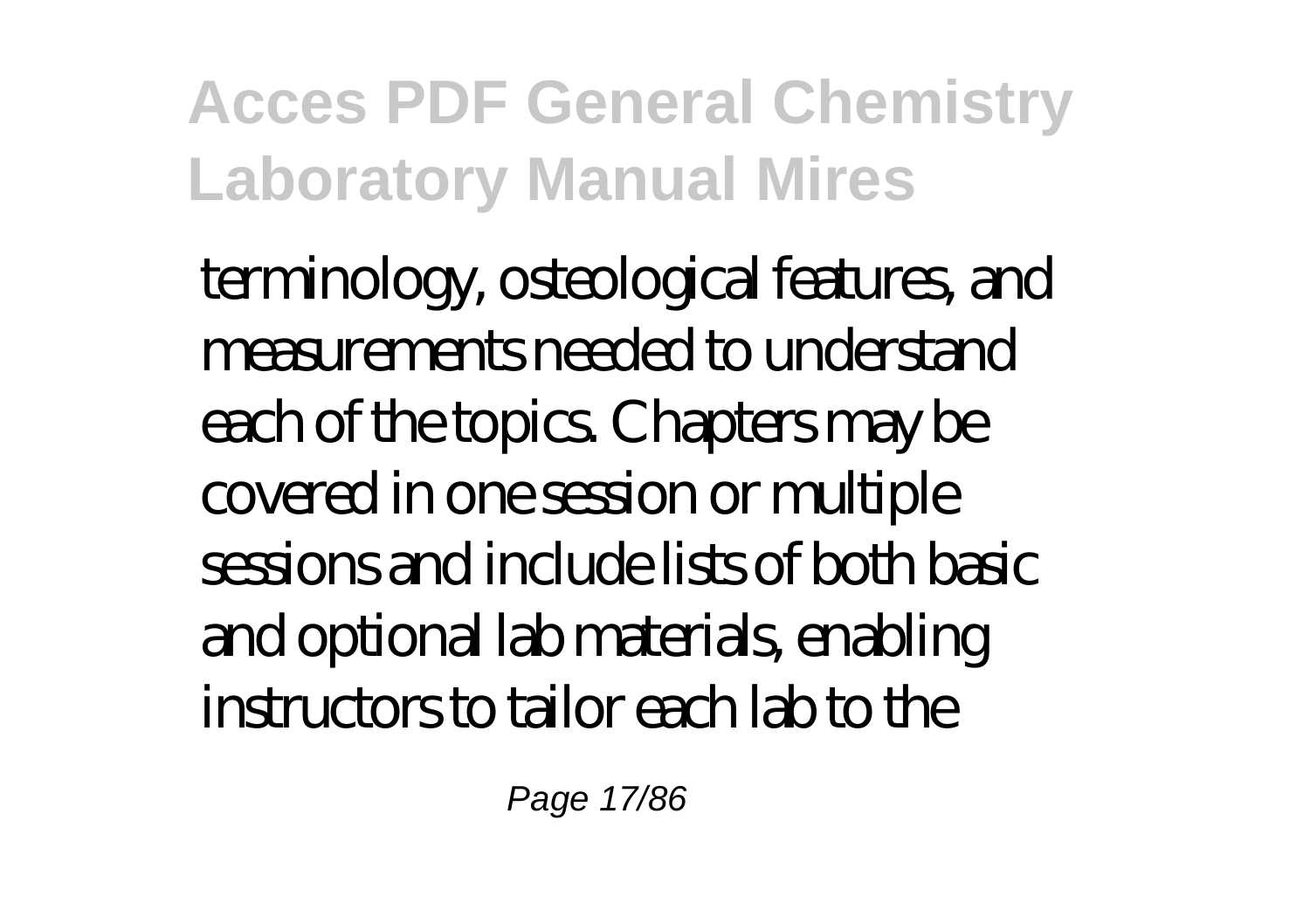resources they have available. Includes list of the Alumni.

Laboratory experiences as a part of most U.S. high school science curricula have been taken for granted for decades, but they have rarely been carefully examined. What do they contribute to science

Page 18/86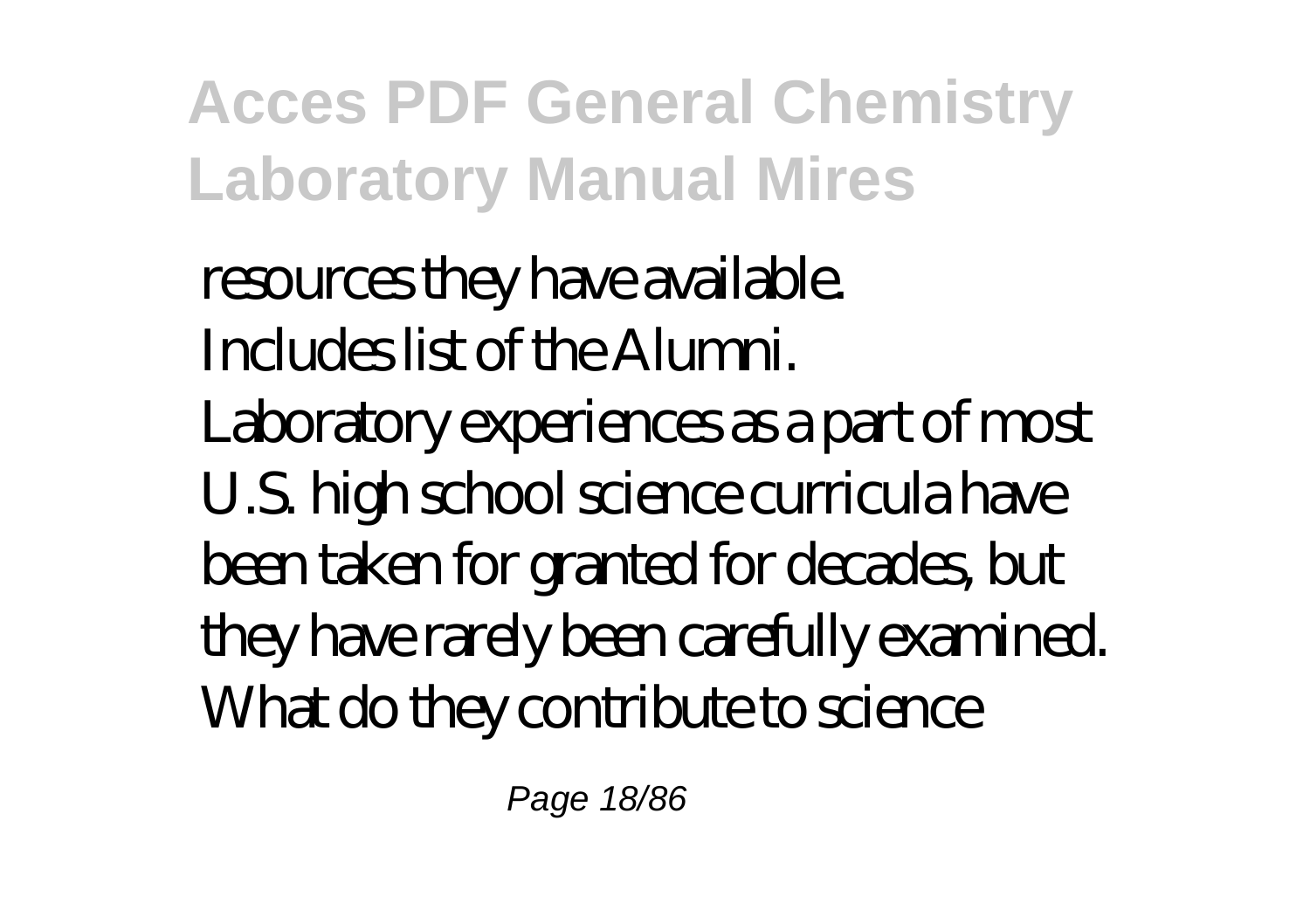learning? What can they contribute to science learning? What is the current status of labs in our nation $\tilde{A}$   $\tilde{A}$   $\tilde{A}$   $\tilde{A}$   $\tilde{B}$  high schools as a context for learning science? This book looks at a range of questions about how laboratory experiences fit into U.S. high

Page 19/86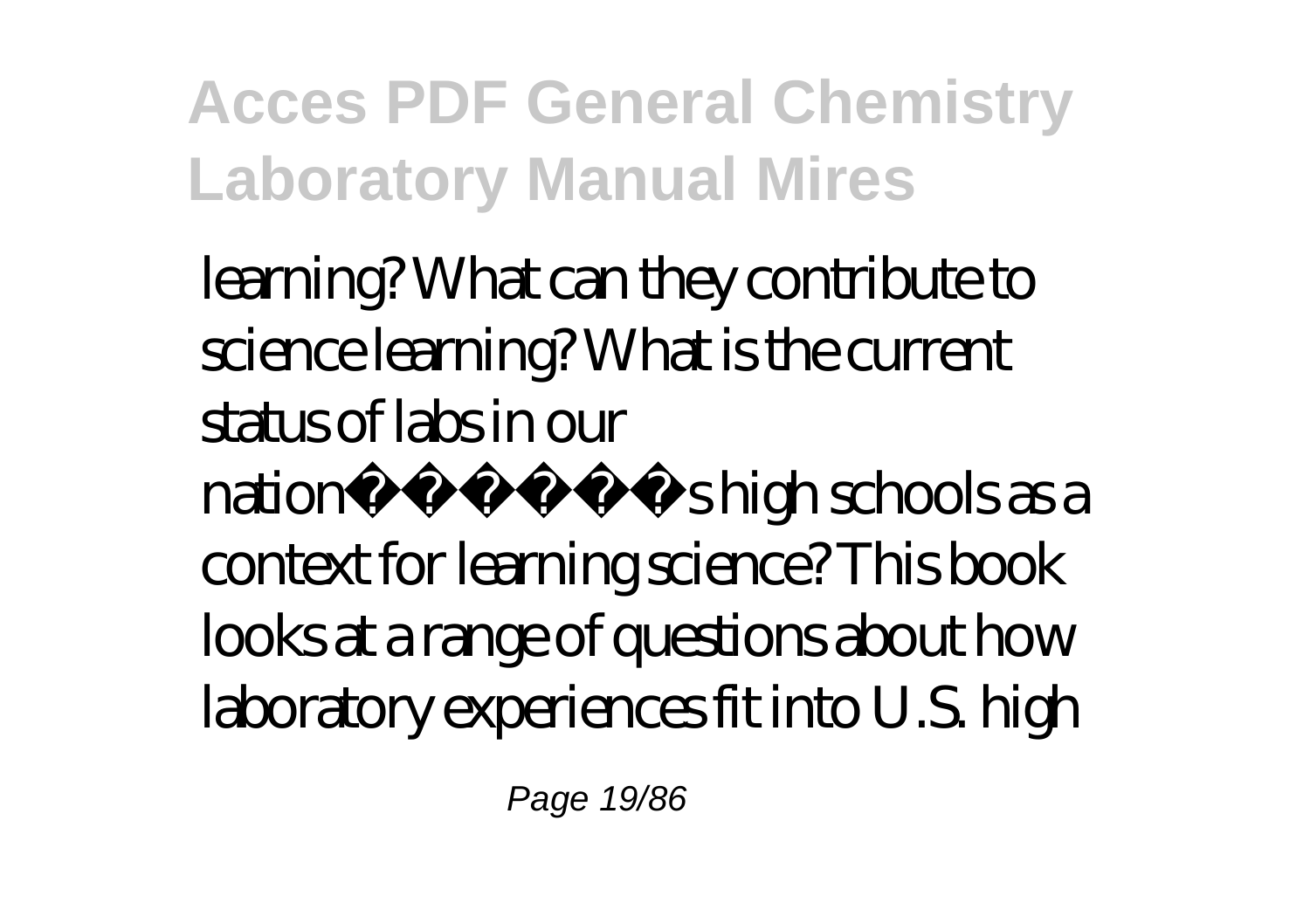schools: What is effective laboratory teaching? What does research tell us about learning in high school science labs? How should student learning in laboratory experiences be assessed? Do all student have access to laboratory experiences? What changes need to be

Page 20/86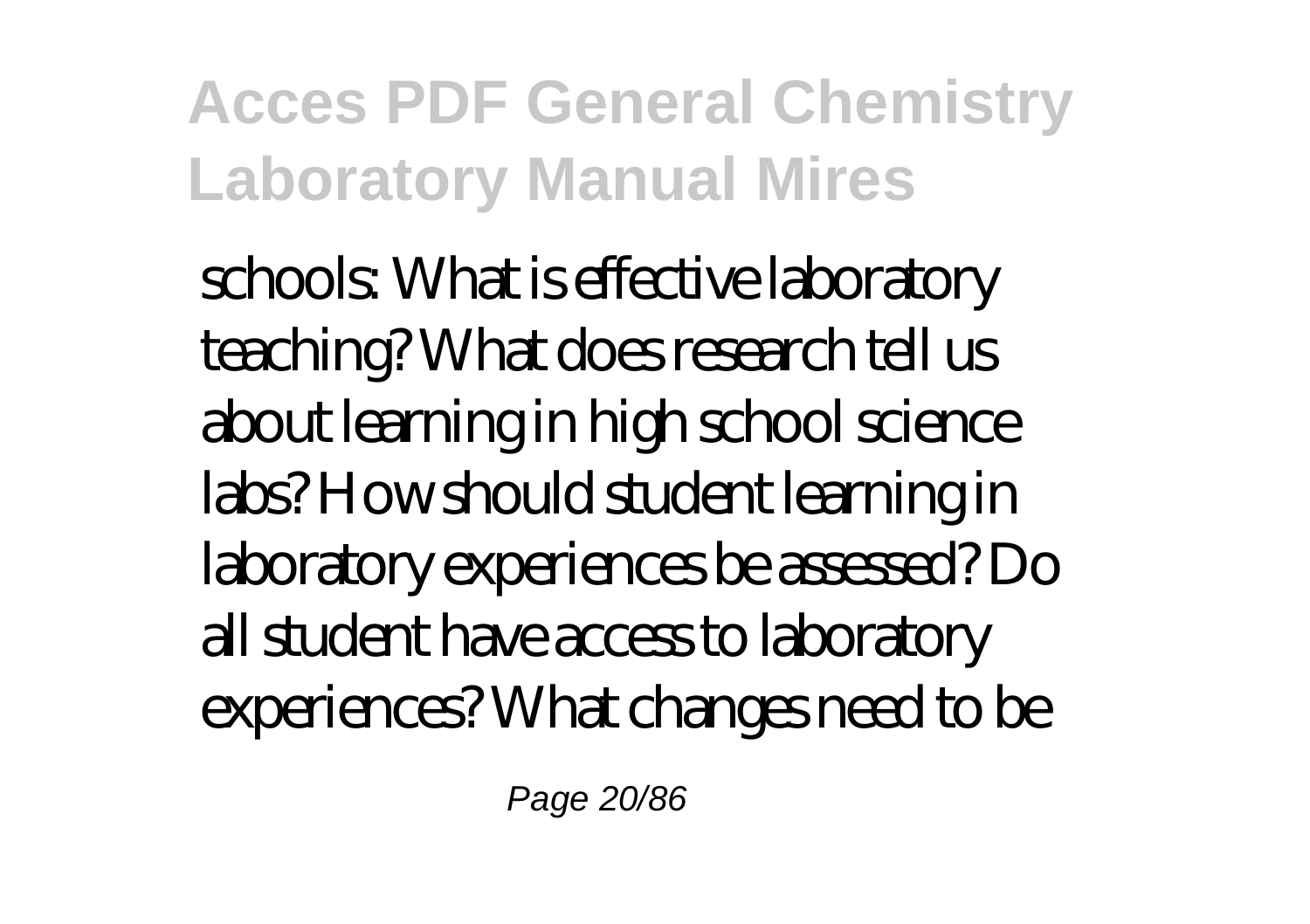made to improve laboratory experiences for high school students? How can school organization contribute to effective laboratory teaching? With increased attention to the U.S. education system and student outcomes, no part of the high school curriculum should

Page 21/86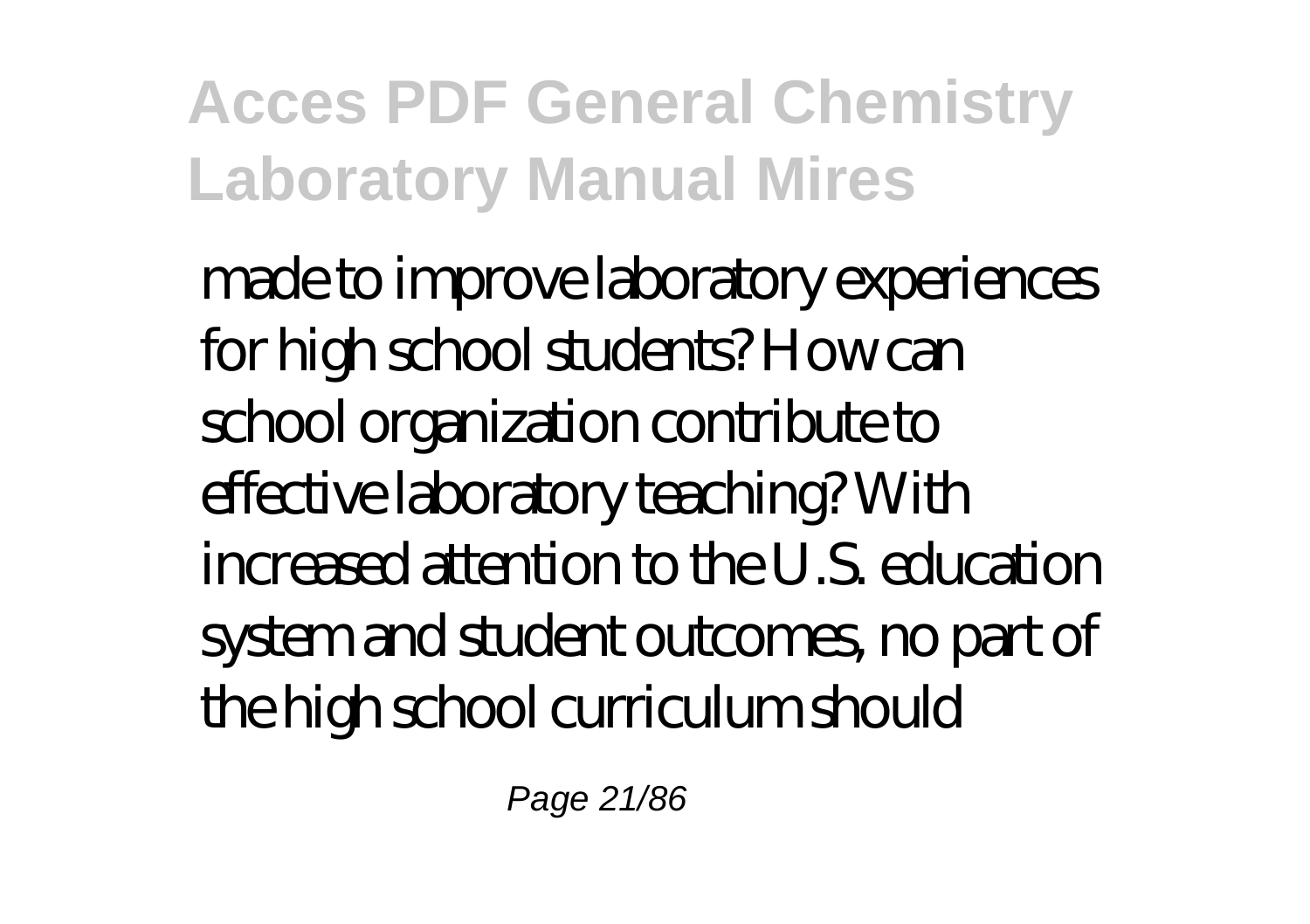escape scrutiny. This timely book investigates factors that influence a high school laboratory experience, looking closely at what currently takes place and what the goals of those experiences are and should be. Science educators, school administrators, policy makers, and

Page 22/86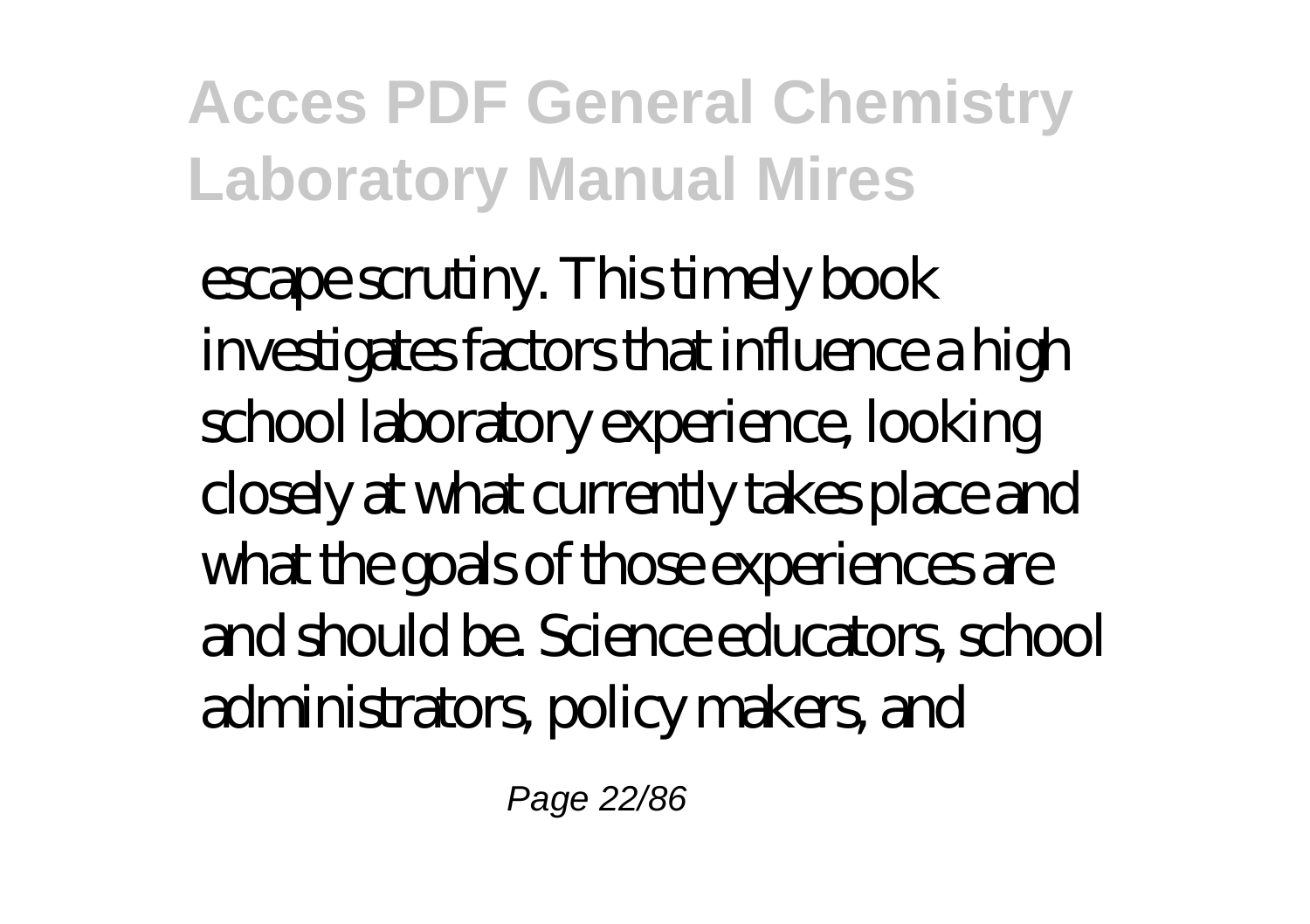parents will all benefit from a better understanding of the need for laboratory experiences to be an integral part of the science curriculum $\tilde{A}$   $\tilde{A}$   $\tilde{A}$   $\tilde{A}$   $\tilde{B}$  and how that can be accomplished. Peatlands and Climate Change EPA-430/1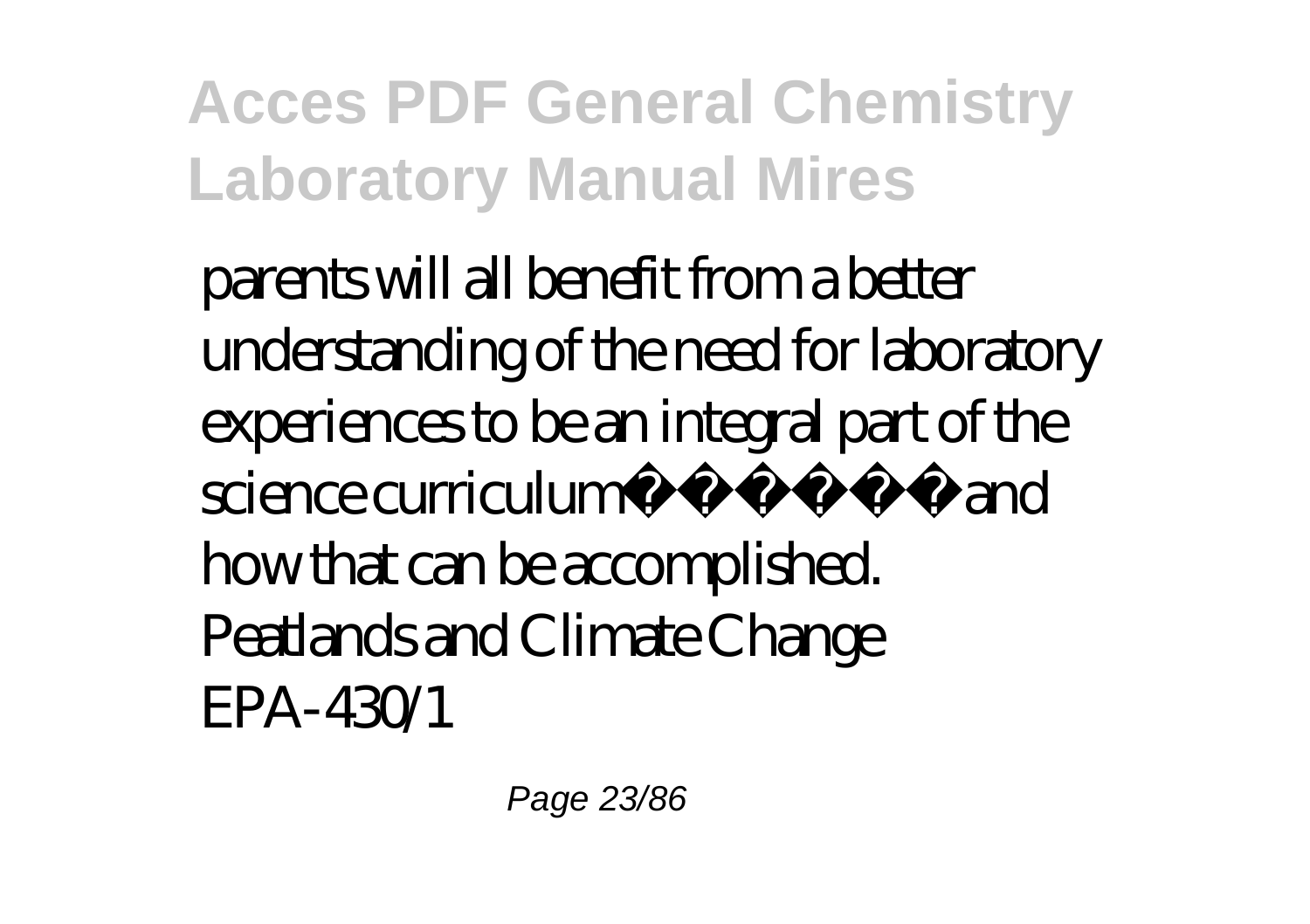History, Science, and Solutions Wetland Indicators Methods for evaluating wetland condition 10 using vegetation to assess environmental conditions in wetlands. Peatlands mapping and monitoring This highly practical handbook is

Page 24/86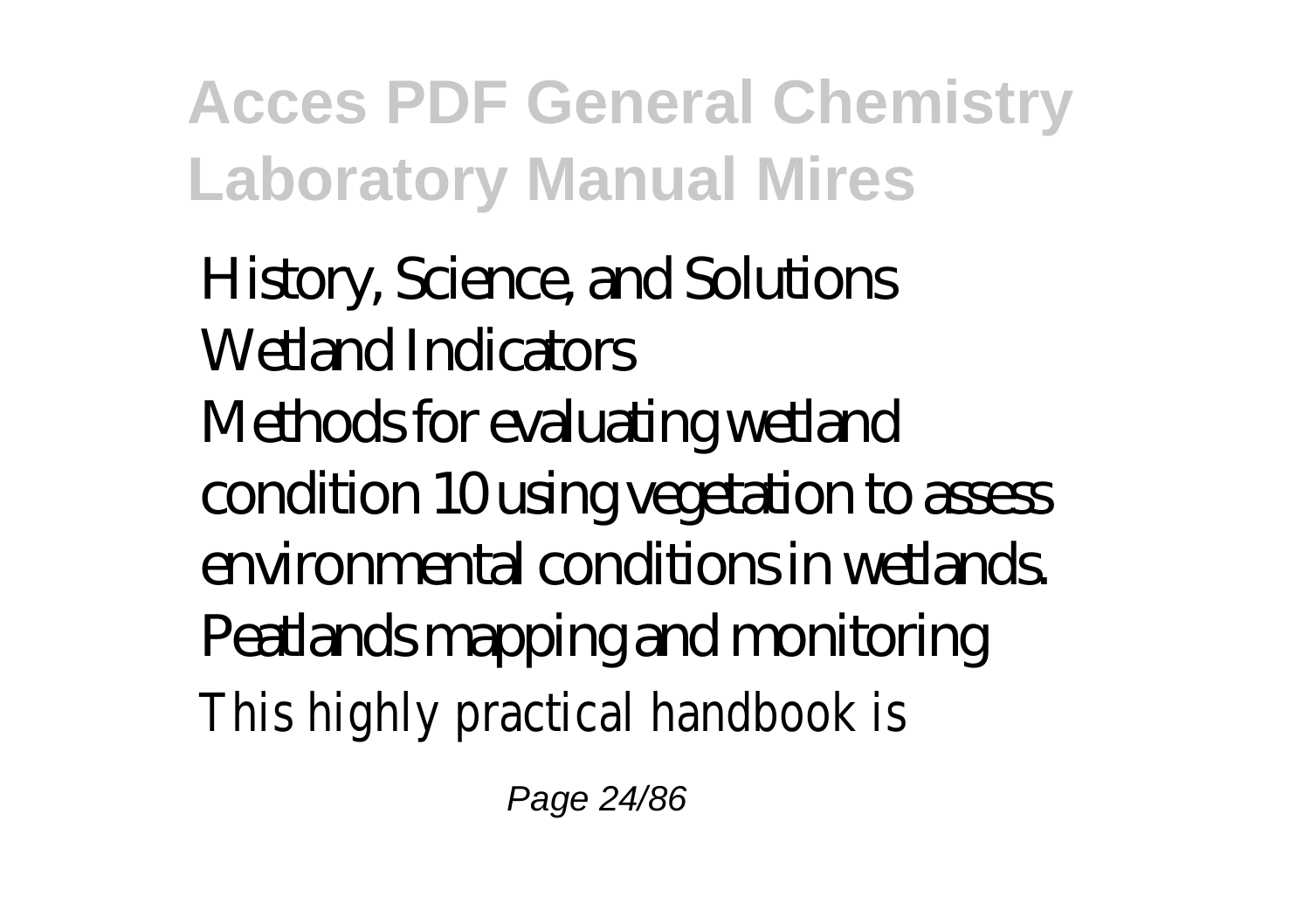an exhaustive treatment of eddy covariance measurement that will be of keen interest to scientists who are not necessarily specialists in micrometeorology. The chapters cover measuring fluxes using eddy covariance technique, from the tower installation and system Page 25/86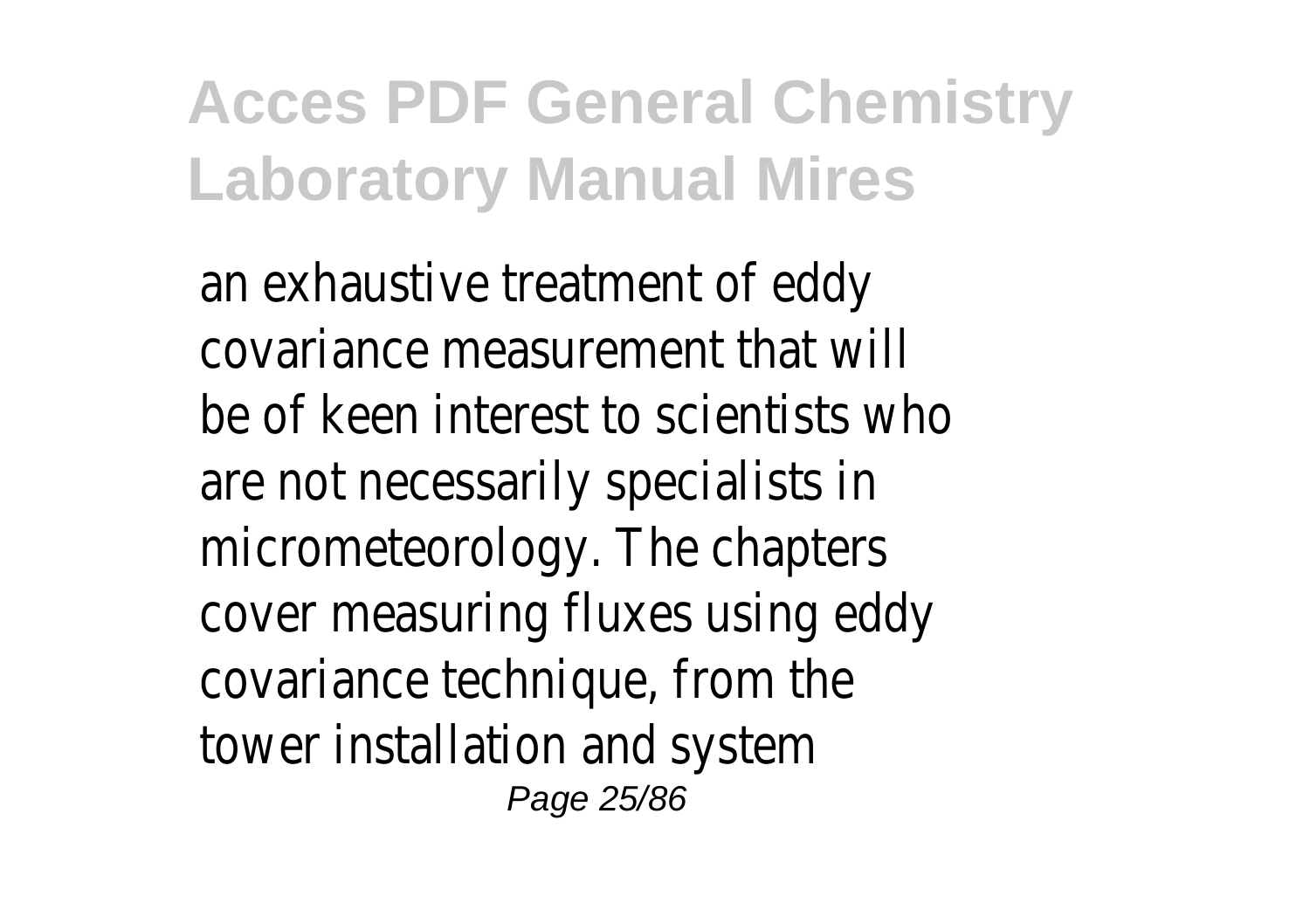dimensioning to data collection, correction and analysis. With a state-of-the-art perspective, the authors examine the latest techniques and address the most up-to-date methods for data processing and quality control. The chapters provide answers to data Page 26/86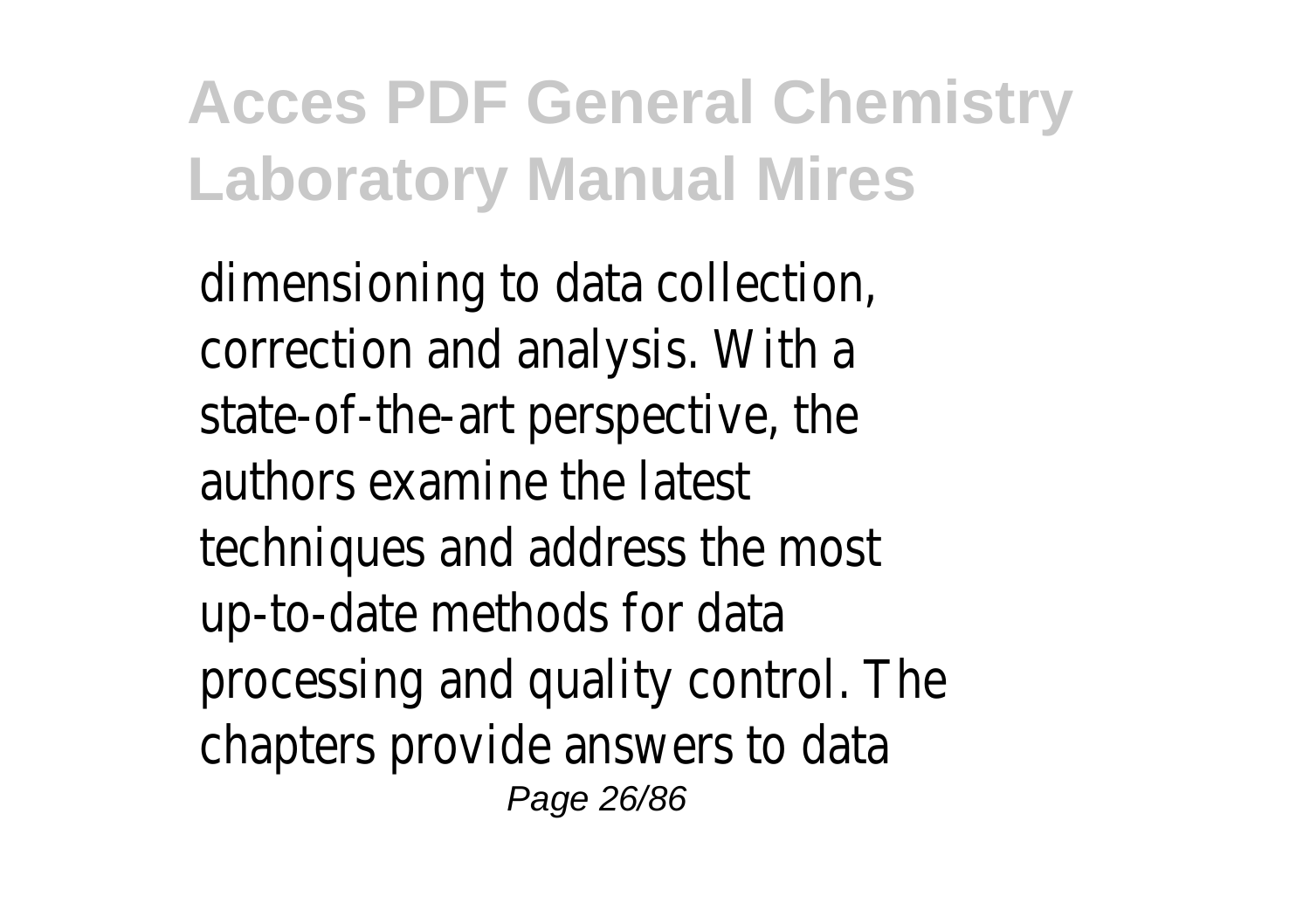treatment problems including data filtering, footprint analysis, data gap filling, uncertainty evaluation, and flux separation, among others. The authors cover the application of measurement techniques in different ecosystems such as forest, crops, grassland, wetland, Page 27/86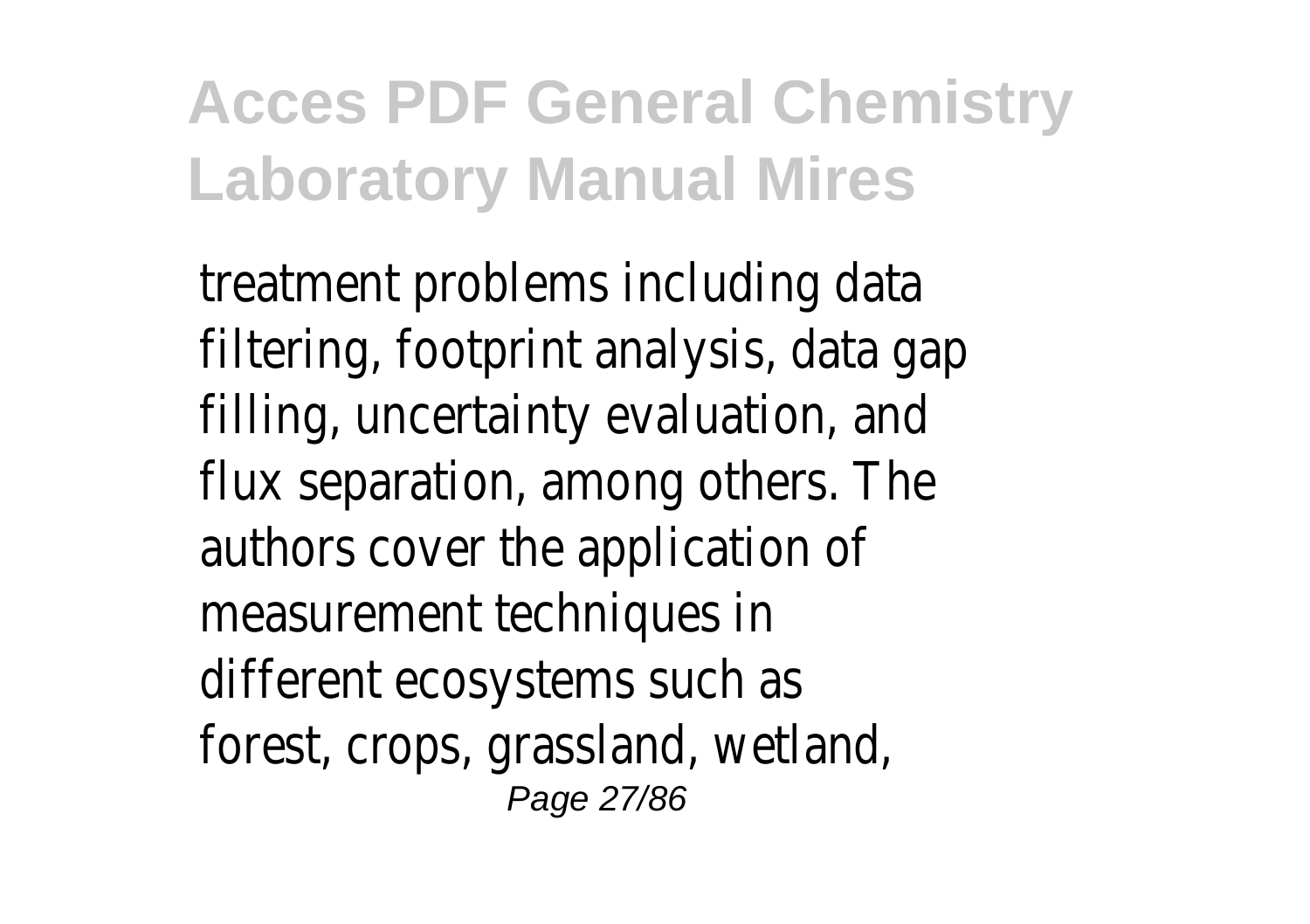lakes and rivers, and urban areas, highlighting peculiarities, specific practices and methods to be considered. The book also covers what to do when you have all your data, summarizing the objectives of a database as well as using case studies of the CarboEurope and Page 28/86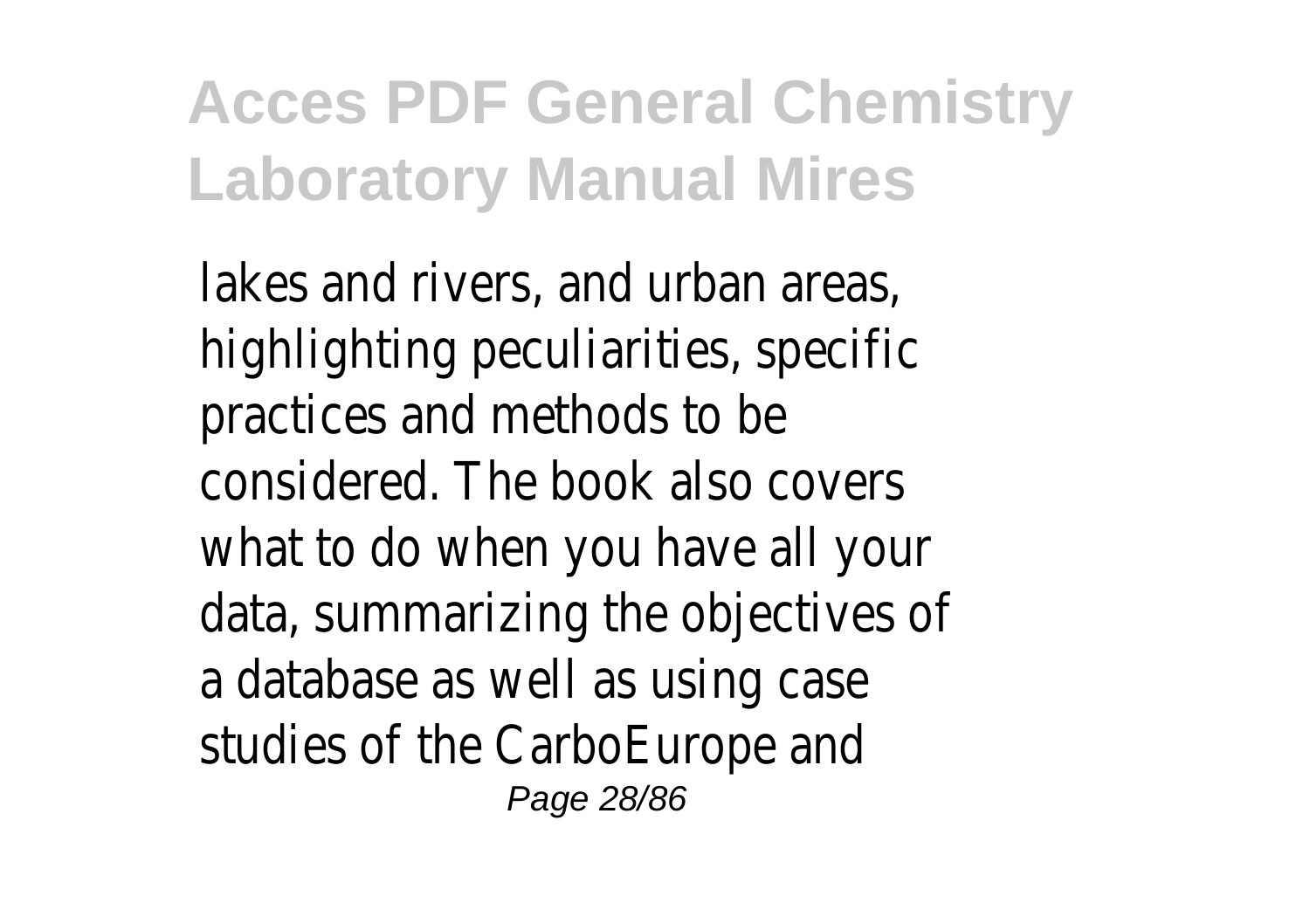FLUXNET databases to demonstrate the way they should be maintained and managed. Policies for data use, exchange and publication are also discussed and proposed. This one compendium is a valuable source of information on eddy covariance measurement that Page 29/86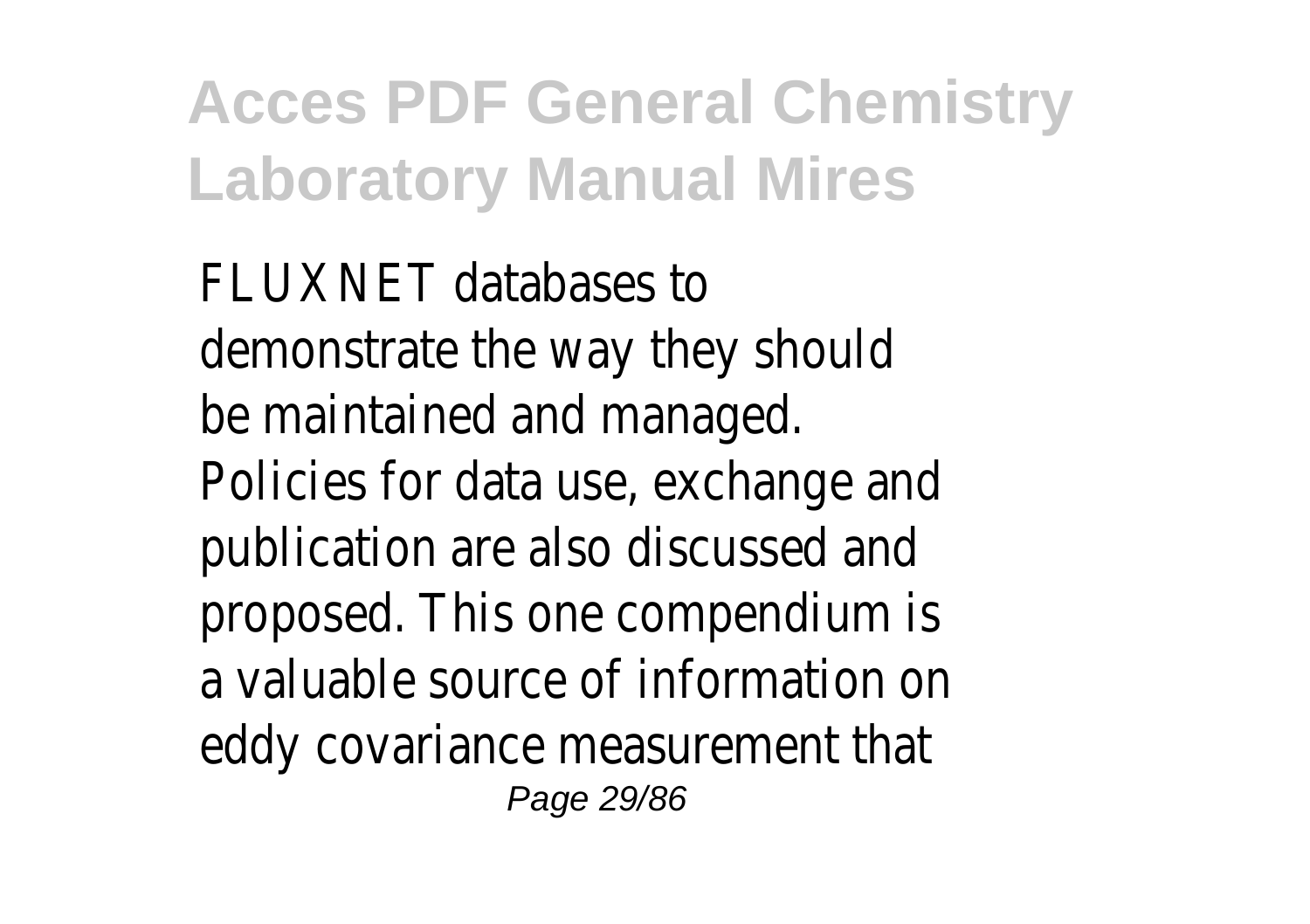allows readers to make rational and relevant choices in positioning, dimensioning, installing and maintaining an eddy covariance site; collecting, treating, correcting and analyzing eddy covariance data; and scaling up eddy flux measurements to annual scale and Page 30/86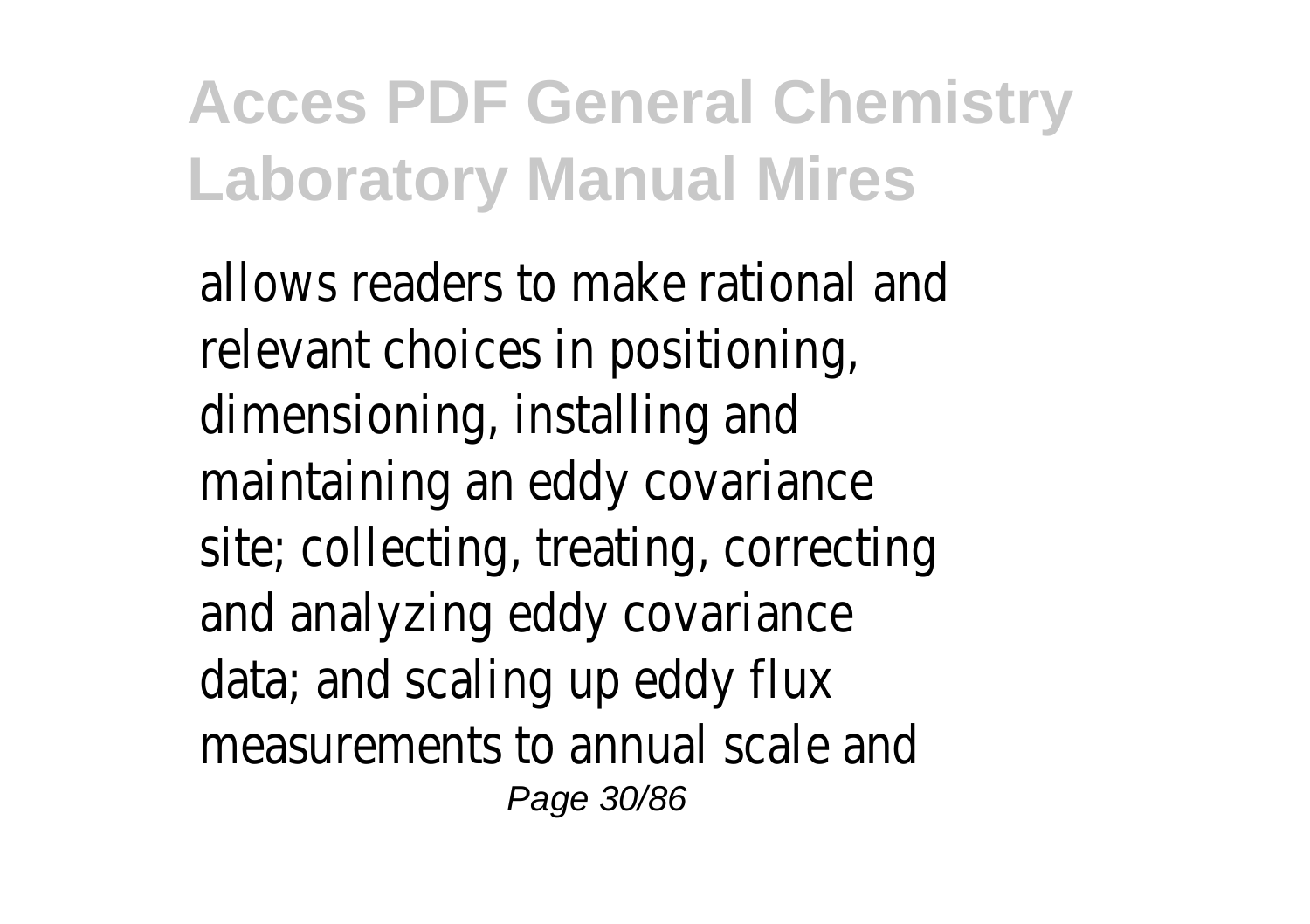evaluating their uncertainty. The International Peat Society IPS established a joint IPS Working Group on Peatlands and Climate Change in the end of the year 2005. The Working Group's task was to compile information into a summary of available knowledge to help the Page 31/86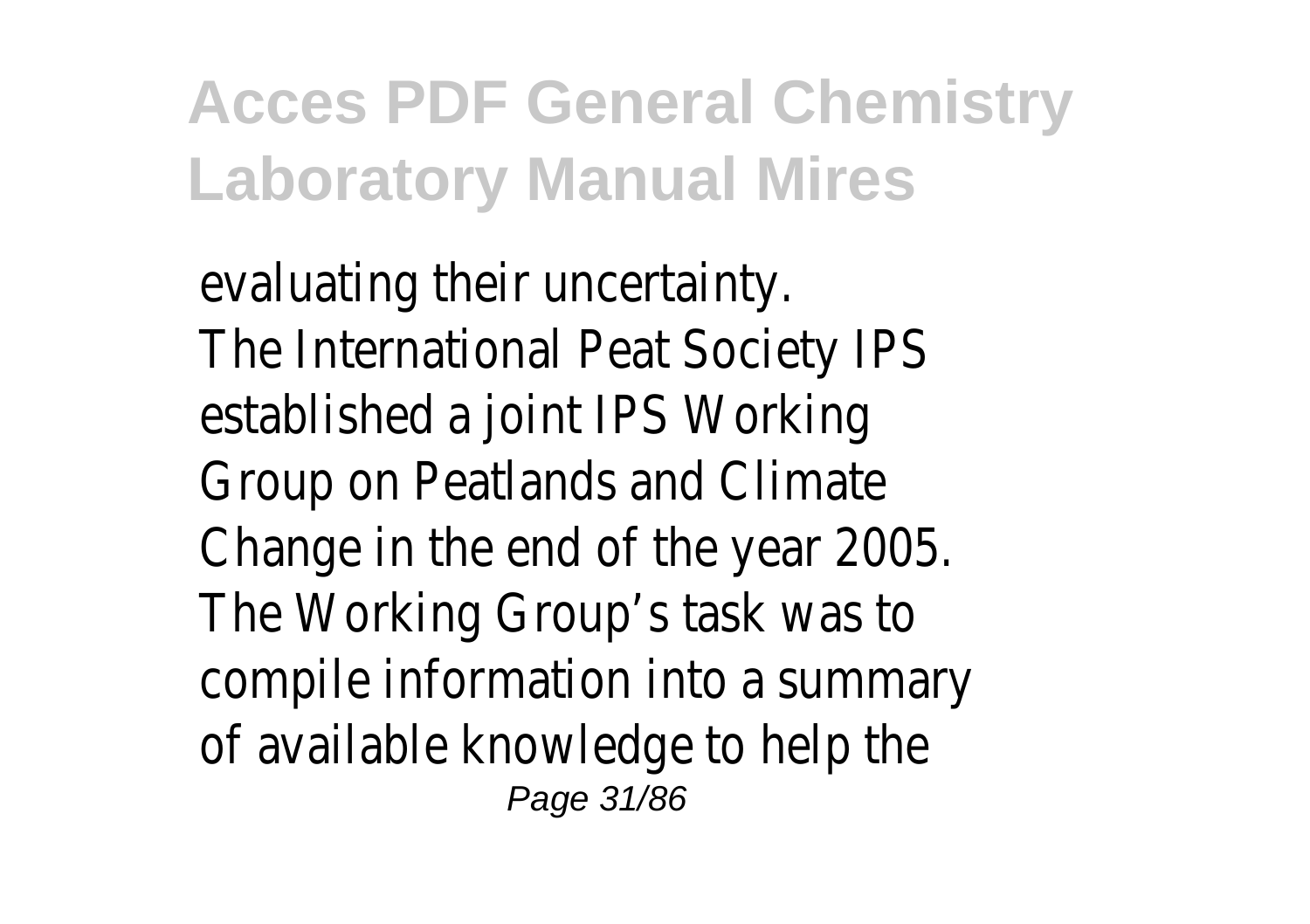IPS and other actors to understand the role of peatlands and peat within the current context of global climate change.

This introductory text assumes little prior scientific knowledge on the part of the student. It includes sufficient information for some Page 32/86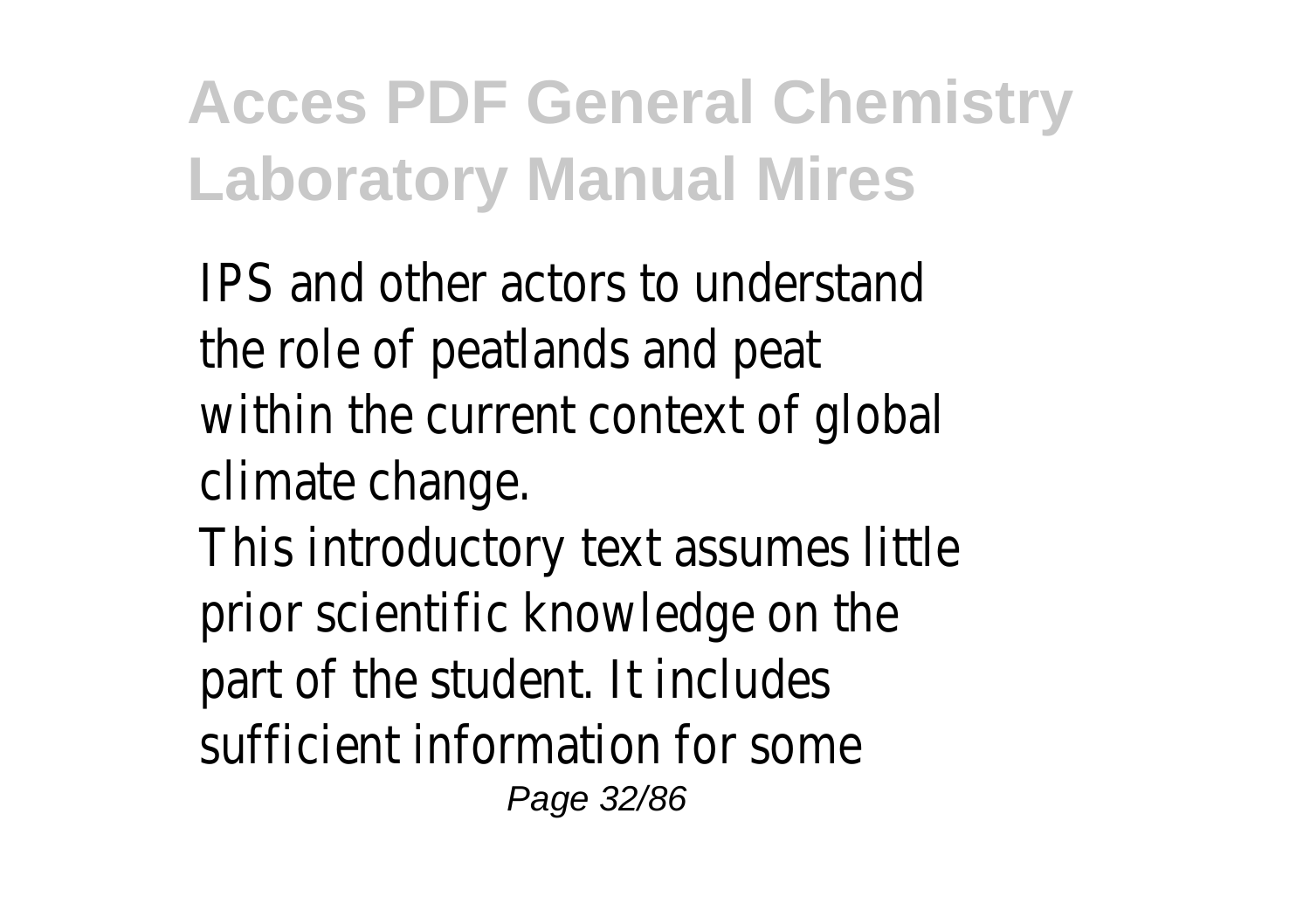shorter introductory botany courses open to both majors and nonmajors, and is arranged so that certain sections can be omitted without disrupting the overall continuity of the course. Stern emphasizes current interests while presenting basic botanical Page 33/86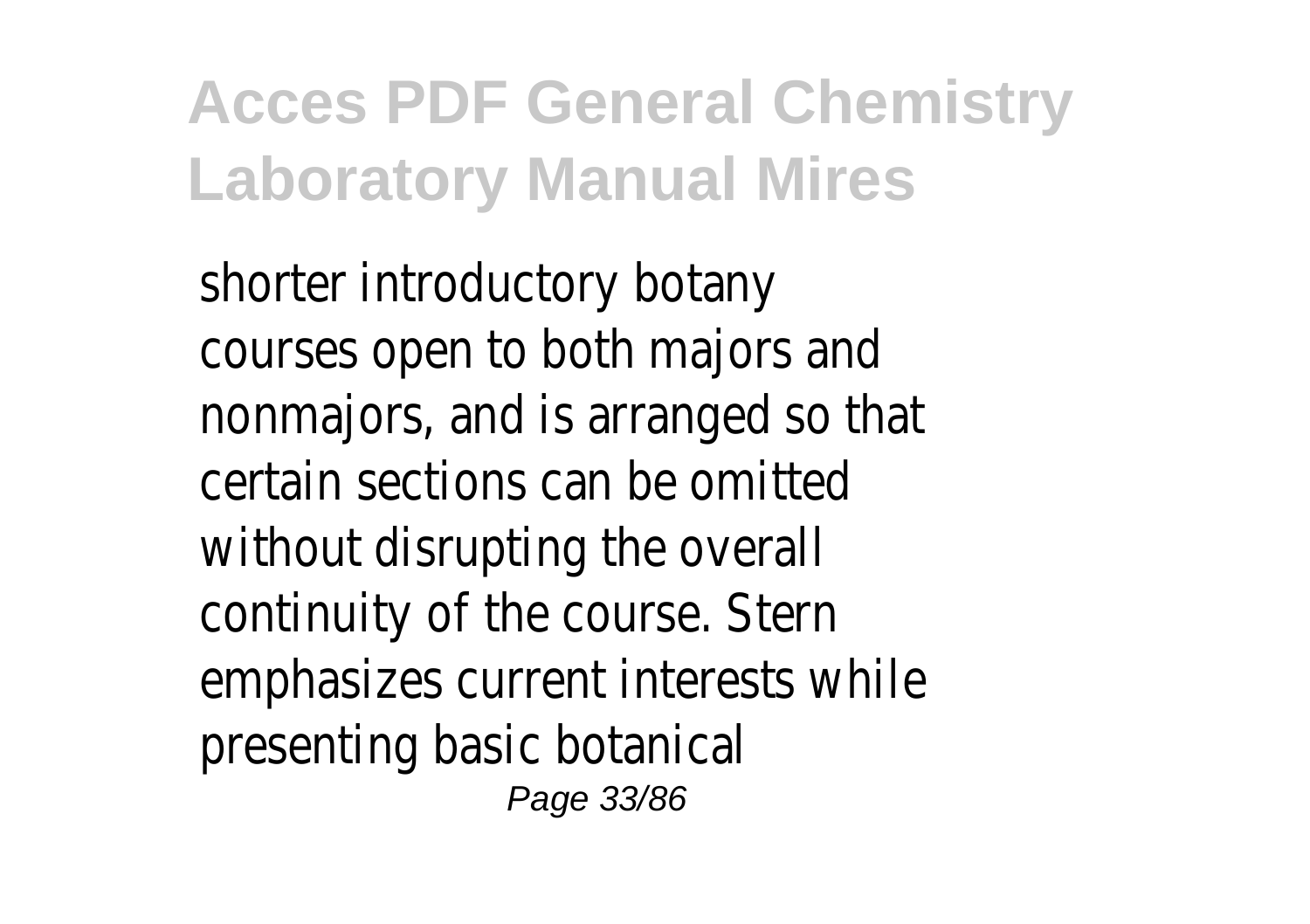principles. Catalog of Copyright Entries. Third Series Engineering and Mining Journal Macrophytes in Aquatic Ecosystems: From Biology to Management Bulletin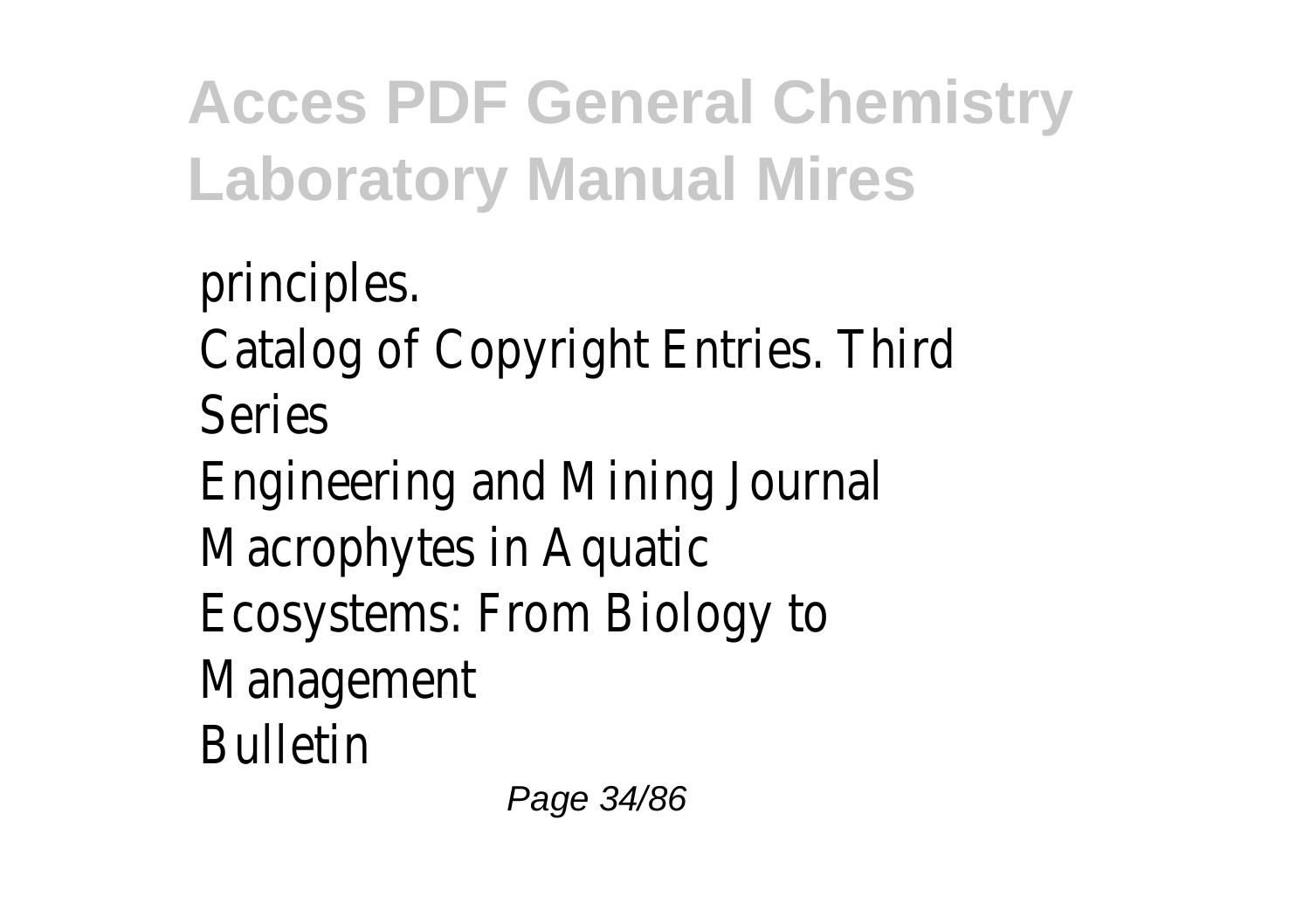The Fen Management Handbook In Europe bogs have been damaged and modified, leaving only fragmentery remains in some countries, and making raised bogs one of the rarest habitats in Britain. Legislative protection is not enough. To conserve a site, management is needed, and Page 35/86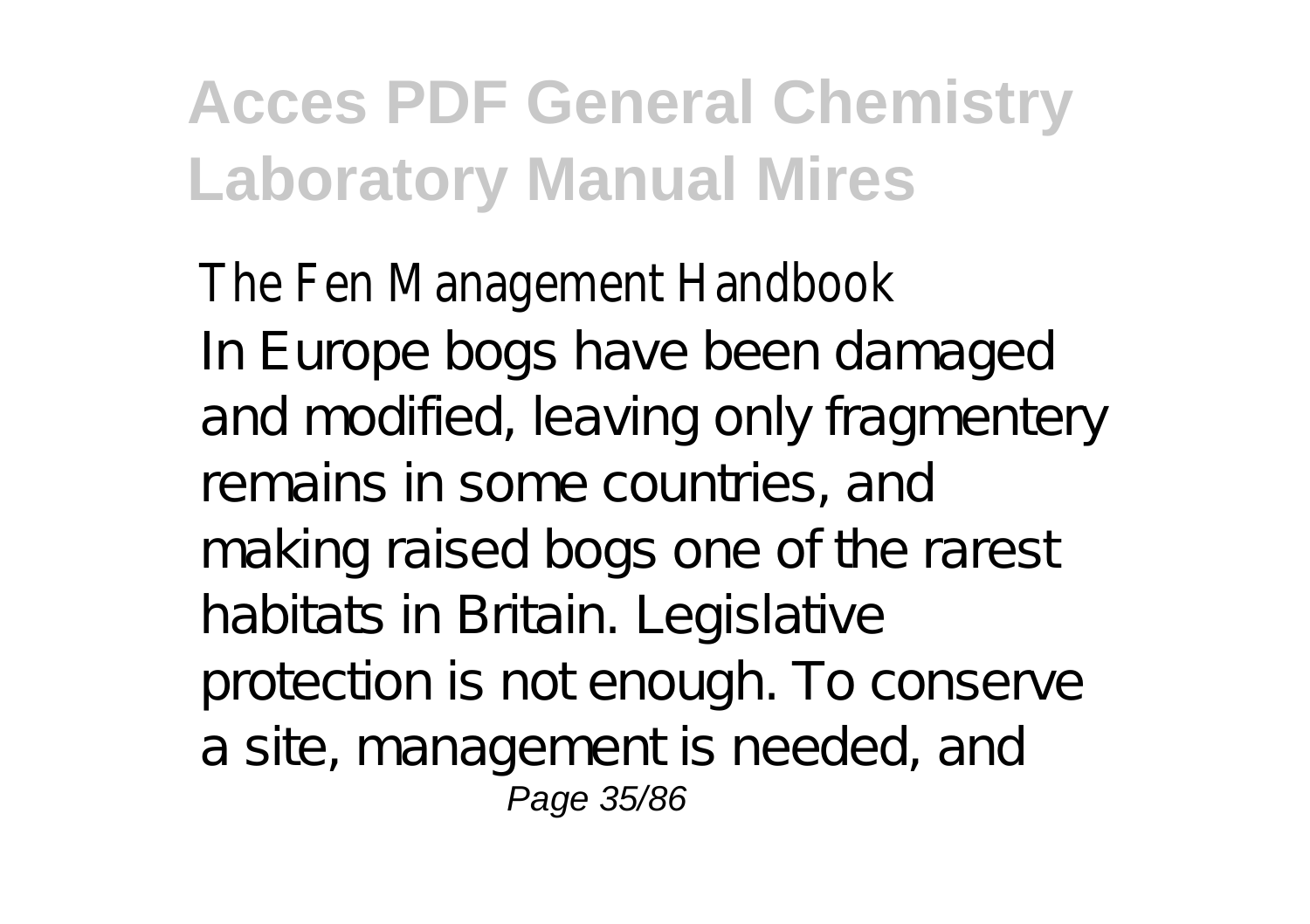this manual provides practical information on the correct management solutions for bogs. It also includes 29 case studies from across Europe to illustrate all the methods and techniques described. Integration of peatlands into land-use monitoring systems is central to the Page 36/86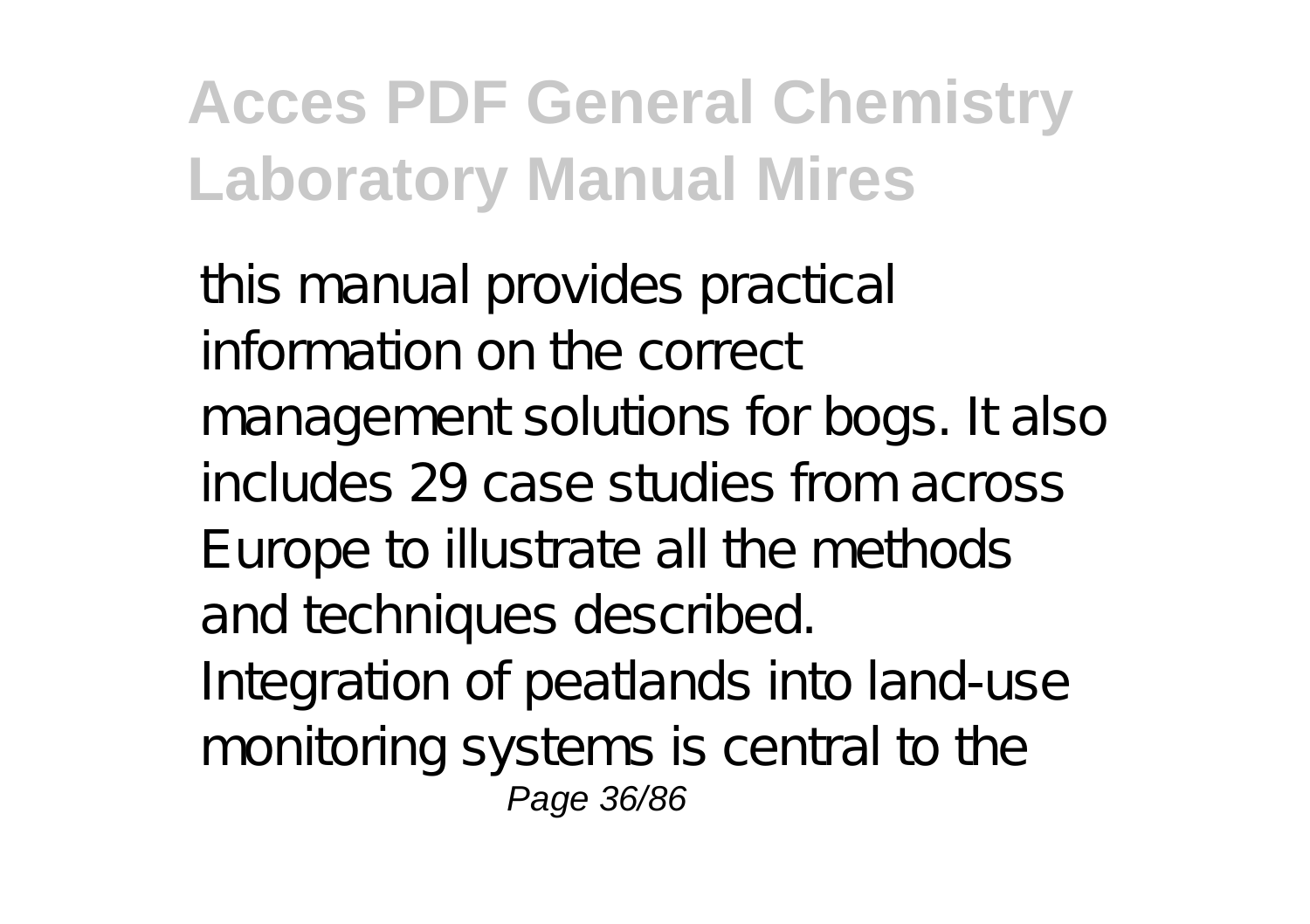conservation of their carbon storage – be they conserved, degraded or restored. Healthy peatlands mitigate climate change, enhance adaptive capacity and maintain ecosystem services and biodiversity. Albeit peatlands are starting to receive a high level of attention and the scientific Page 37/86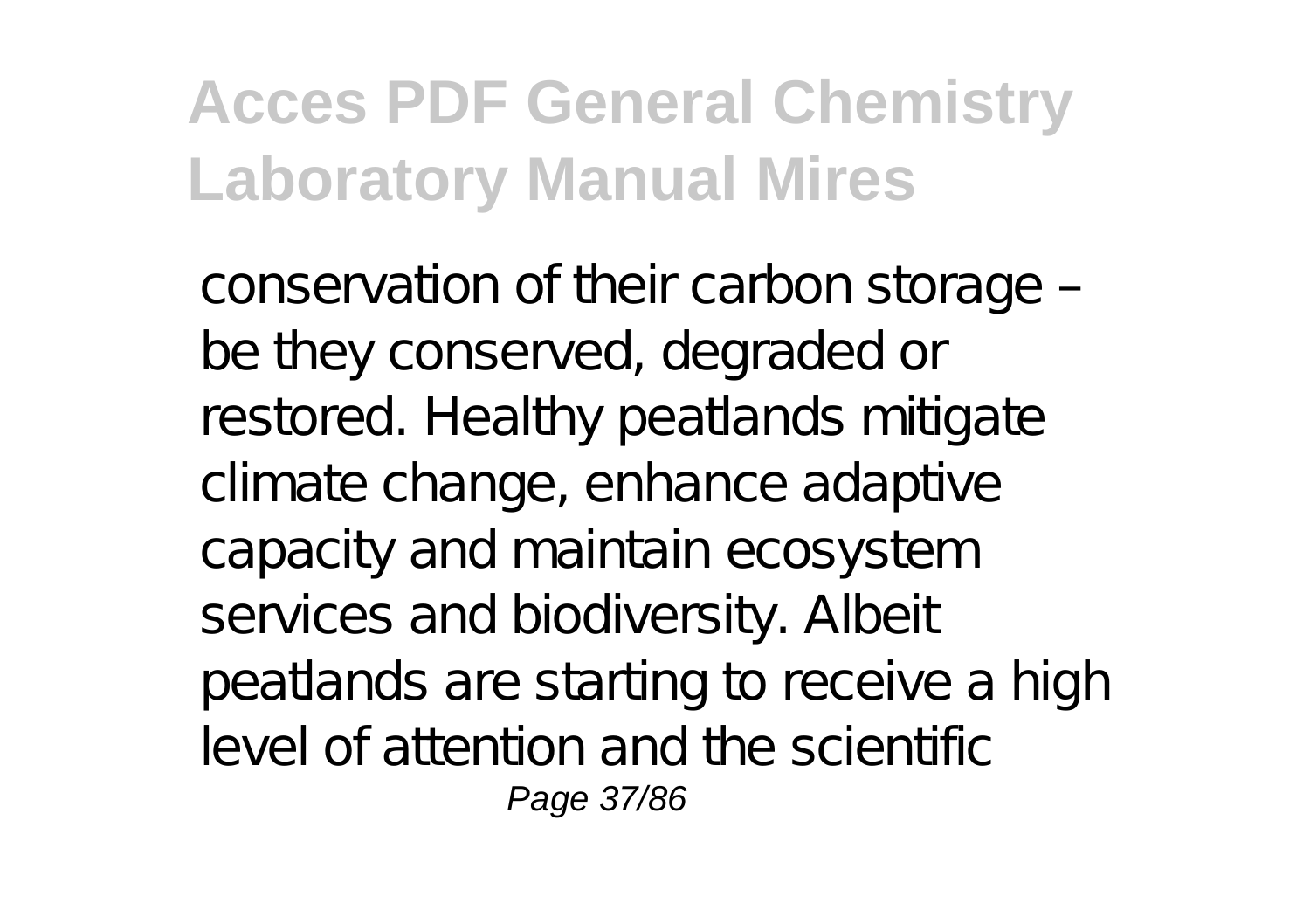basis for their monitoring has quickly developed over the last few years. Robust and practical approaches and tools for developing and integrating peatland-monitoring into national monitoring and reporting frameworks is an important opportunity for countries to limit global warming to 2 Page 38/86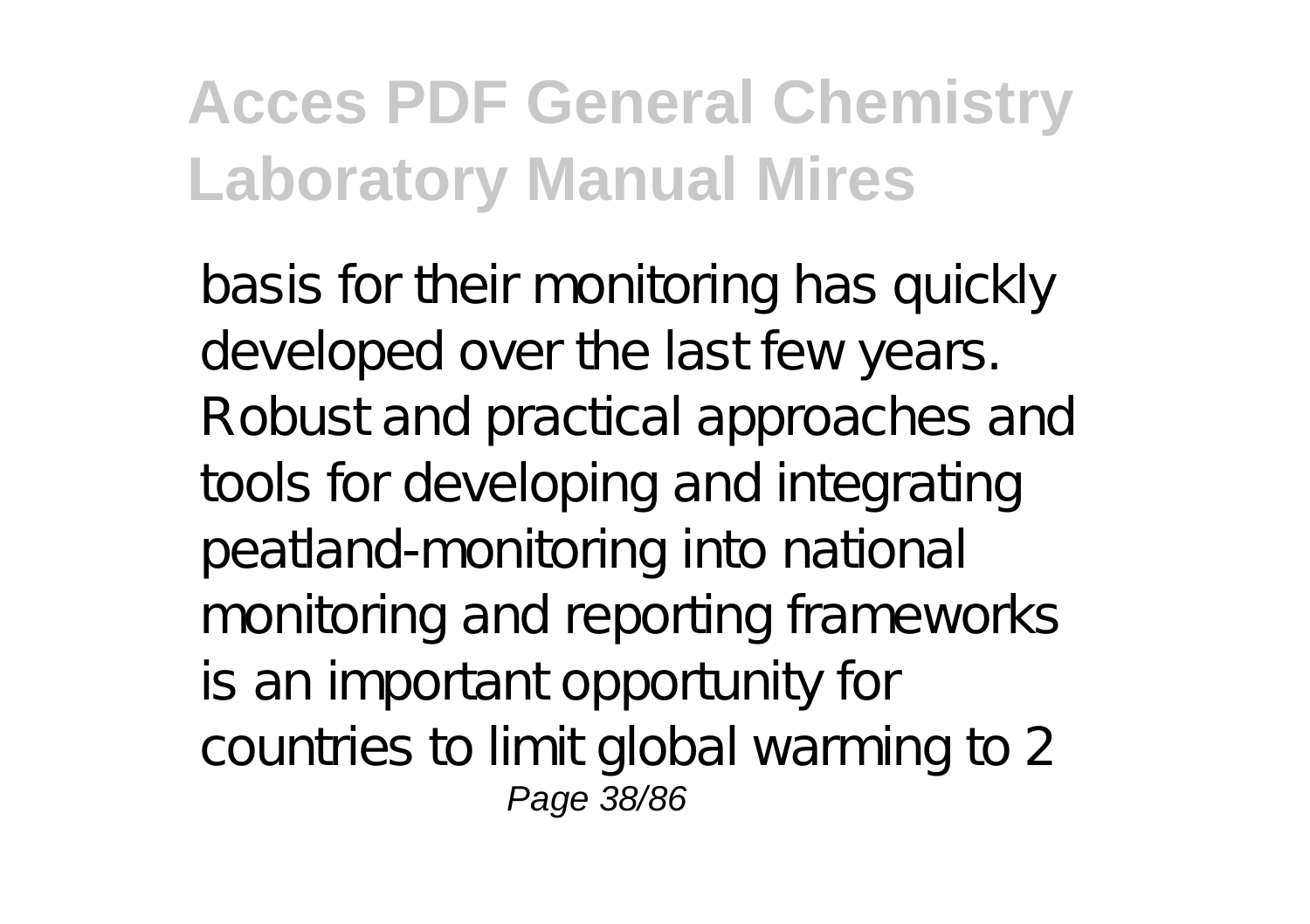$\degree$  C.

Understand the current concept of wetland and methods for identifying, describing, classifying, and delineating wetlands in the United States with Wetland Indicators - capturing the current state of science's role in wetland recognition and mapping. Page 39/86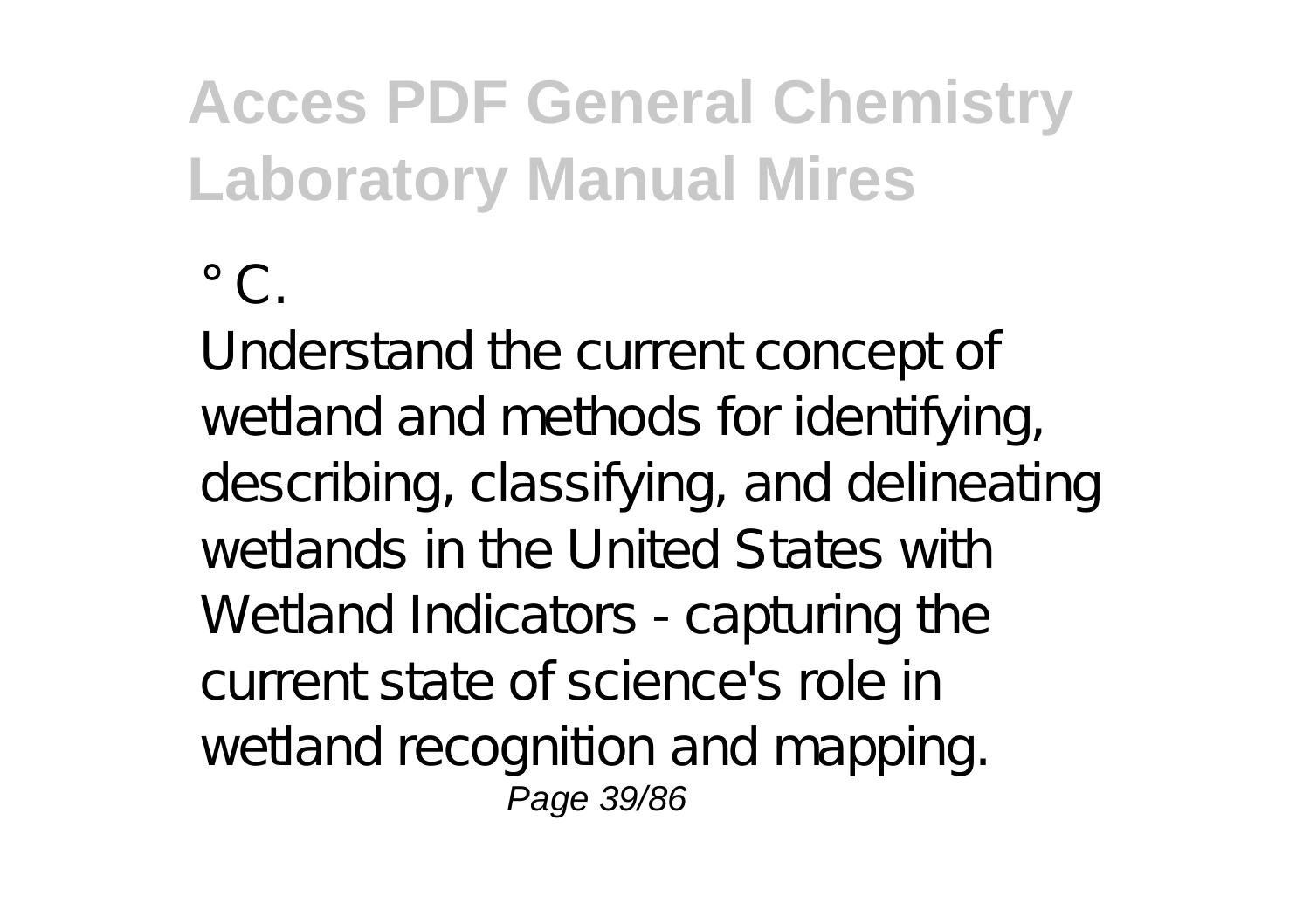Environmental scientists and others involved with wetland regulations can strengthen their knowledge about wetlands, and the use of various indicators, to support their decisions on difficult wetland determinations. Professor Tiner primarily focuses on plants, soils, and other signs of Page 40/86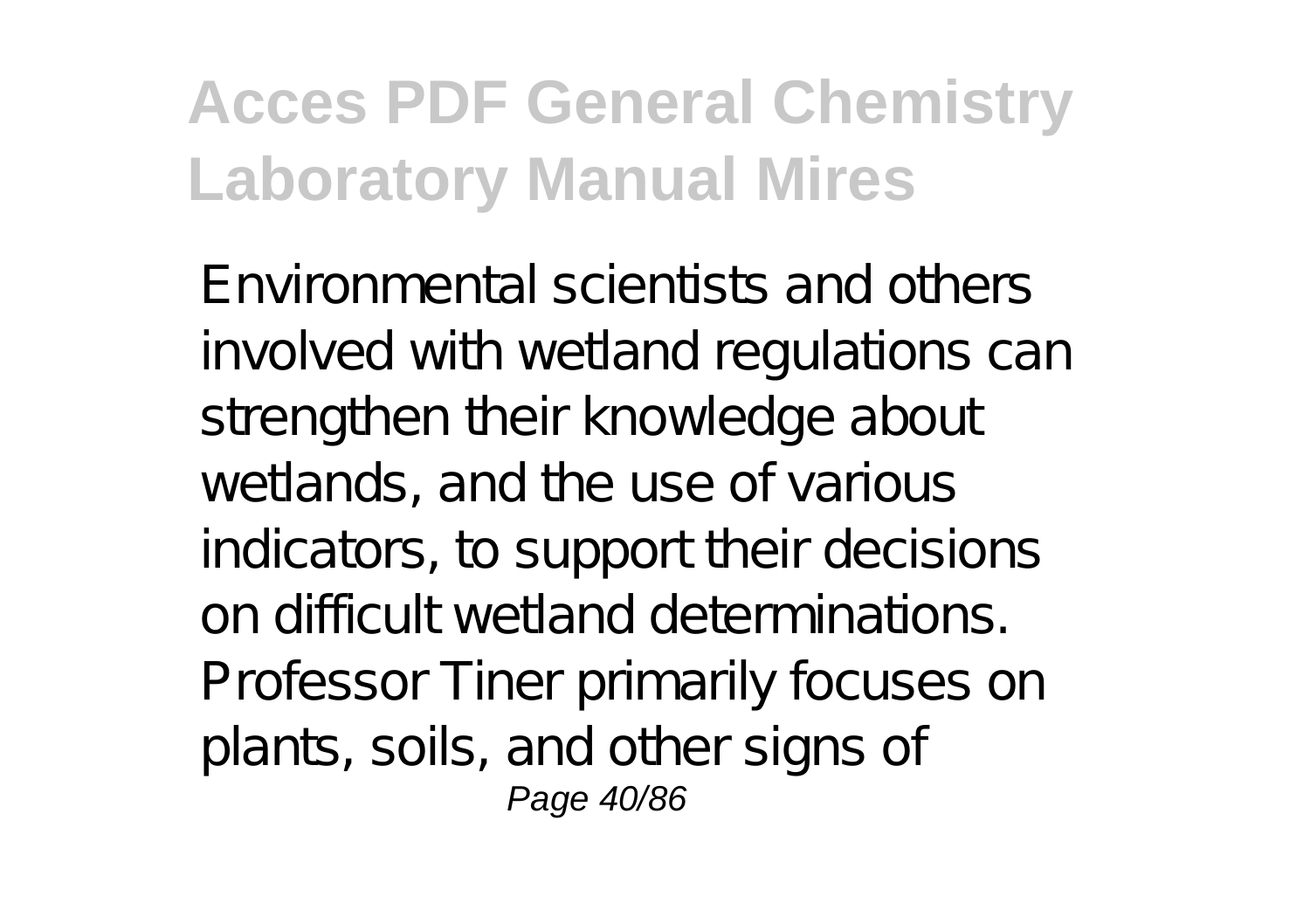wetland hydrology in the soil, or on the surface of wetlands in his discussion of Wetland Indicators. Practicing - and aspiring - wetland delineators alike will appreciate Wetland Indicators' critical insight into the development and significance of hydrophytic vegetation, hydric soils, and other factors. Page 41/86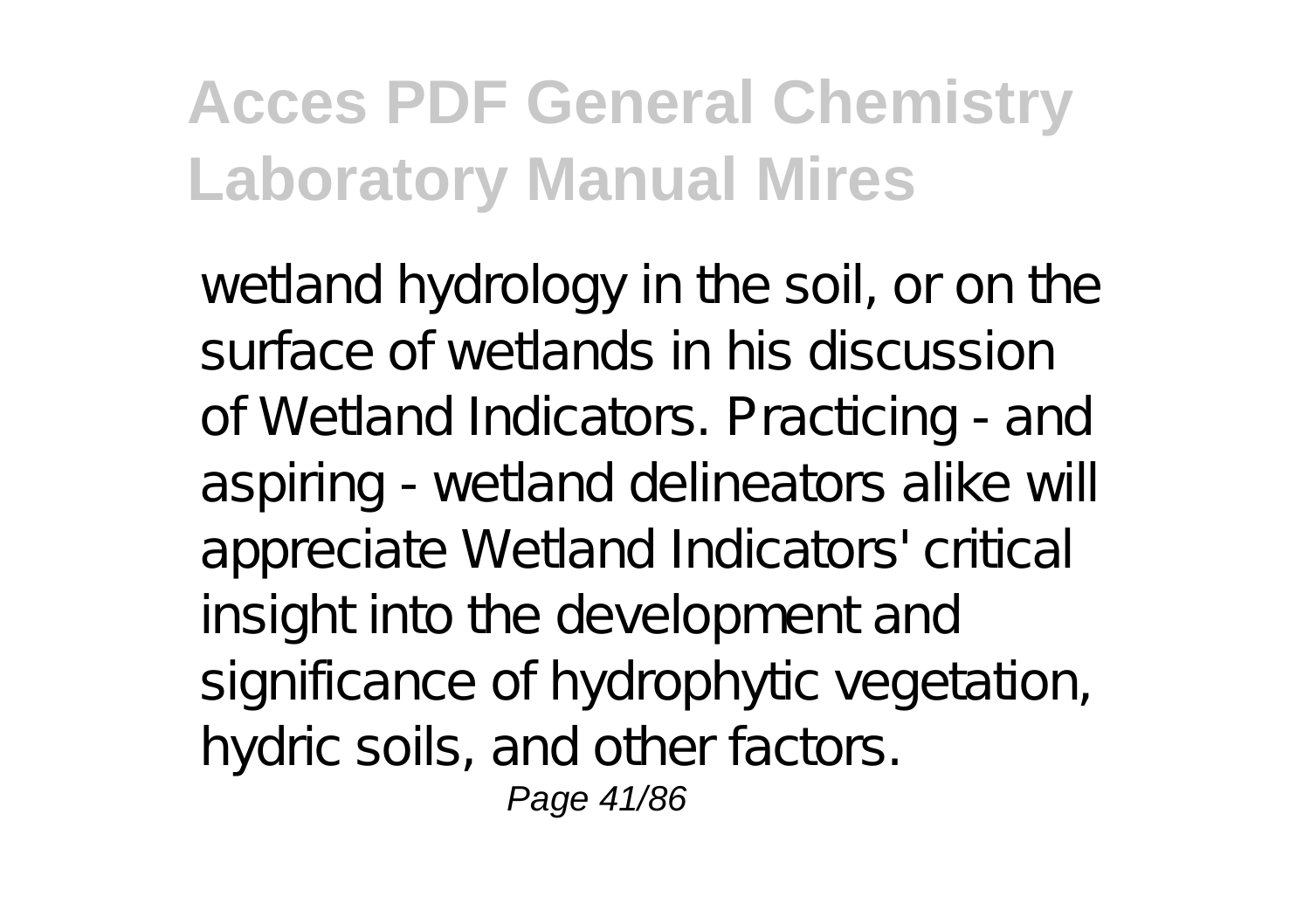Features Shows 55 color plates, documenting wetland indicators throughout the nation - with more than 34 soil plates and aerial photos Illustrates other wetland properties with more than 50 figures Provides over 60 tables, including extensive tables of U.S. wetland plant Page 42/86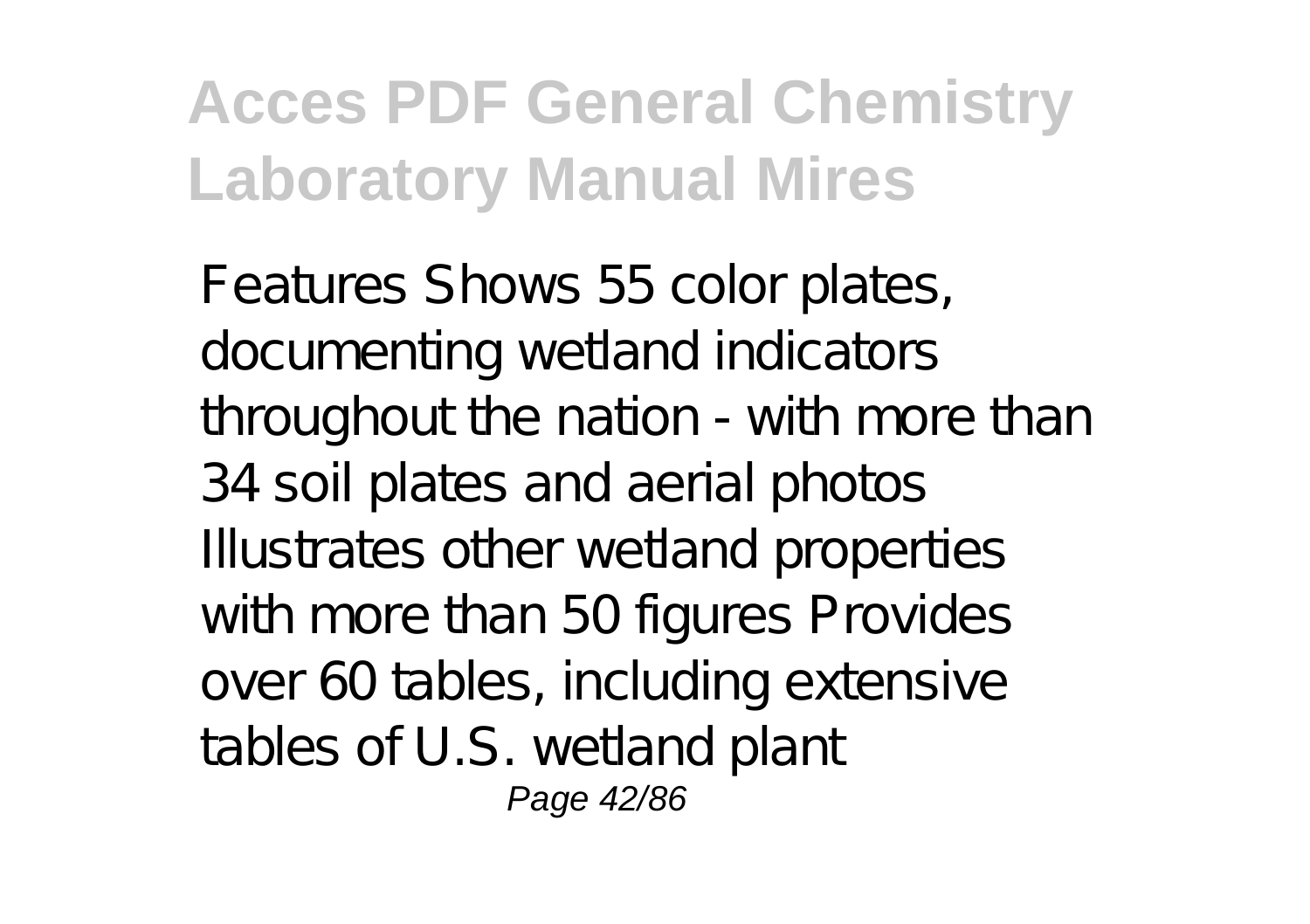communities and examples for determining hydrophytic vegetation Contents Wetland Definitions Wetland Concepts for Identification and Delineation Plant Indicators of Wetlands and Their Characteristics Vegetation Sampling and Analysis for Wetlands Soil Indicators of Wetlands Page 43/86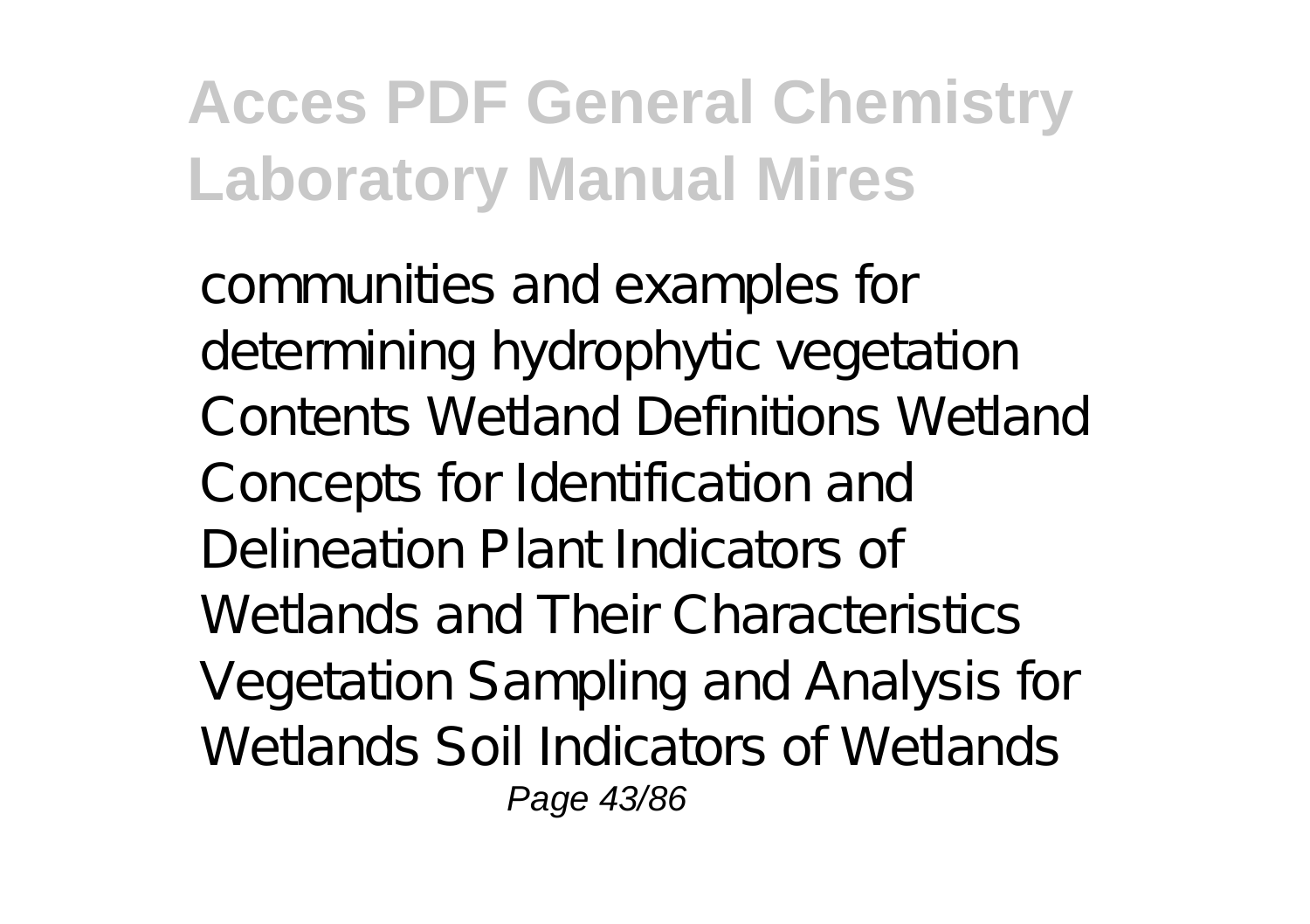Wetland Identification and Boundary Delineation Methods Problem Wetlands and Field Situations for Delineation Wetland Classification Wetlands of the United States: An Introduction, With Emphasis on Their Plant Communities Wetland Mapping and Photointerpretation Page 44/86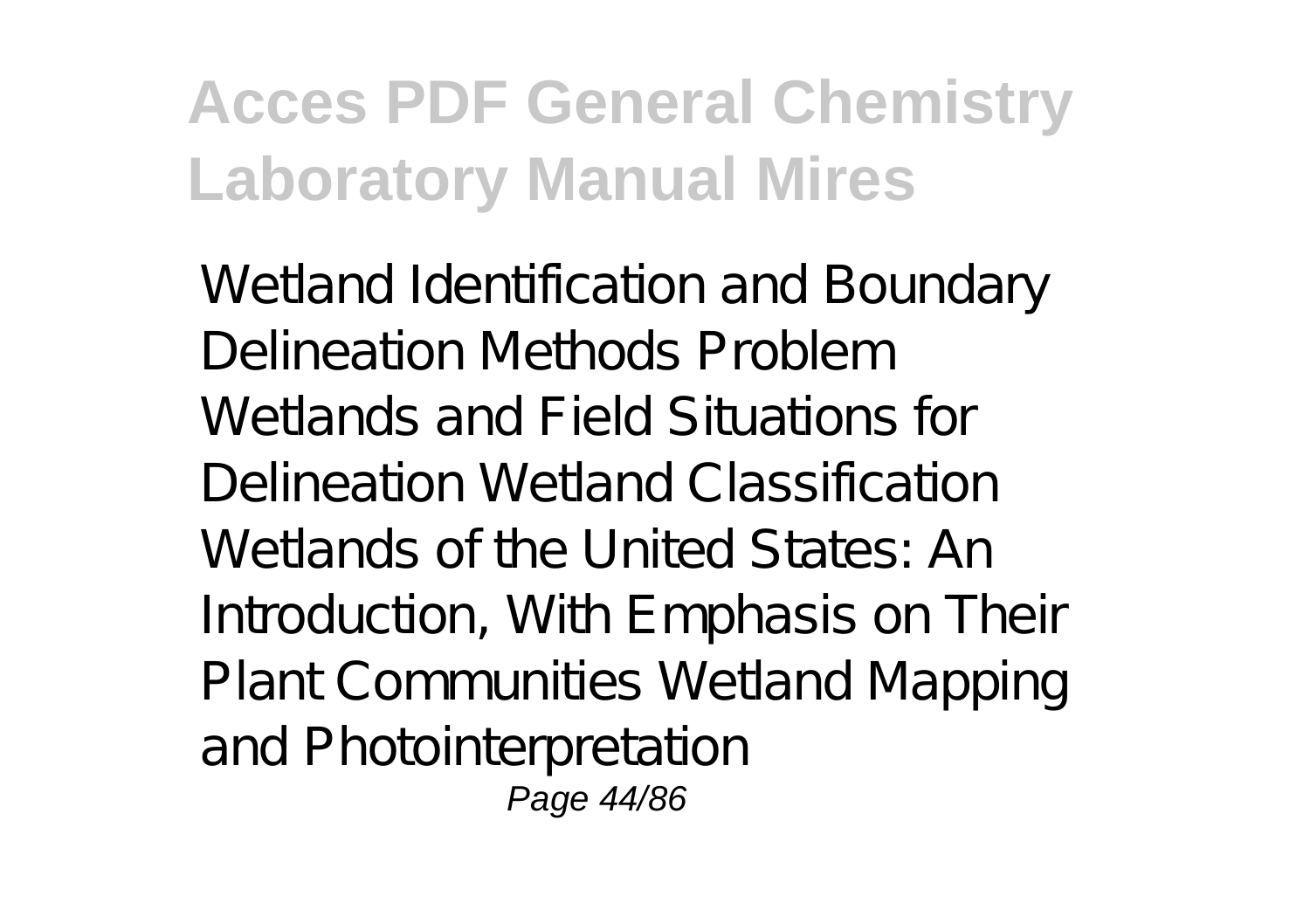Impact on Soil Properties and Sustainable Resource Management 1965: July-December Public Roads Conserving Bogs Canadian Journal of Botany Acta Societatis Botanicorum Poloniae *CD-ROM includes: Release 2.0* Page 45/86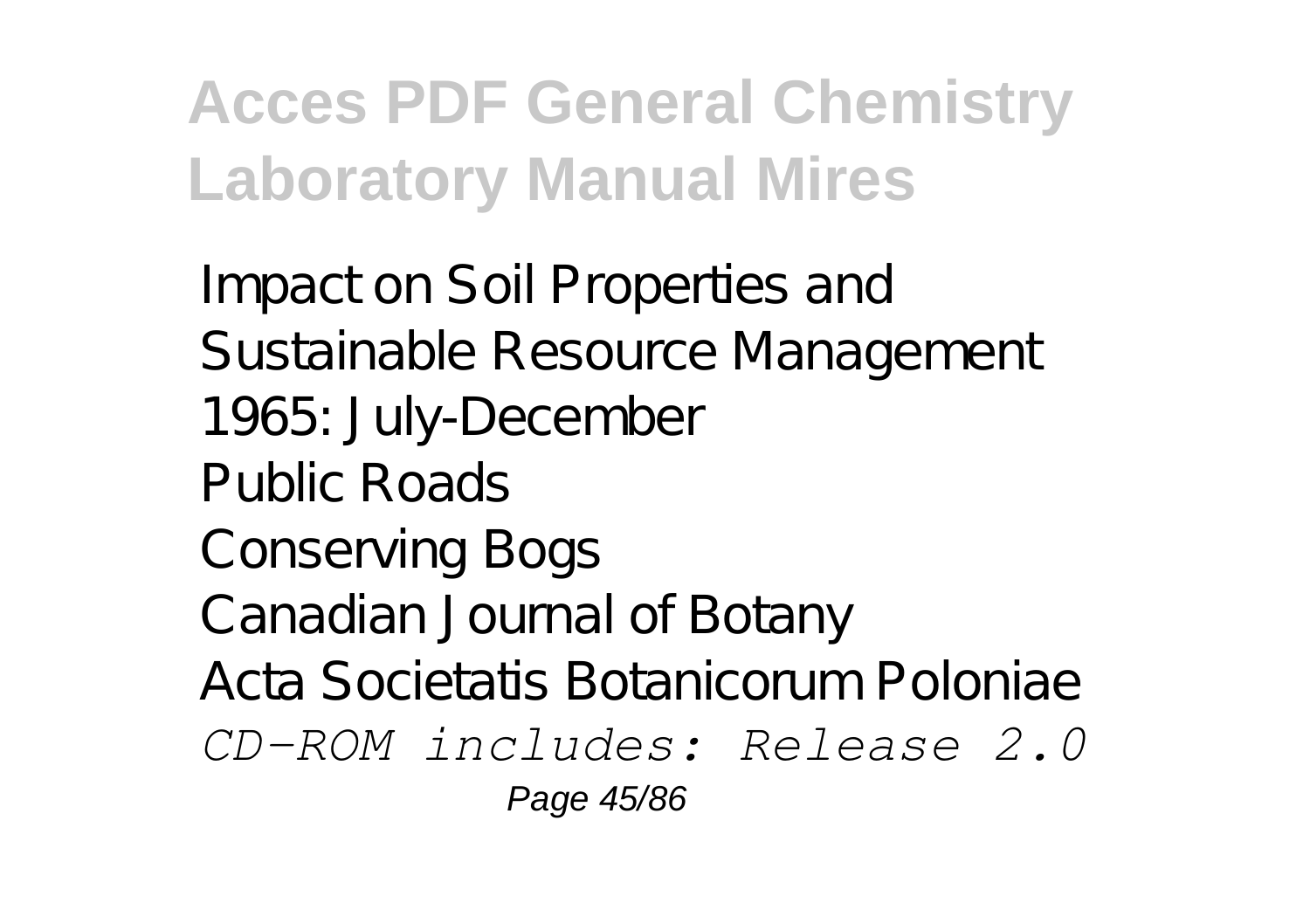*with 465 line art drawings and 604 photos. Allows for import of of images t create of custom slide shows and multimedia presentations. Unrivalled in its coverage and unique in its hands-on approach, this guide to the* Page 46/86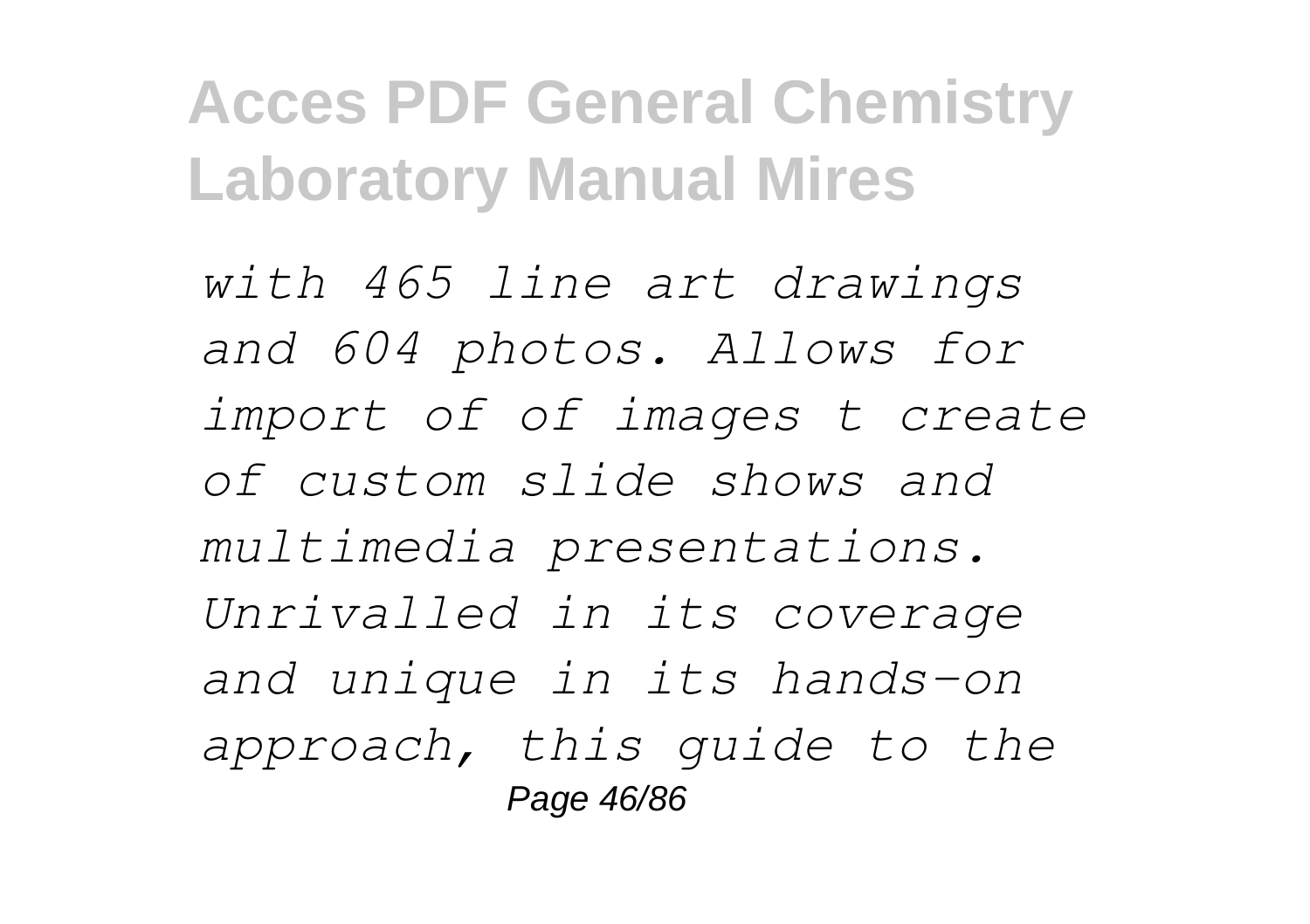*design and construction of scientific apparatus is essential reading for every scientist and student of engineering, and physical, chemical, and biological sciences. Covering the physical principles* Page 47/86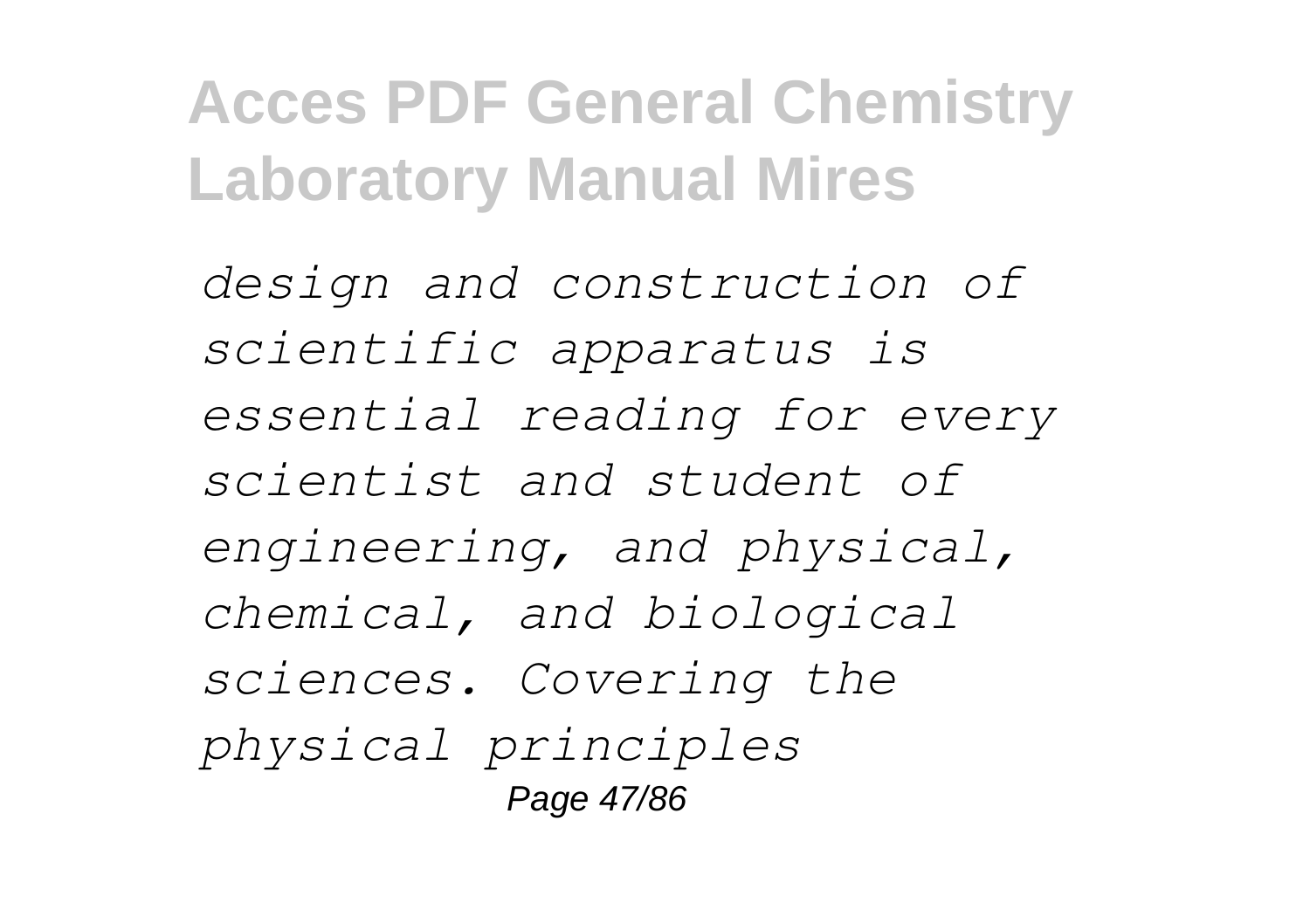*governing the operation of the mechanical, optical and electronic parts of an instrument, new sections on detectors, low-temperature measurements, high-pressure apparatus, and updated engineering specifications,* Page 48/86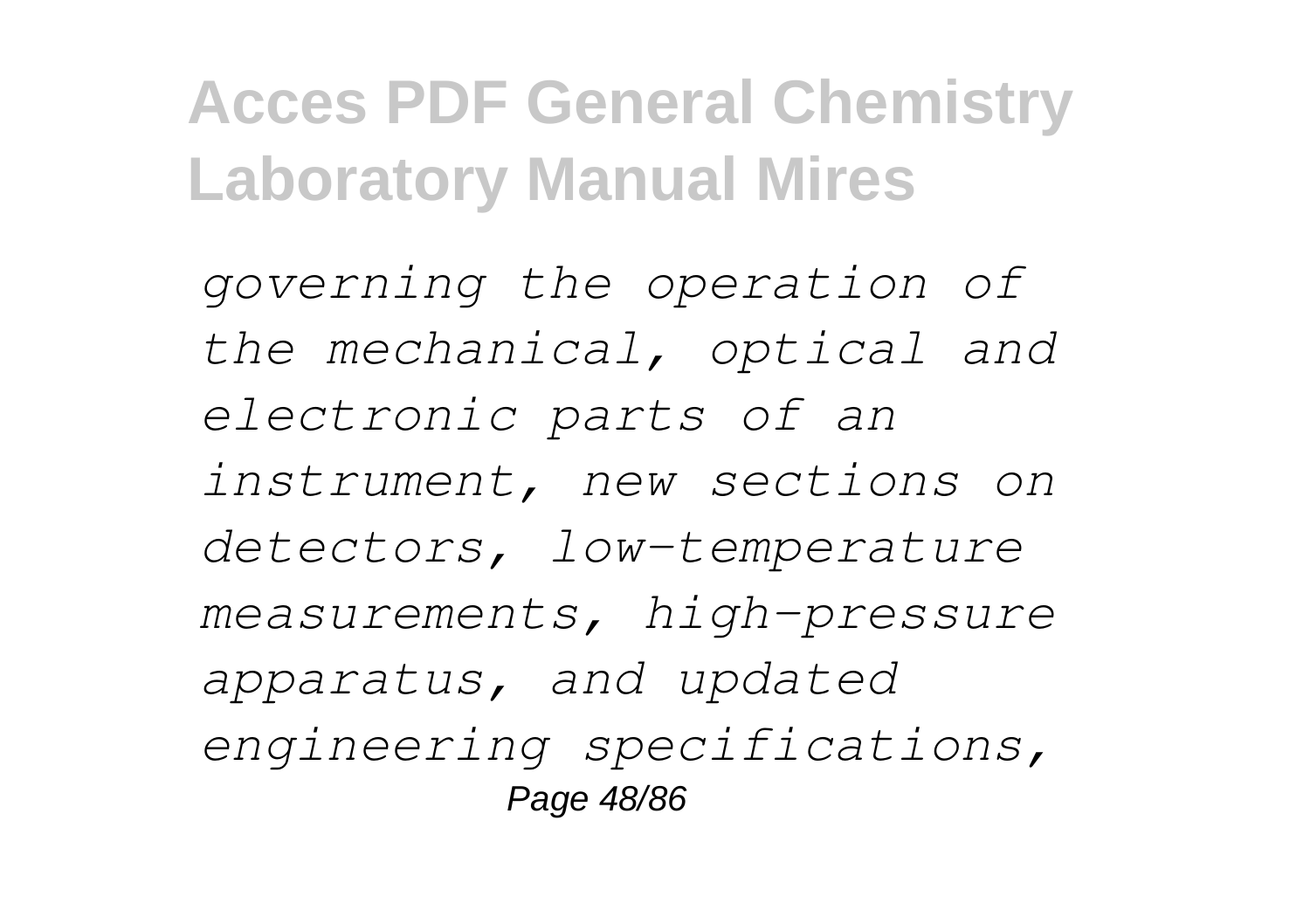*as well as 400 figures and tables, have been added to this edition. Data on the properties of materials and components used by manufacturers are included. Mechanical, optical, and electronic construction* Page 49/86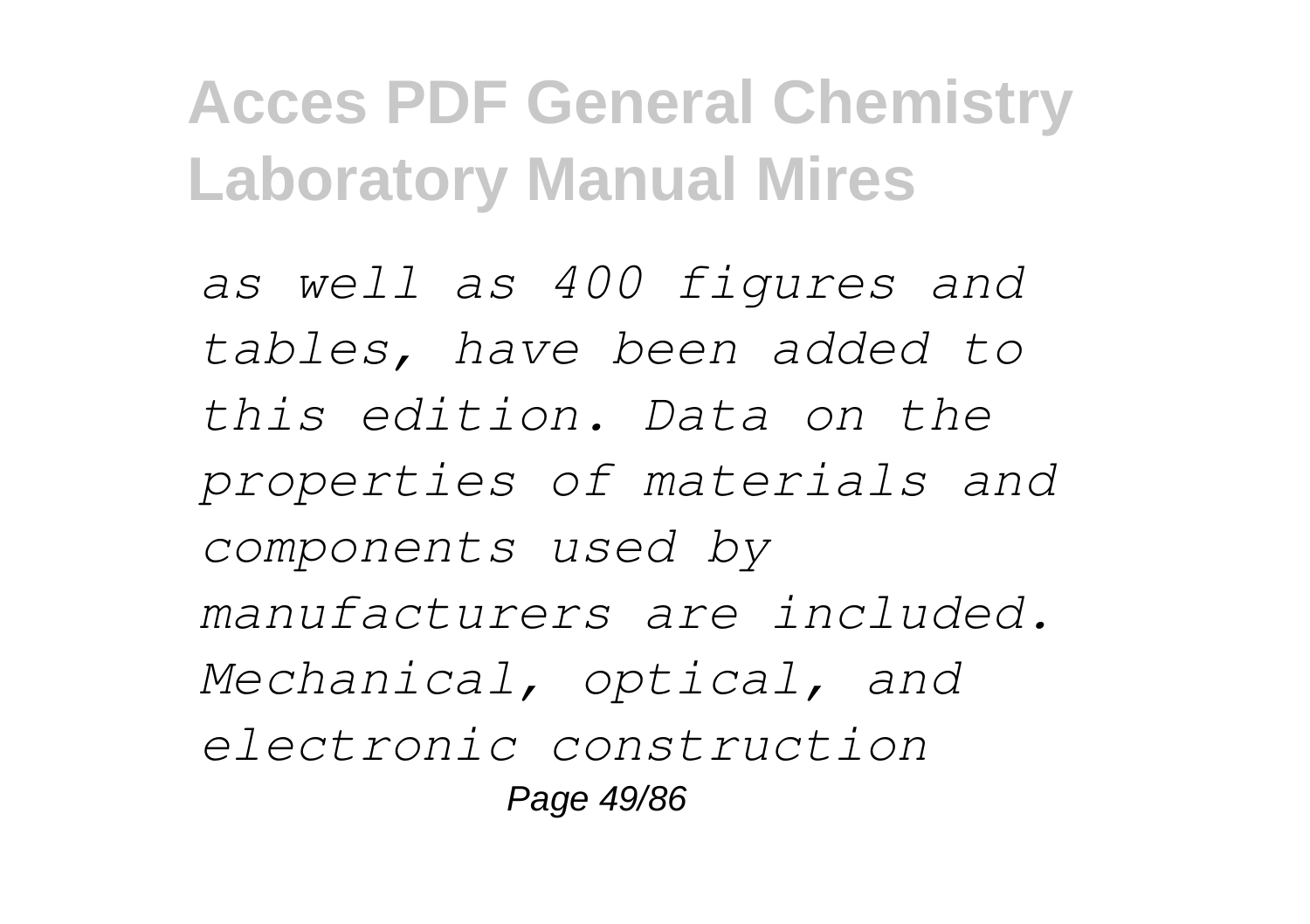*techniques carried out in the lab, as well as those let out to specialized shops, are also described. Step-by-step instruction supported by many detailed figures, is given for laboratory skills such as* Page 50/86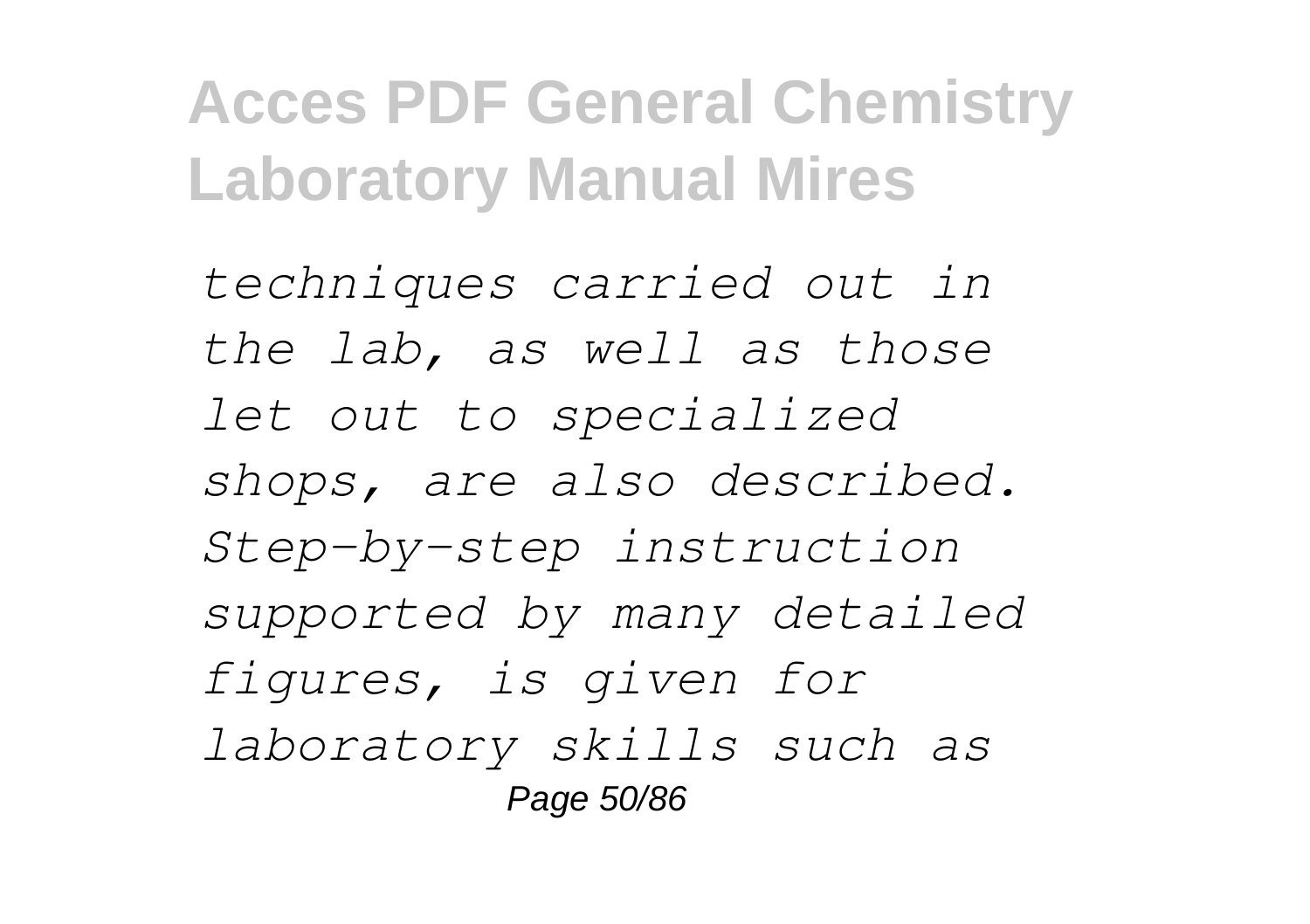*soldering electrical components, glassblowing, brazing, and polishing.*

*'A stimulating, elegant yet pugnacious essay'—Observer In this highly acclaimed seminal work, Edward Said surveys the history and* Page 51/86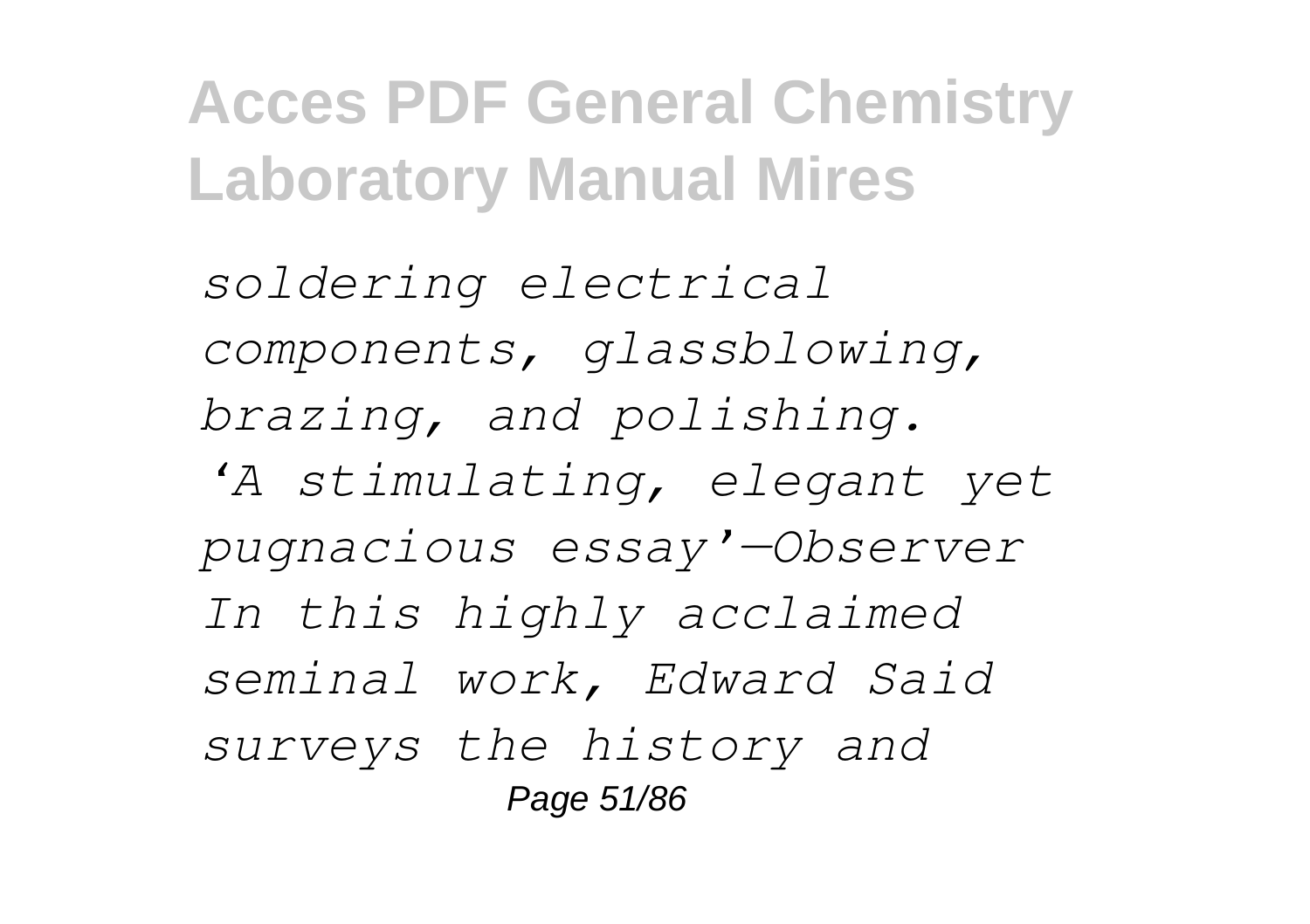*nature of Western attitudes towards the East, considering Orientalism as a powerful European ideological creation—a way for writers, philosophers and colonial administrators to deal with the 'otherness'* Page 52/86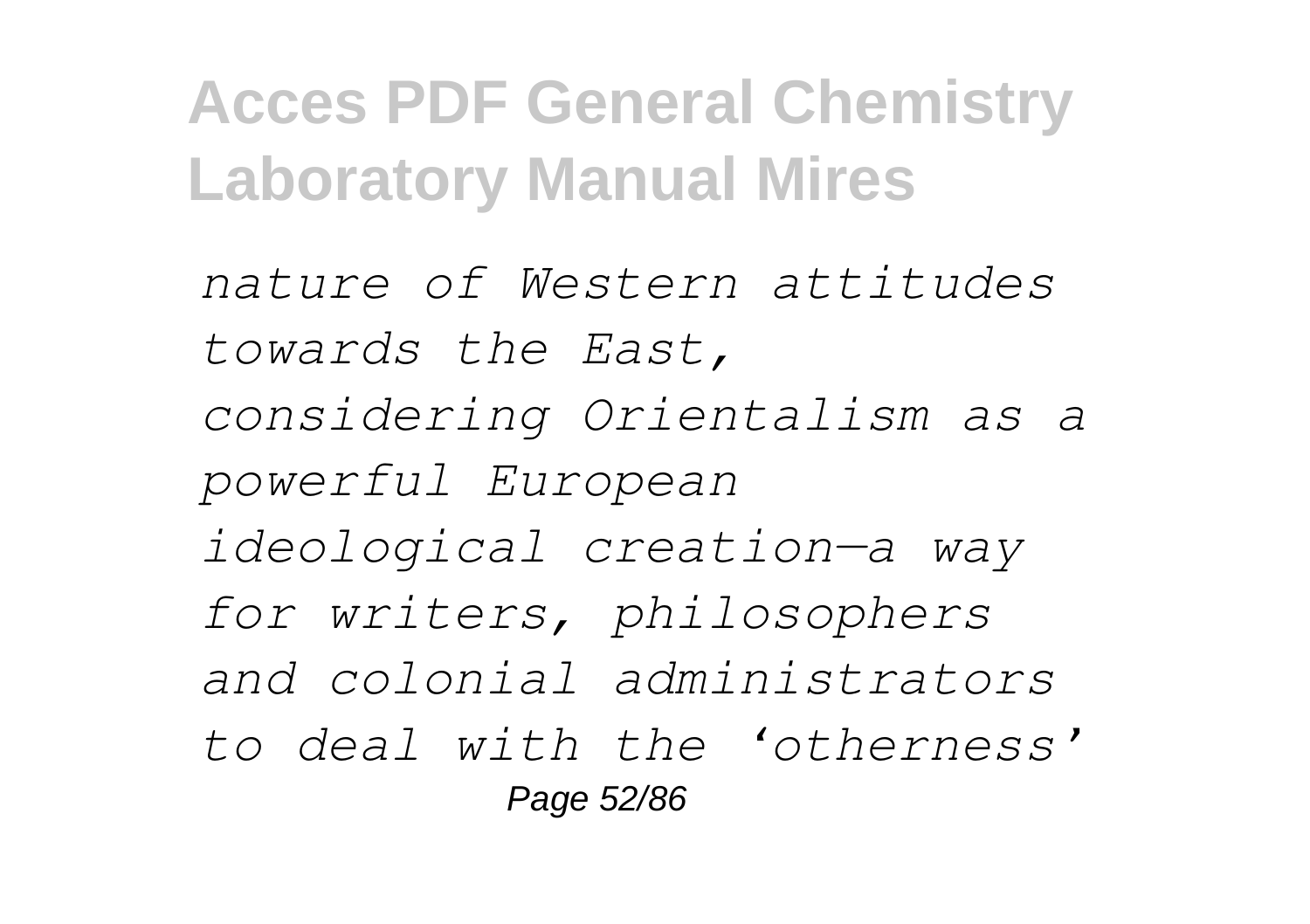*of Eastern culture, customs and beliefs. He traces this view through the writings of Homer, Nerval and Flaubert, Disraeli and Kipling, whose imaginative depictions have greatly contributed to the West's romantic and exotic* Page 53/86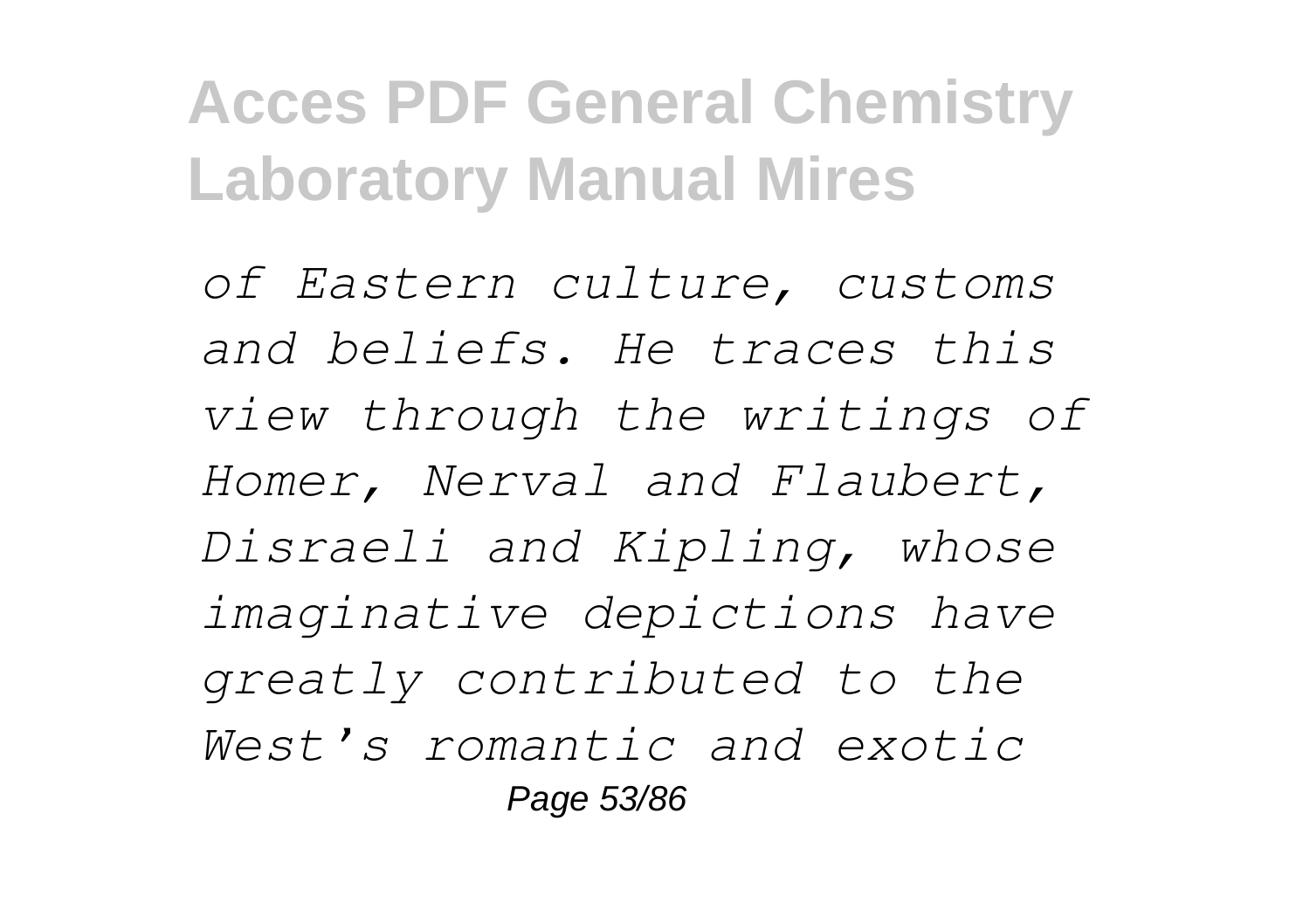*picture of the Orient. In the Afterword, Said examines the effect of continuing Western imperialism. A Practical Guide to Measurement and Data Analysis Proceedings of the 11th* Page 54/86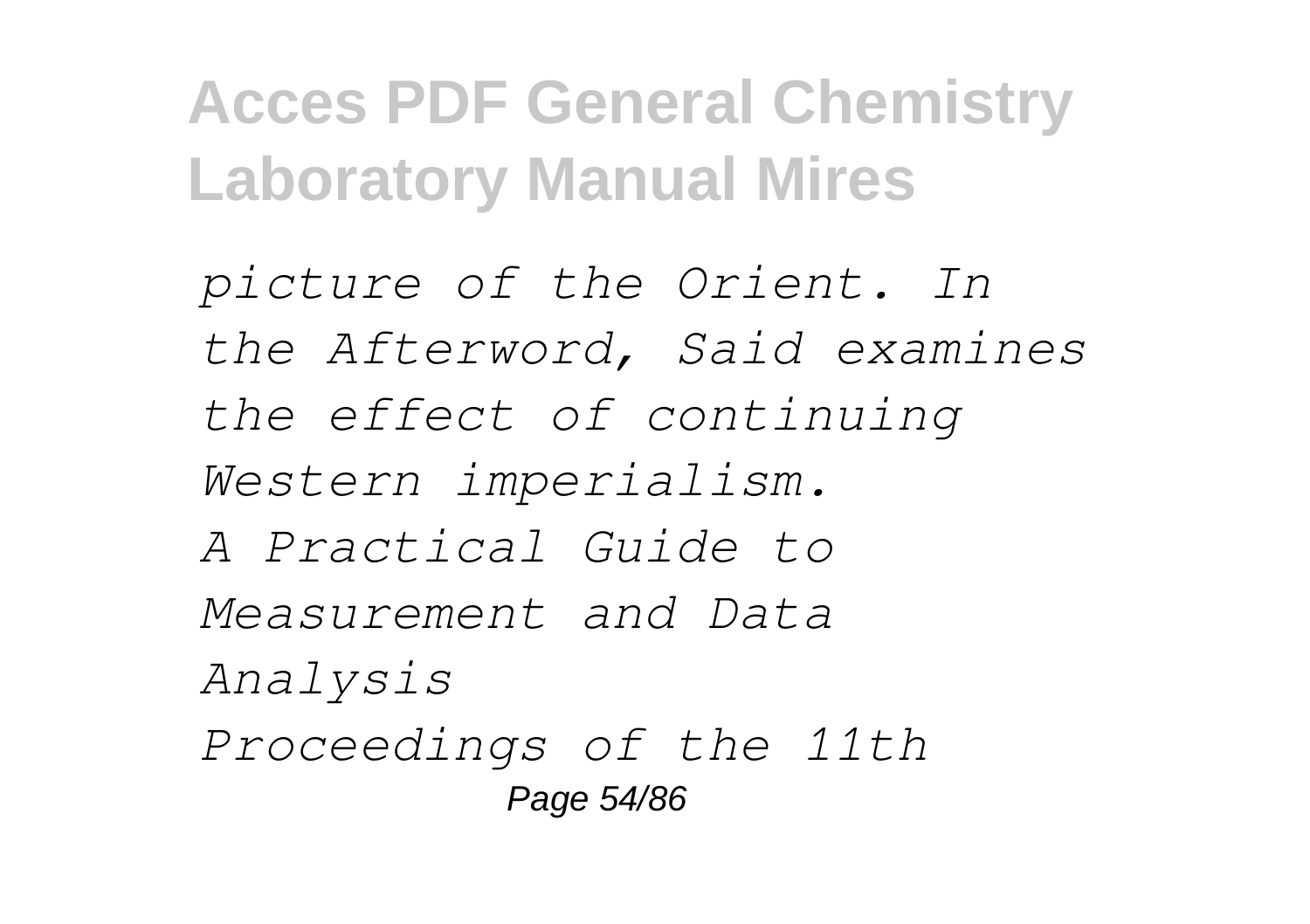*International Symposium on Aquatic Weeds, European Weed Research Society BPR annual cumulative The Management Handbook Mines Magazine Building Scientific Apparatus*

Page 55/86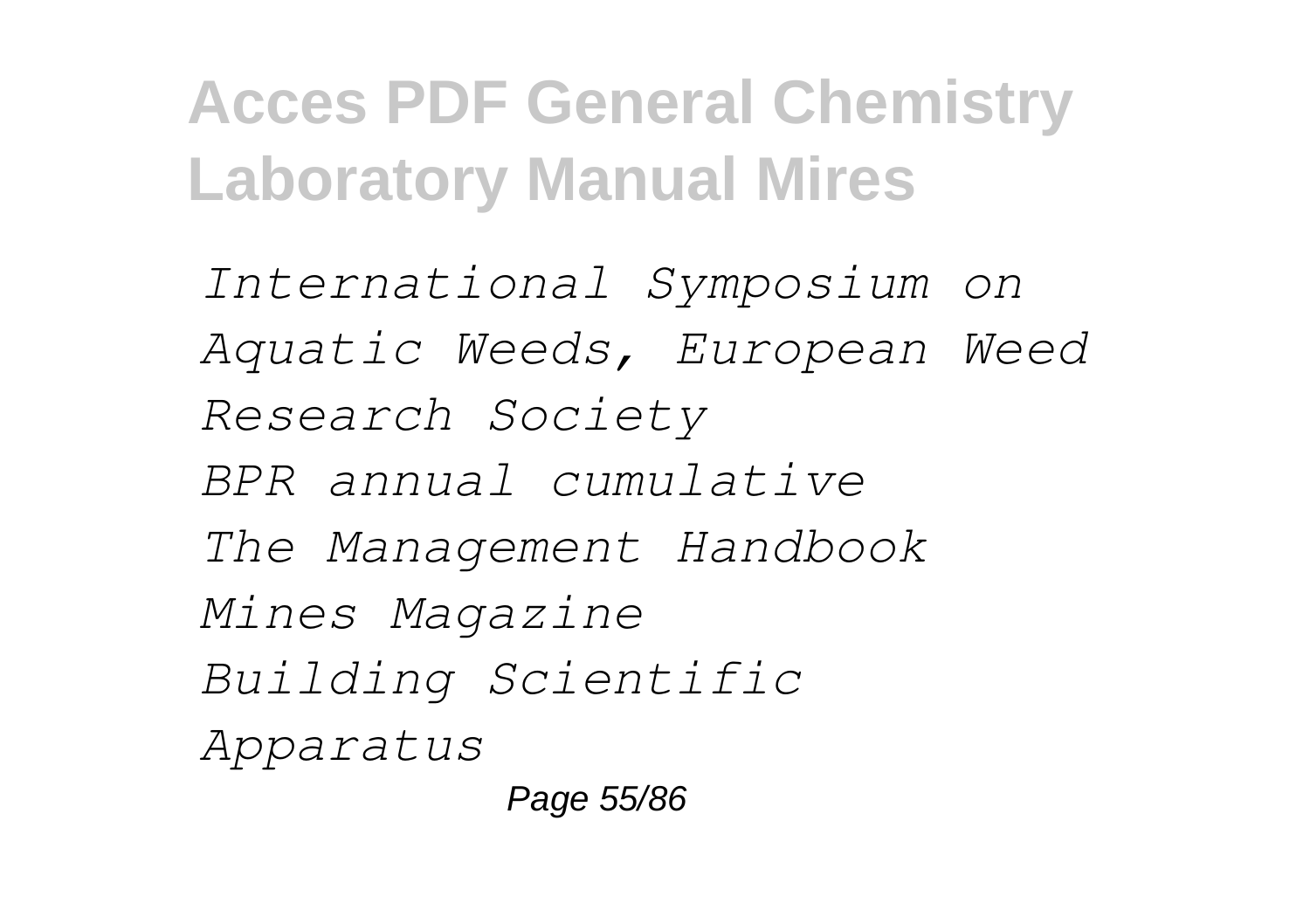*Key concepts in mineralogy and petrology are explained alongside beautiful full-color illustrations, in this concisely written textbook.*

Page 56/86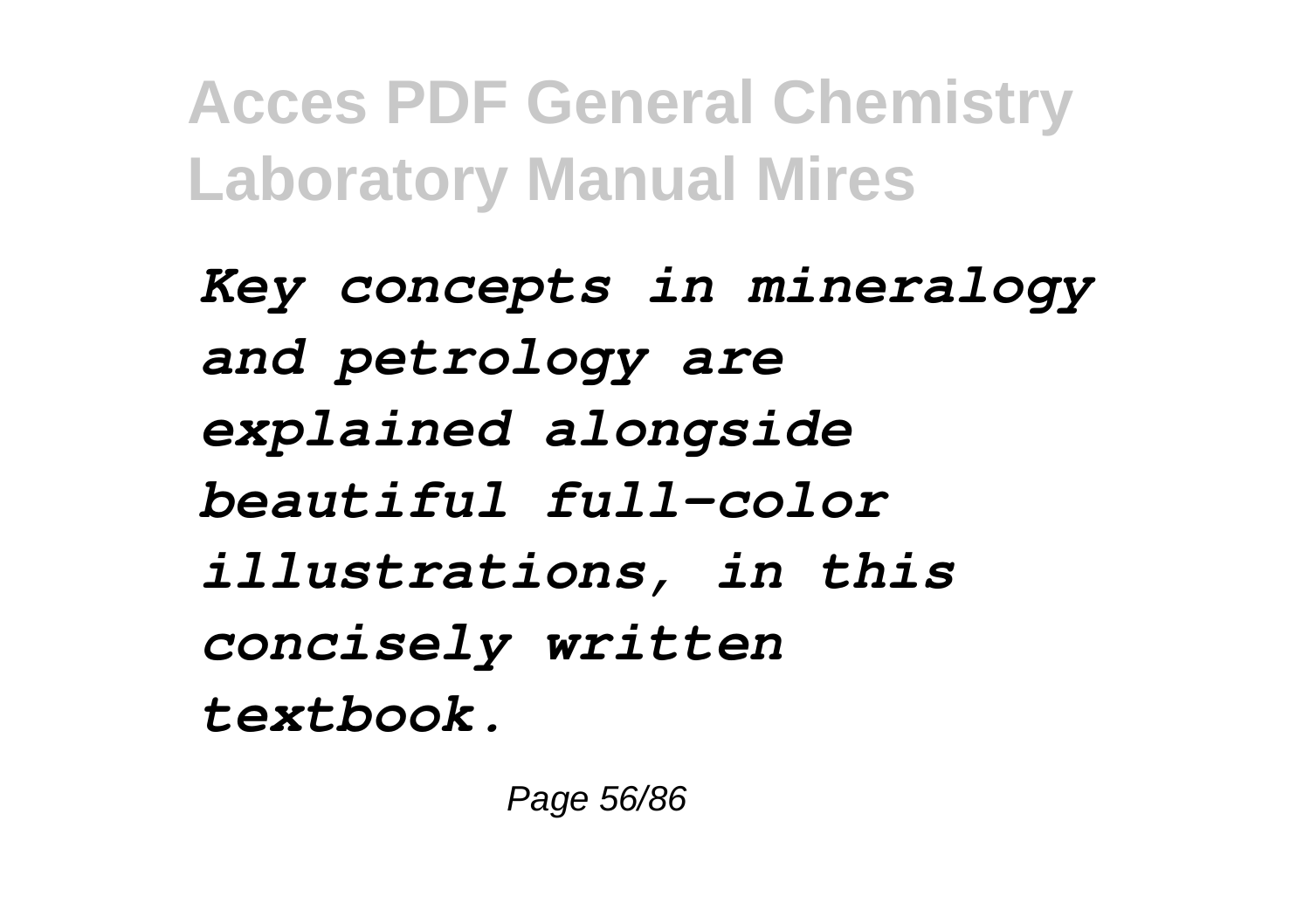*Includes Part 1, Number 2: Books and Pamphlets, Including Serials and Contributions to Periodicals July - December) Recoge: 1.Mires in the*

Page 57/86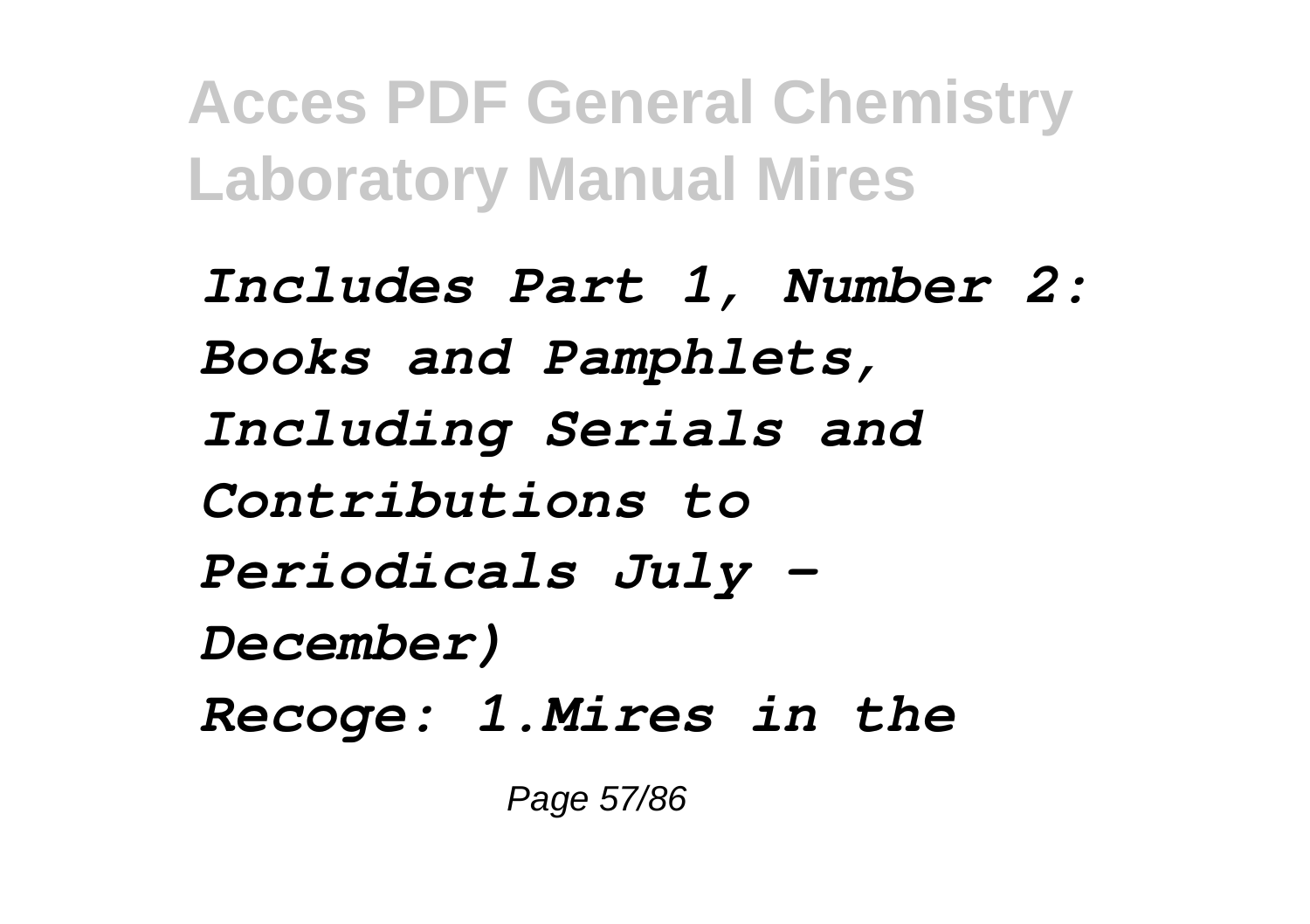*European Union - 2.EU conservation legislation - 3.Threats encourted - 4.Projects funded under LIFE-Nature - 5.Restoring the domage - 6.Managing sites for conservations -*

Page 58/86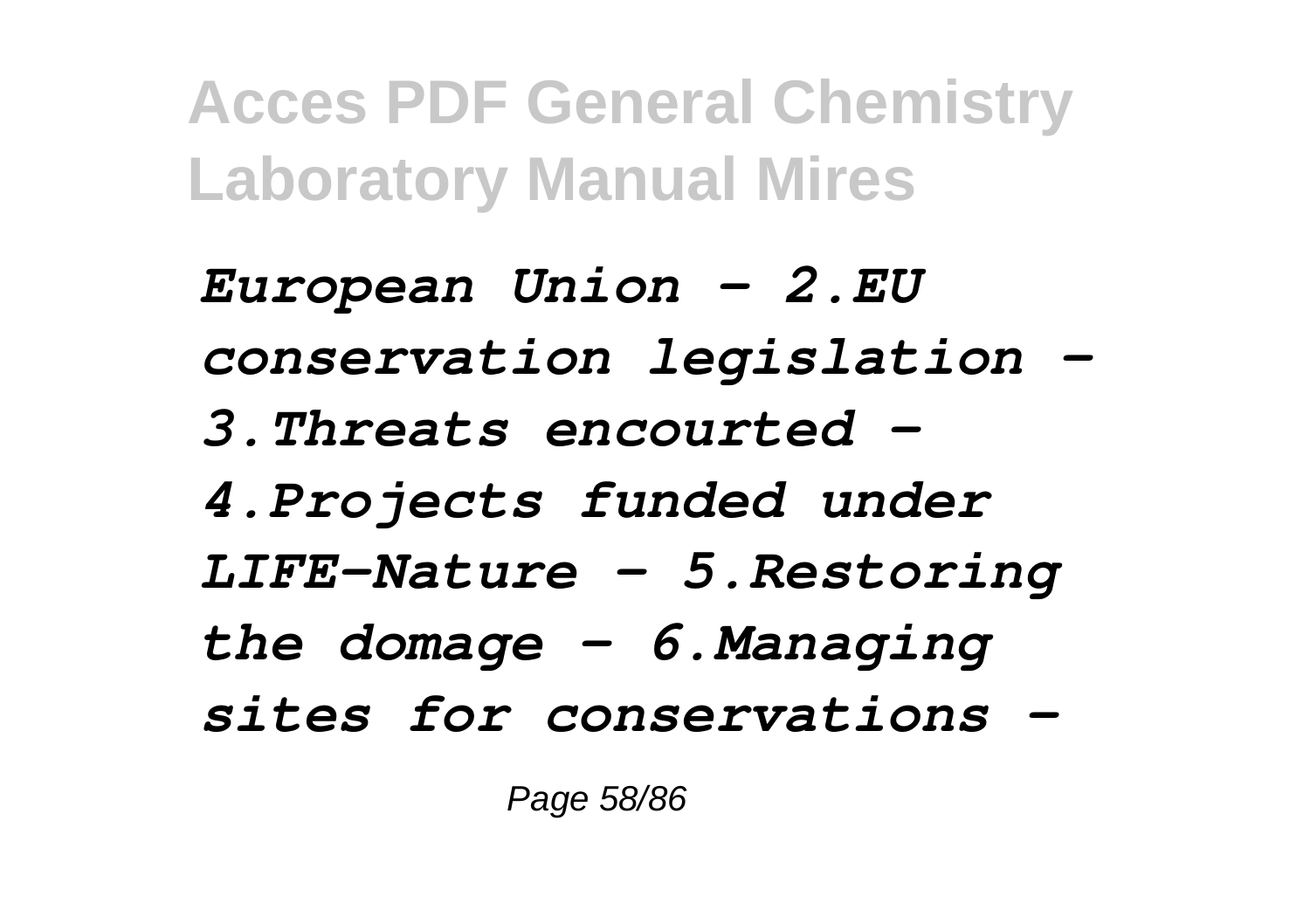*7.Safegarding Pristine mires -8.Winnig local support. Forensic Anthropology Laboratory Manual American Book Publishing Record*

Page 59/86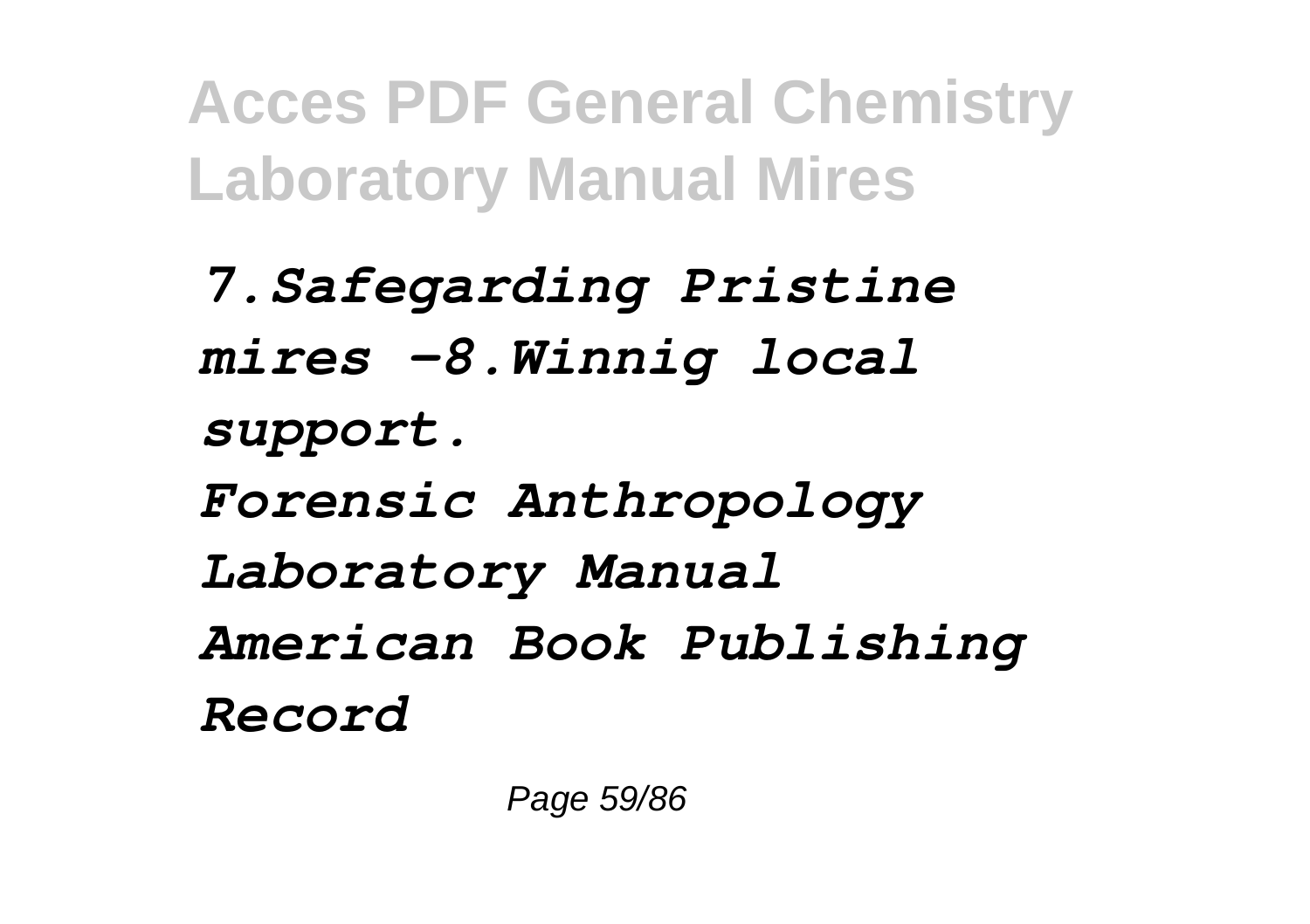*Wilson and Walker's Principles and Techniques of Biochemistry and Molecular Biology Introductory Plant Biology Central European Peatland Project (CEPP)*

Page 60/86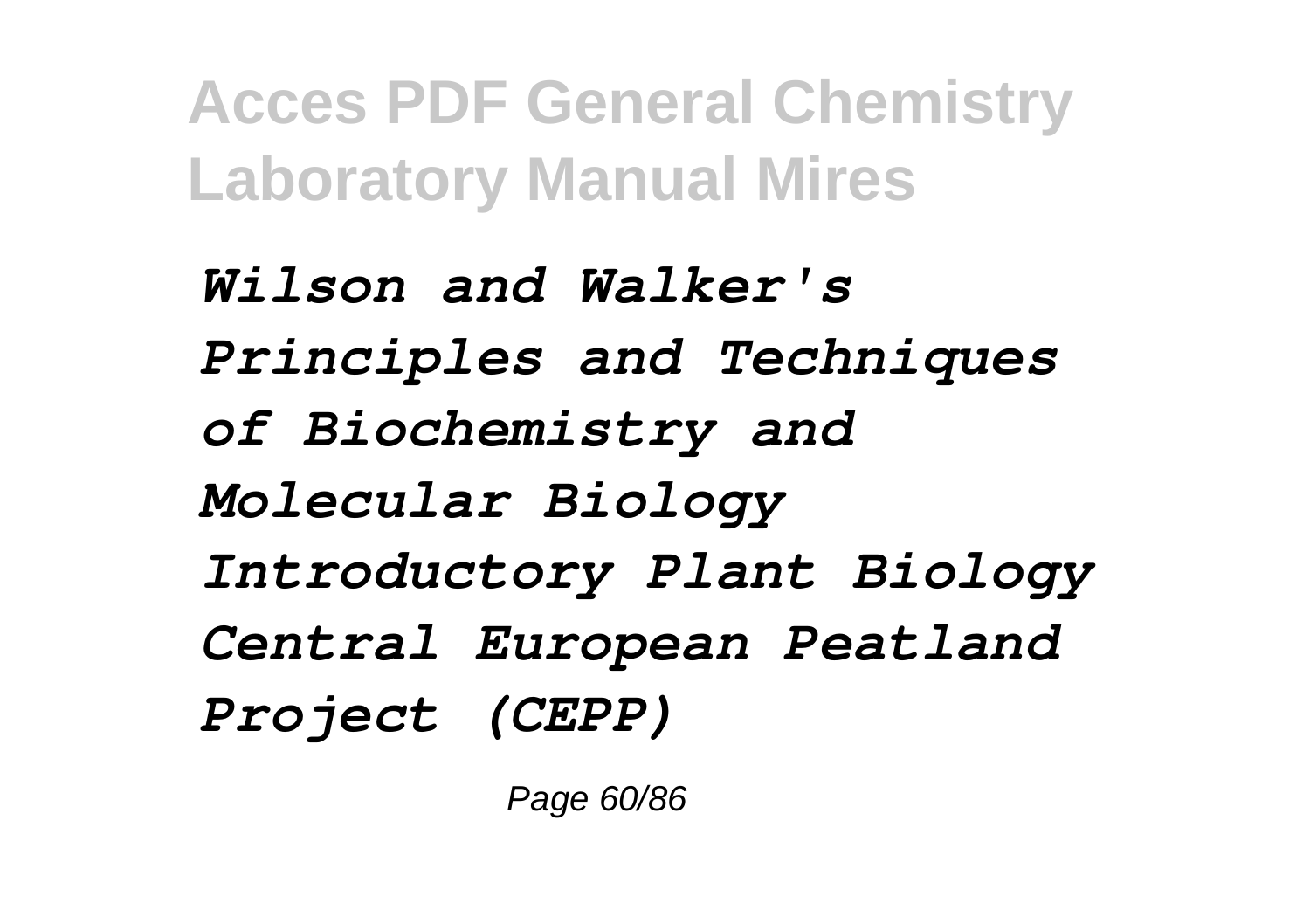*Journal Canadien Des Sciences Halieutiques Et Aquatiques* The role of biochar in improving soil fertility is increasingly being recognized and is Page 61/86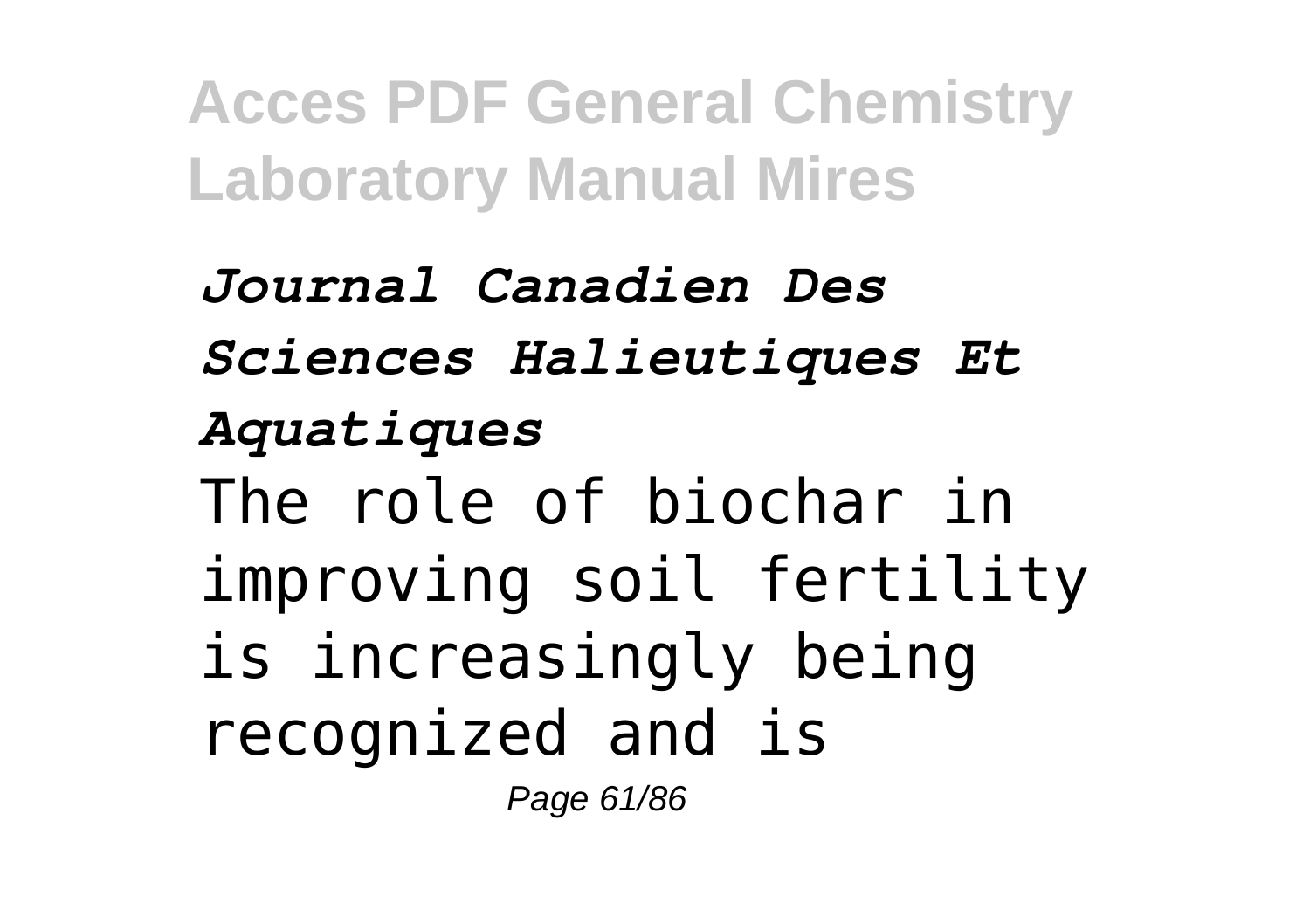leading to recommendations of biochar amendment of degraded soils. In addition, biochars offer a sustainable tool for managing organic wastes<br><sub>Page 62/86</sub>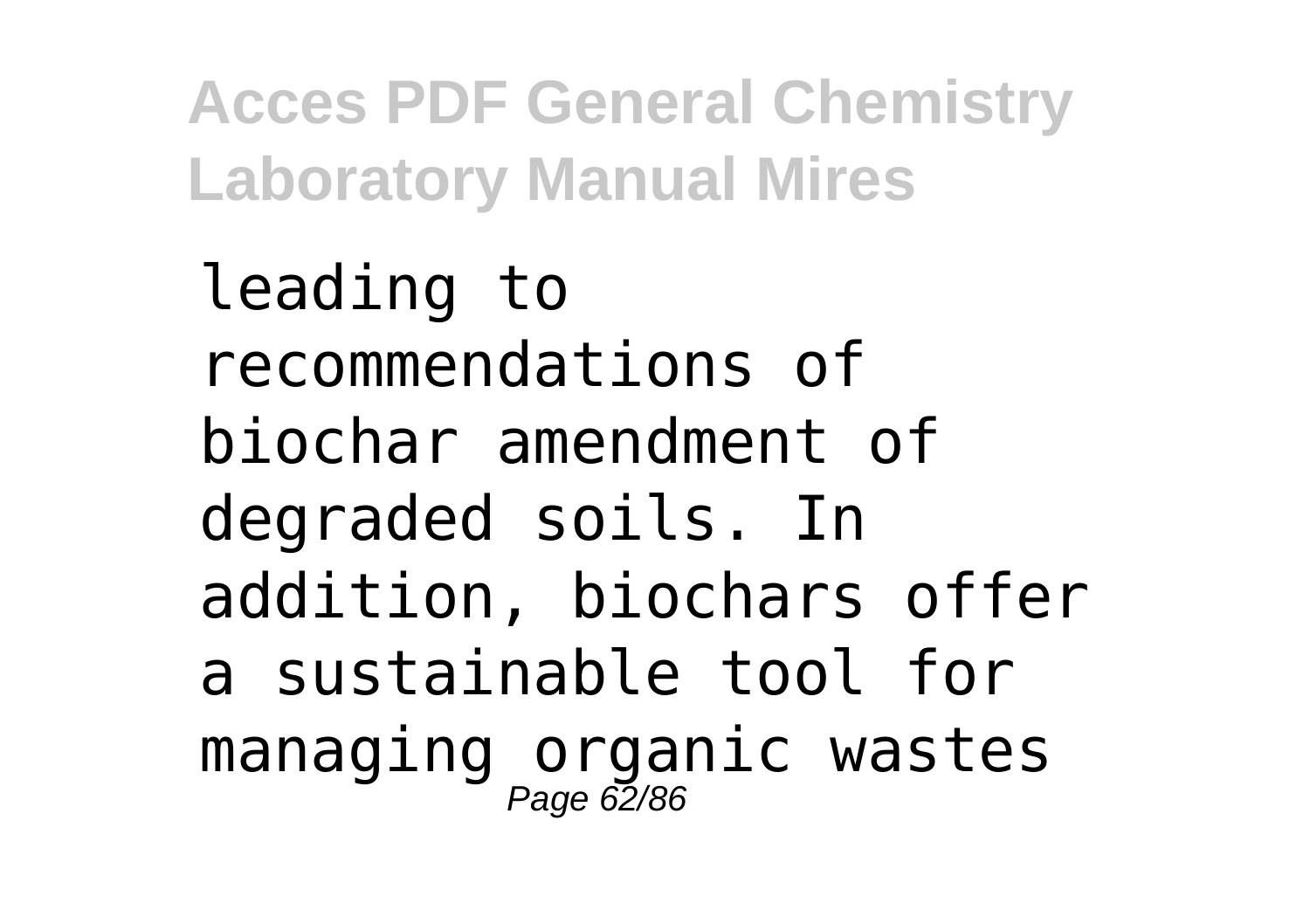and to produce addedvalue products. The benefits of biochar use in agriculture and forestry can span enhanced plant productivity, an Page 63/86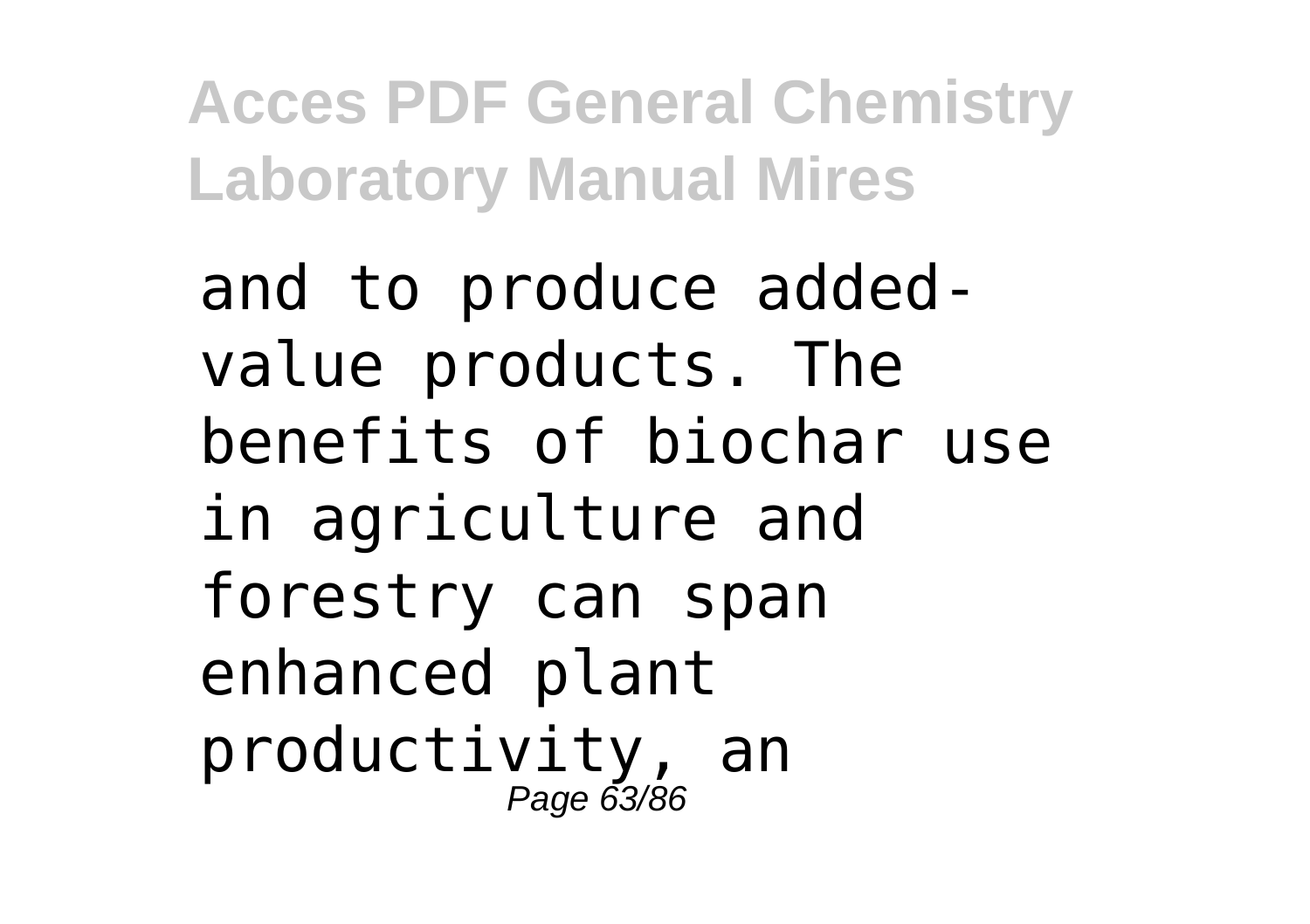increase in soil C stocks, and a reduction of nutrient losses from soil and non-CO2 greenhouse gas emissions. Nevertheless, biochar composition and Page 64/86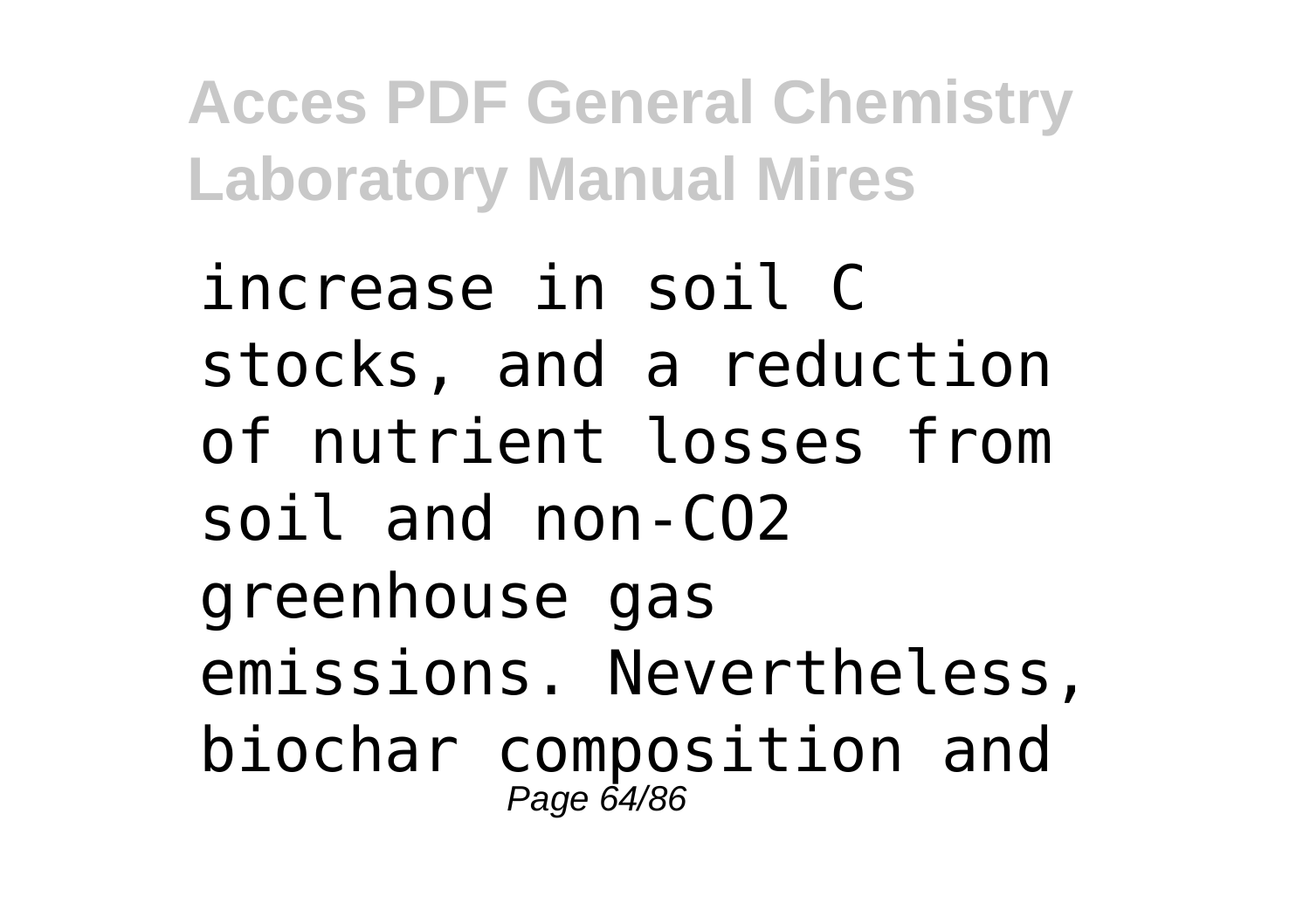properties and, therefore, its performance as a soil amendment are highly dependent on the feedstock and pyrolysis conditions. In addition, Page 65/86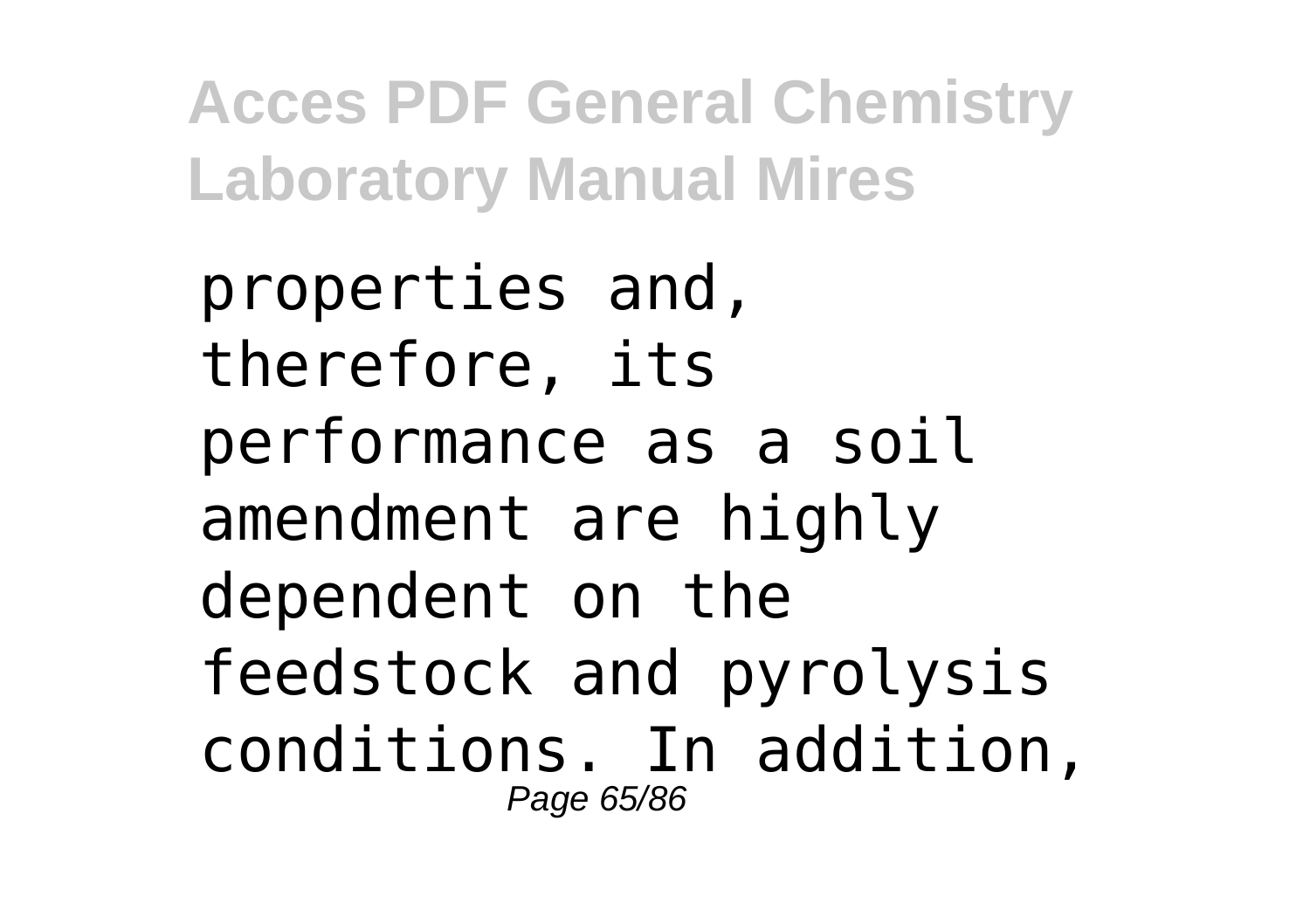due to its characteristics, such as high porosity, water retention, and adsorption capacity, there are other applications for biochar Page 66/86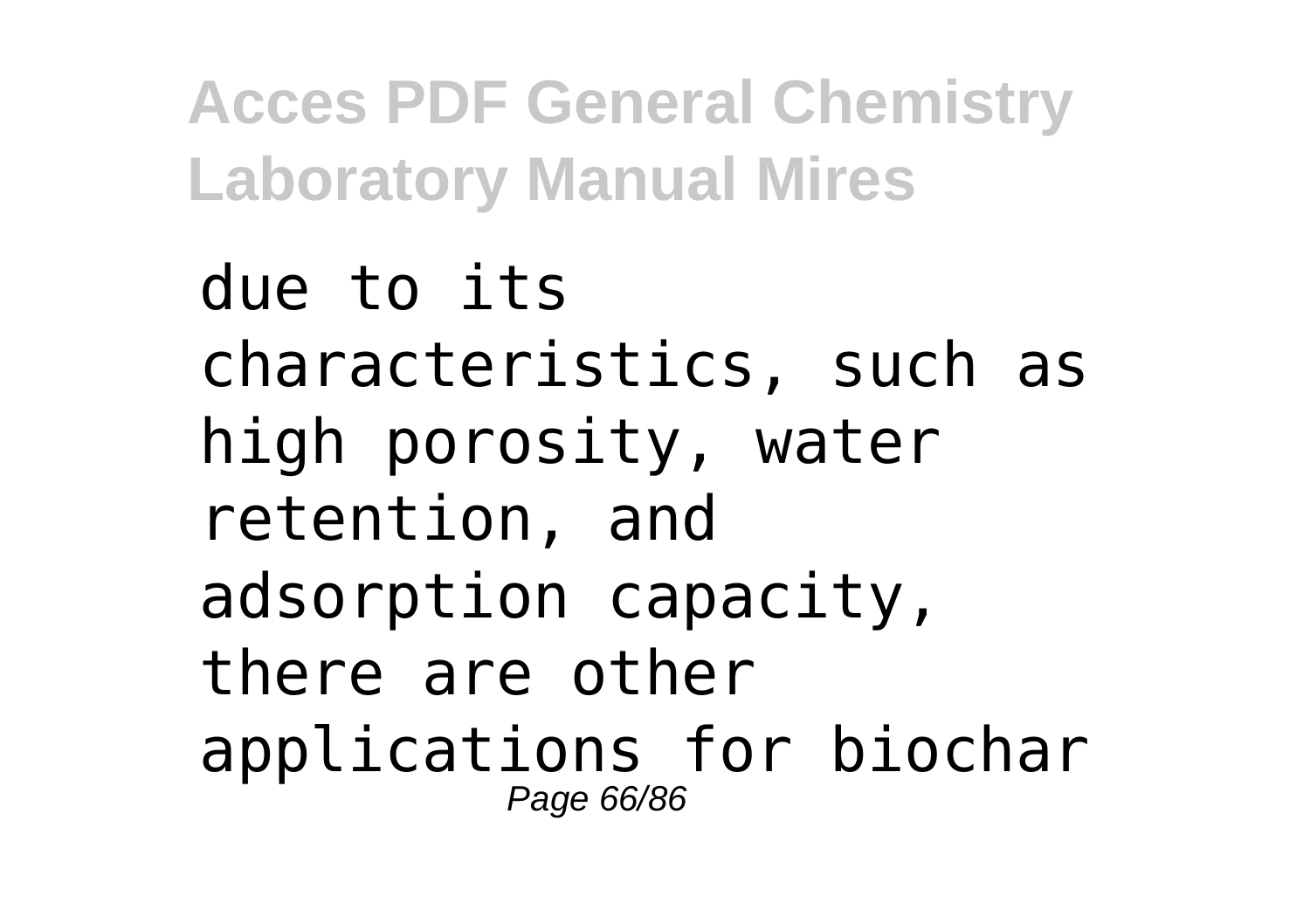that still need to be properly tested. Thus, the 16 original articles contained in this book, which were selected and evaluated for this Special Issue, provide a Page 67/86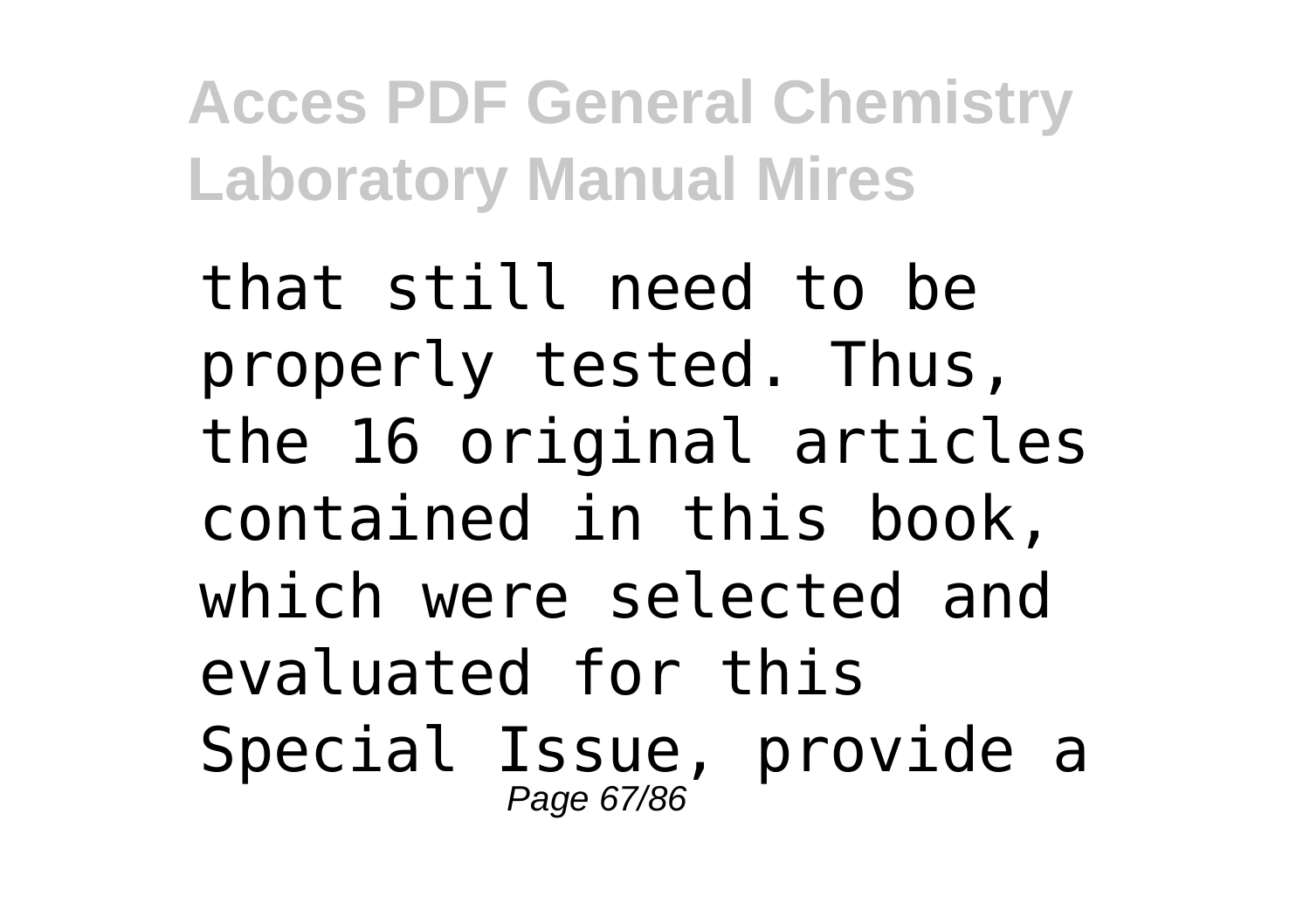comprehensive overview of the biological, chemicophysical, biochemical, and environmental aspects of the application of biochar as soil Page 68/86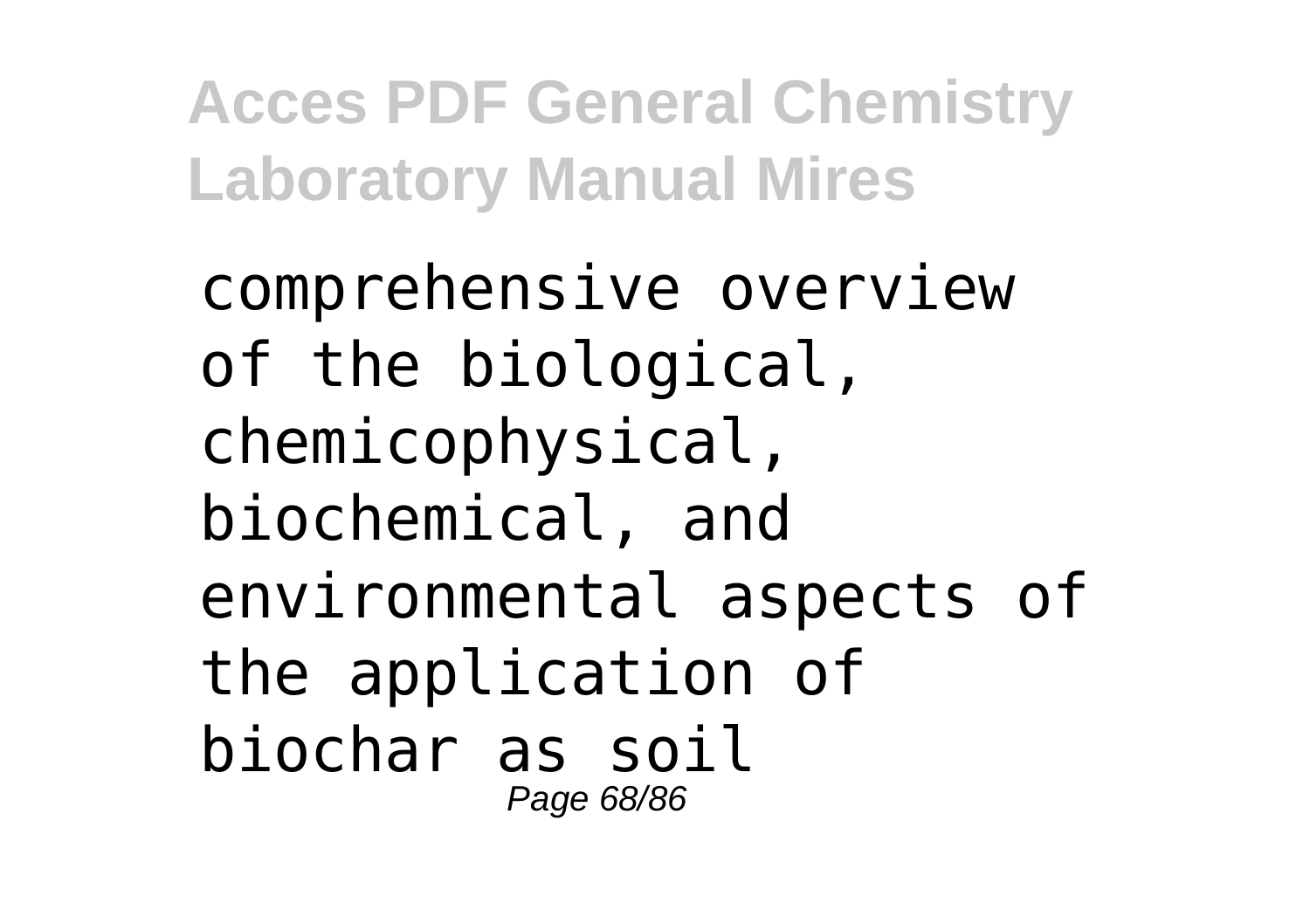amendment. Specifically, they address the applicability of biochar for nursery growth, its effects on the productivity of various food crops under Page 69/86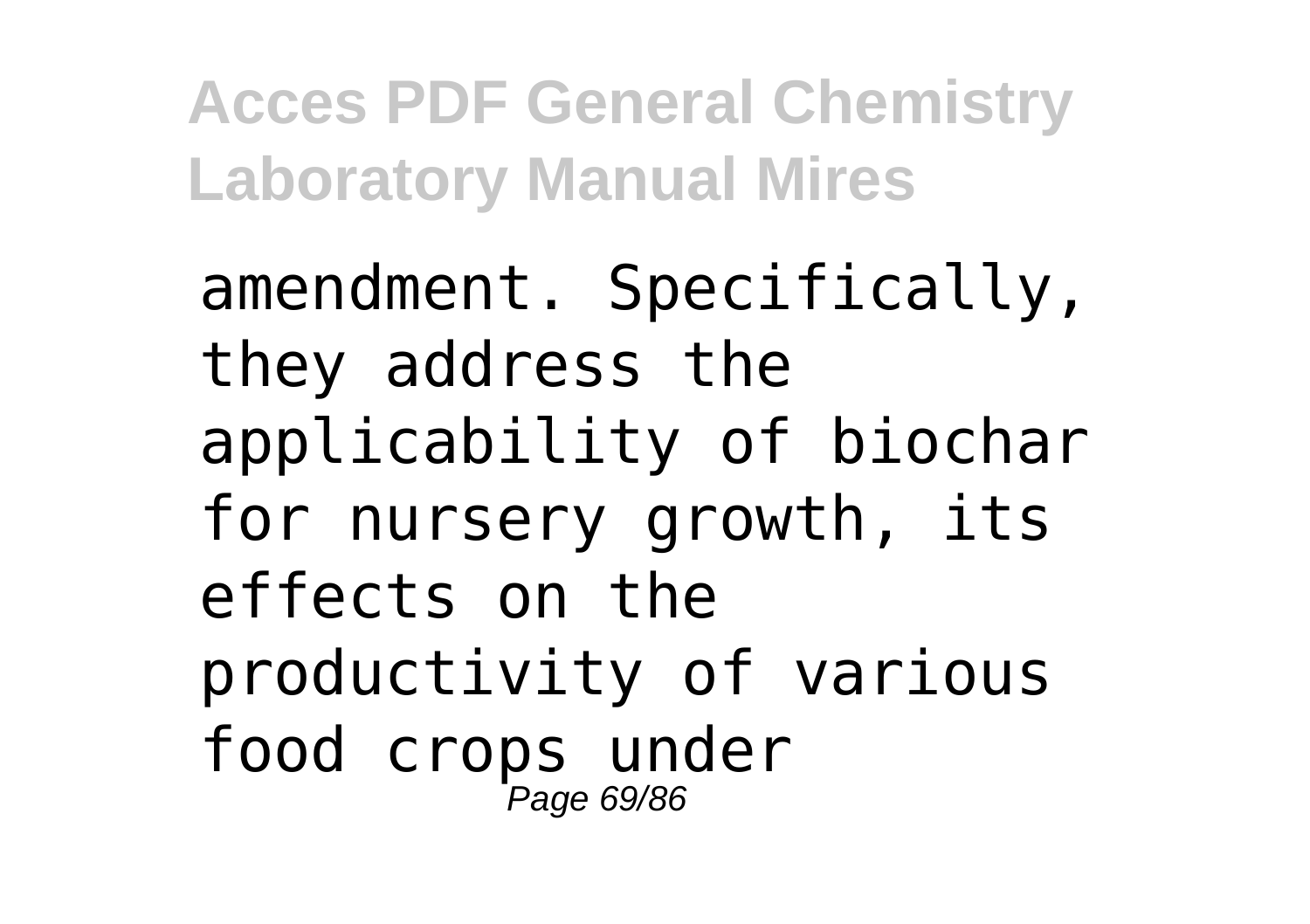contrasting conditions, biochar capacity for pesticide retention, assessment of greenhouse gas emissions, and soil carbon dynamics. I would like to thank the Page 70/86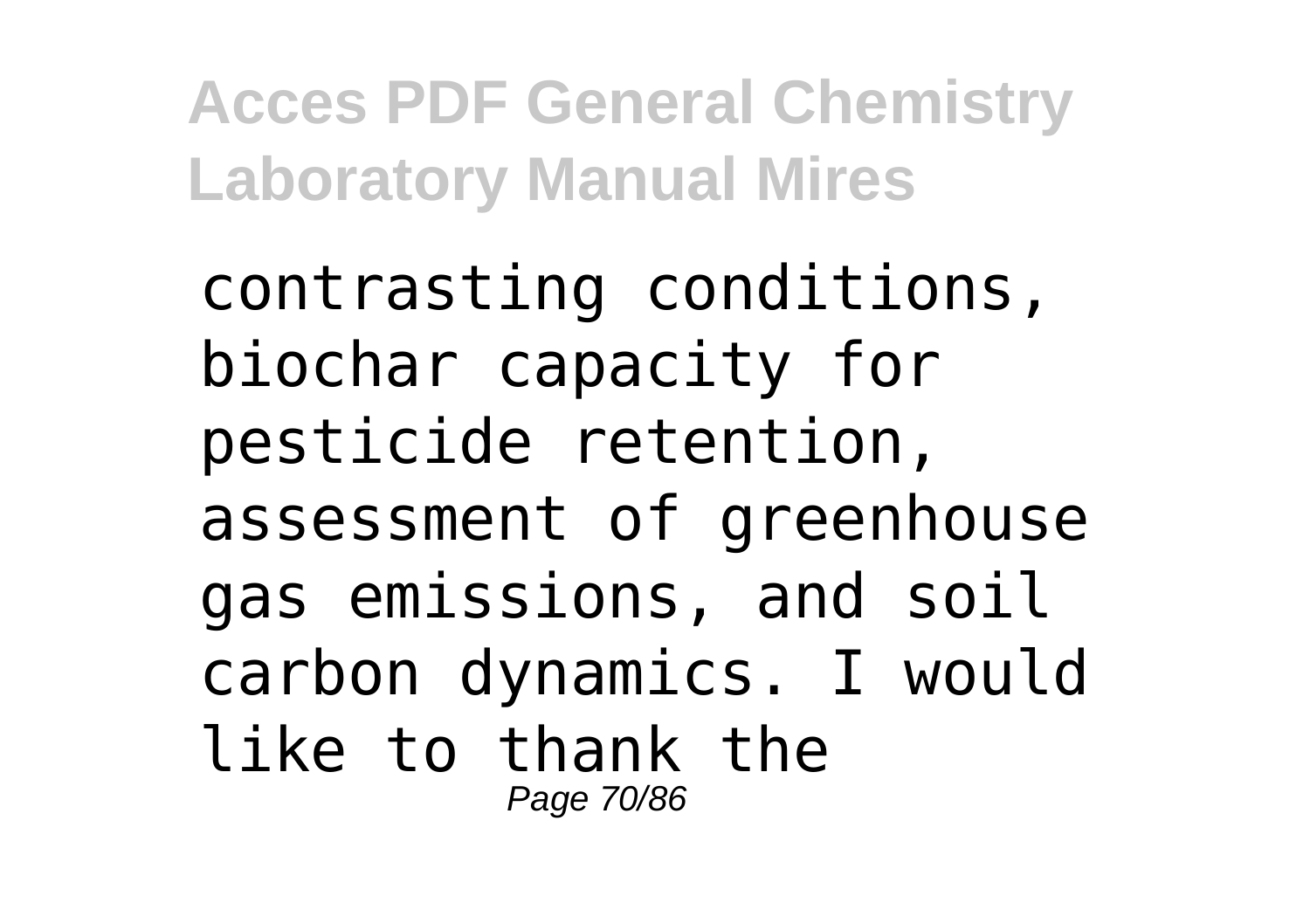contributors, reviewers, and the support of the Agronomy editorial staff, whose professionalism and dedication have made this issue possible. Page 71/86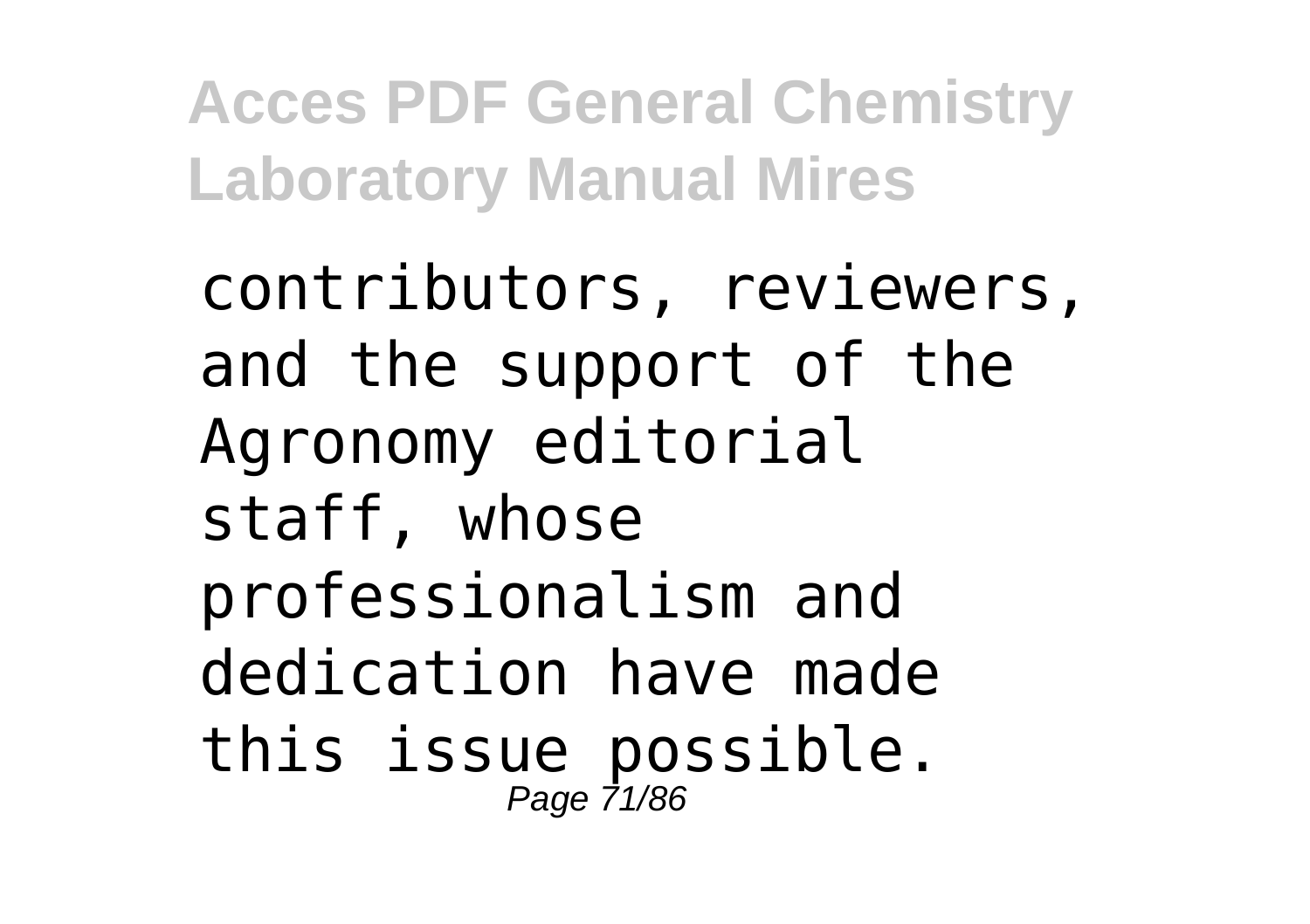Reducing carbon dioxide (CO2) emissions is imperative to stabilizing our future climate. Our ability to reduce these emissions combined with an Page 72/86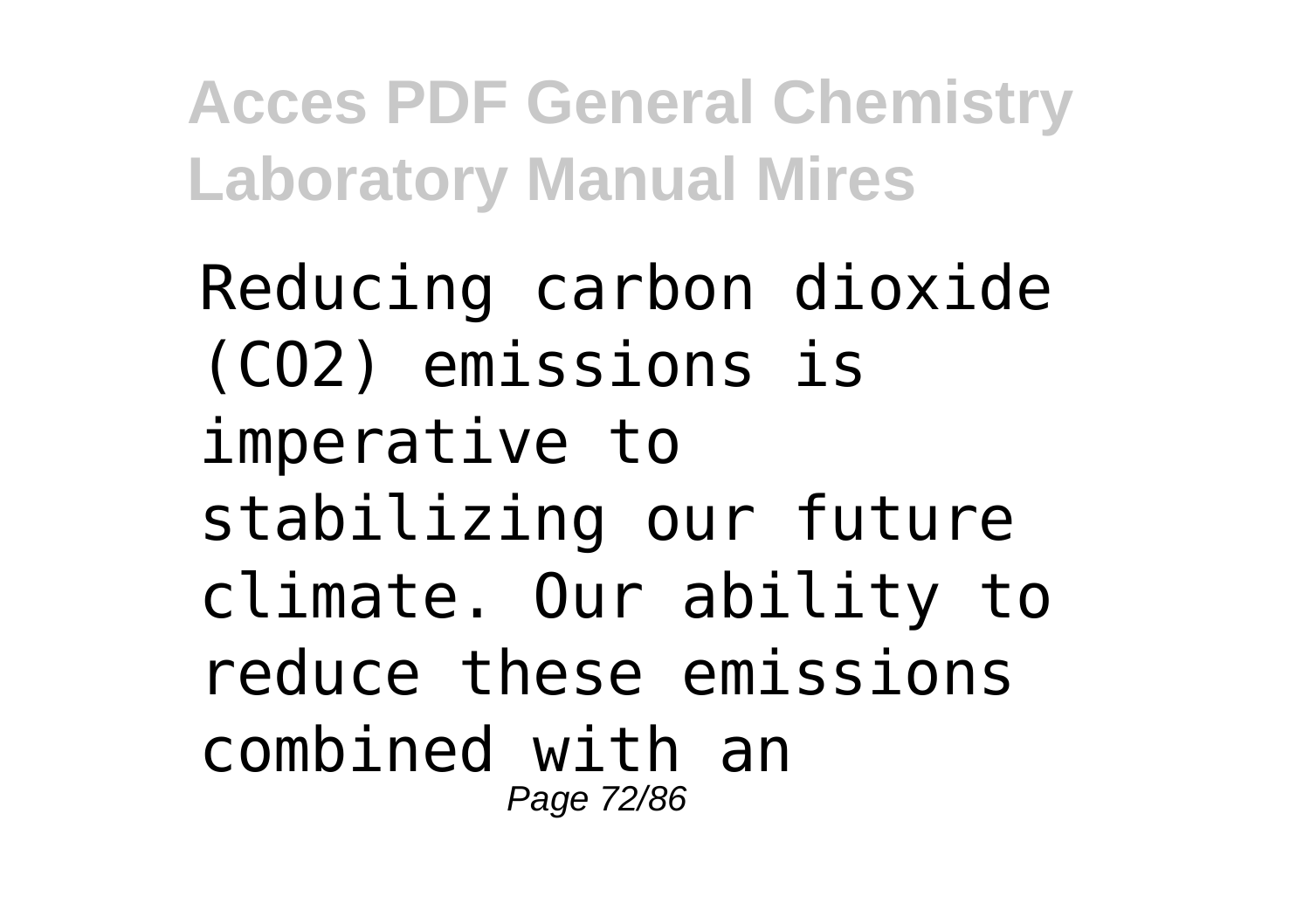understanding of how much fossil-fuel-derived CO2 the oceans and plants can absorb is central to mitigating climate change. In The Carbon Cycle, leading Page 73/86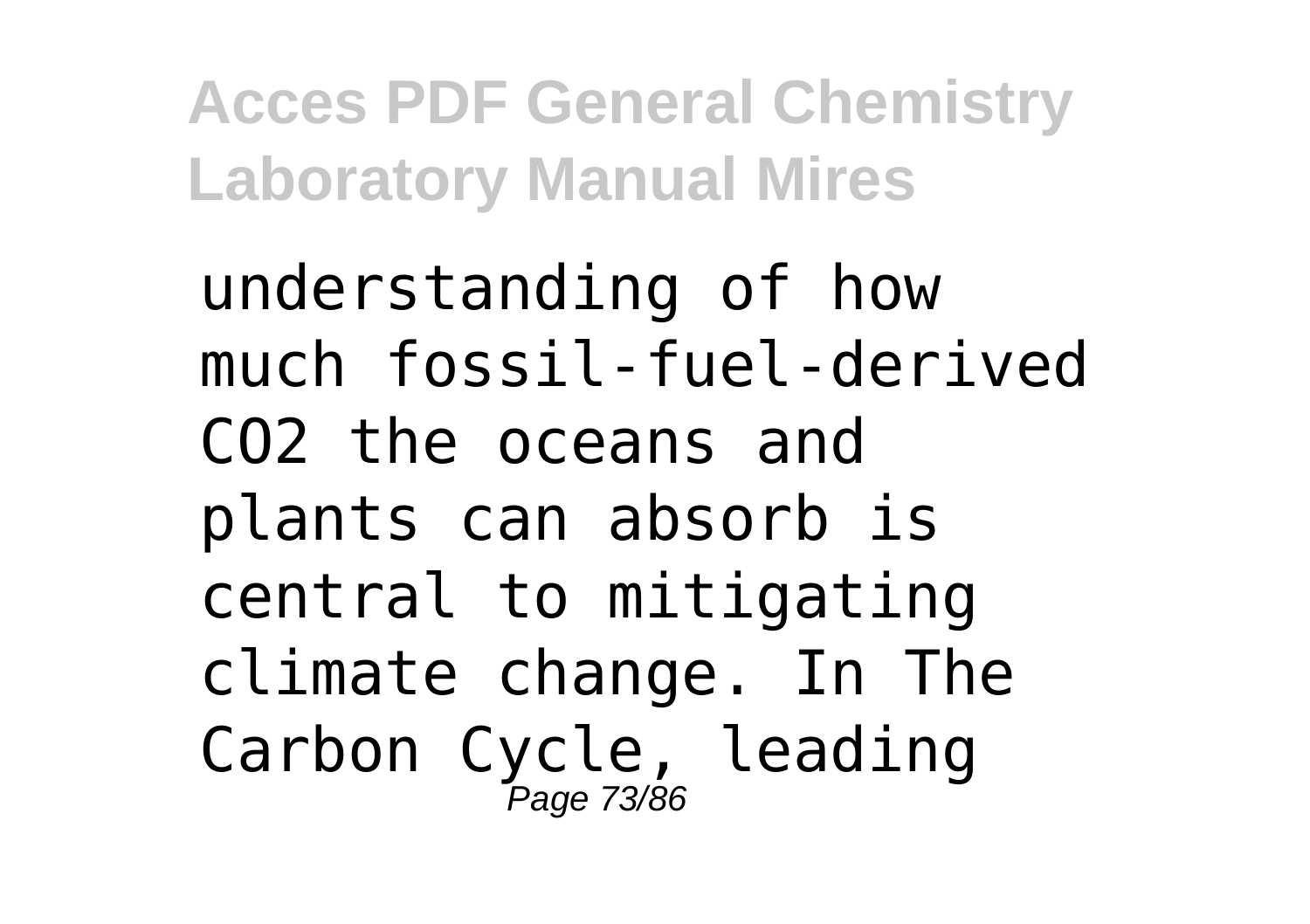scientists examine how atmospheric carbon dioxide concentrations have changed in the past and how this may affect the concentrations in the future. They look at Page 74/86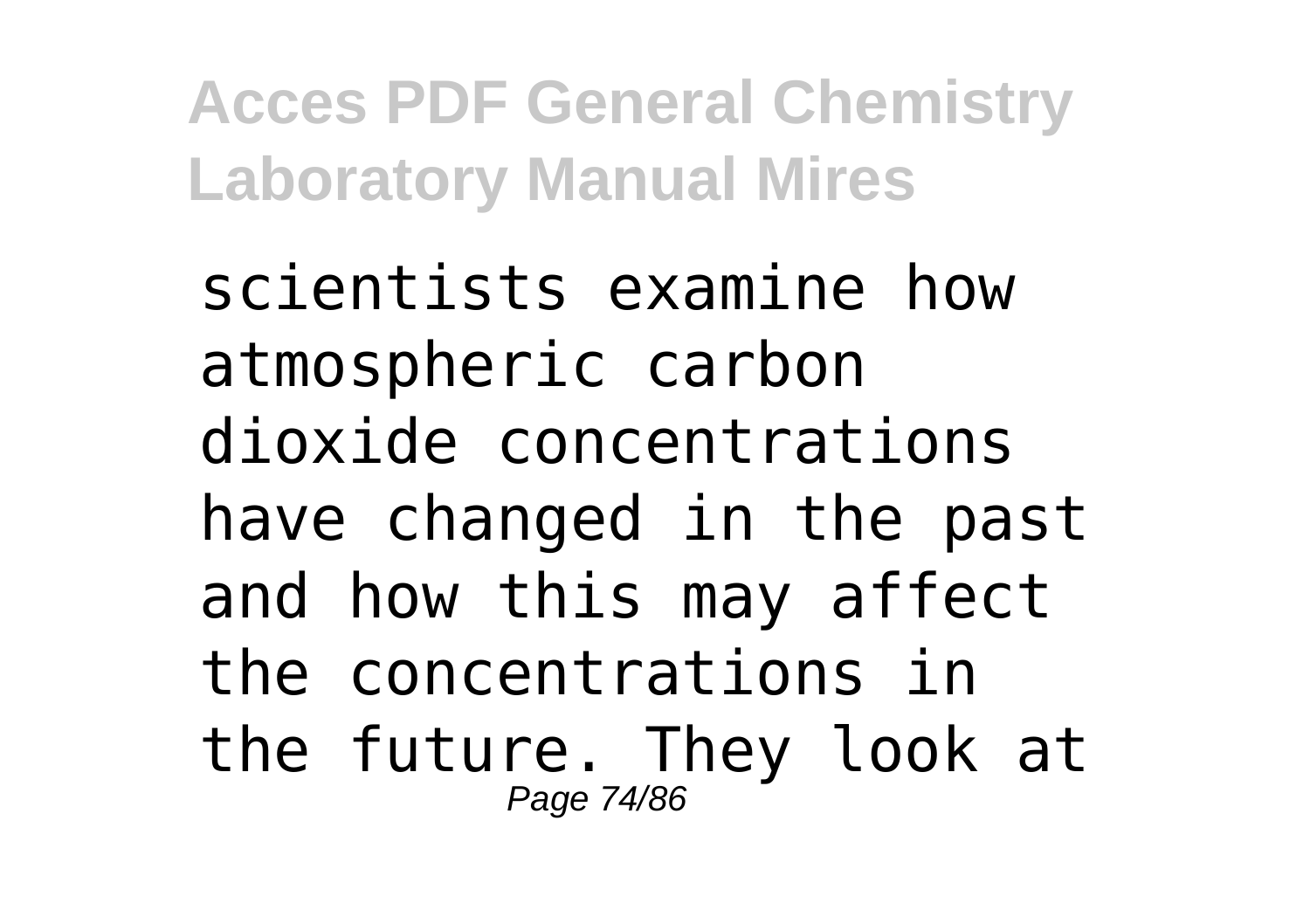the carbon budget and the "missing sink" for carbon dioxide. They offer approaches to modeling the carbon cycle, providing mathematical tools for Page 75/86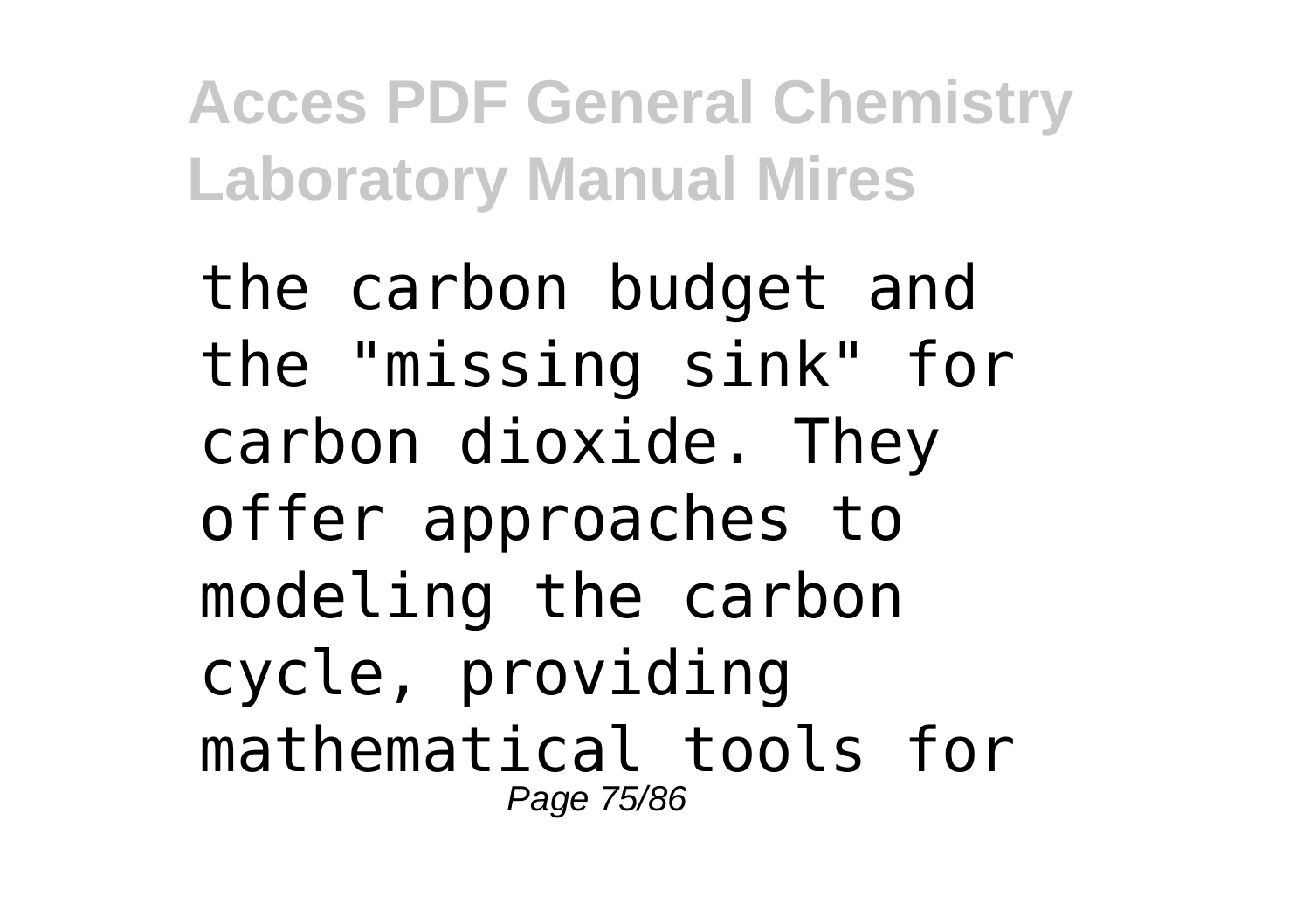predicting future levels of carbon dioxide. This comprehensive text incorporates findings from the recent IPCC reports. New insights, and a convergence of Page 76/86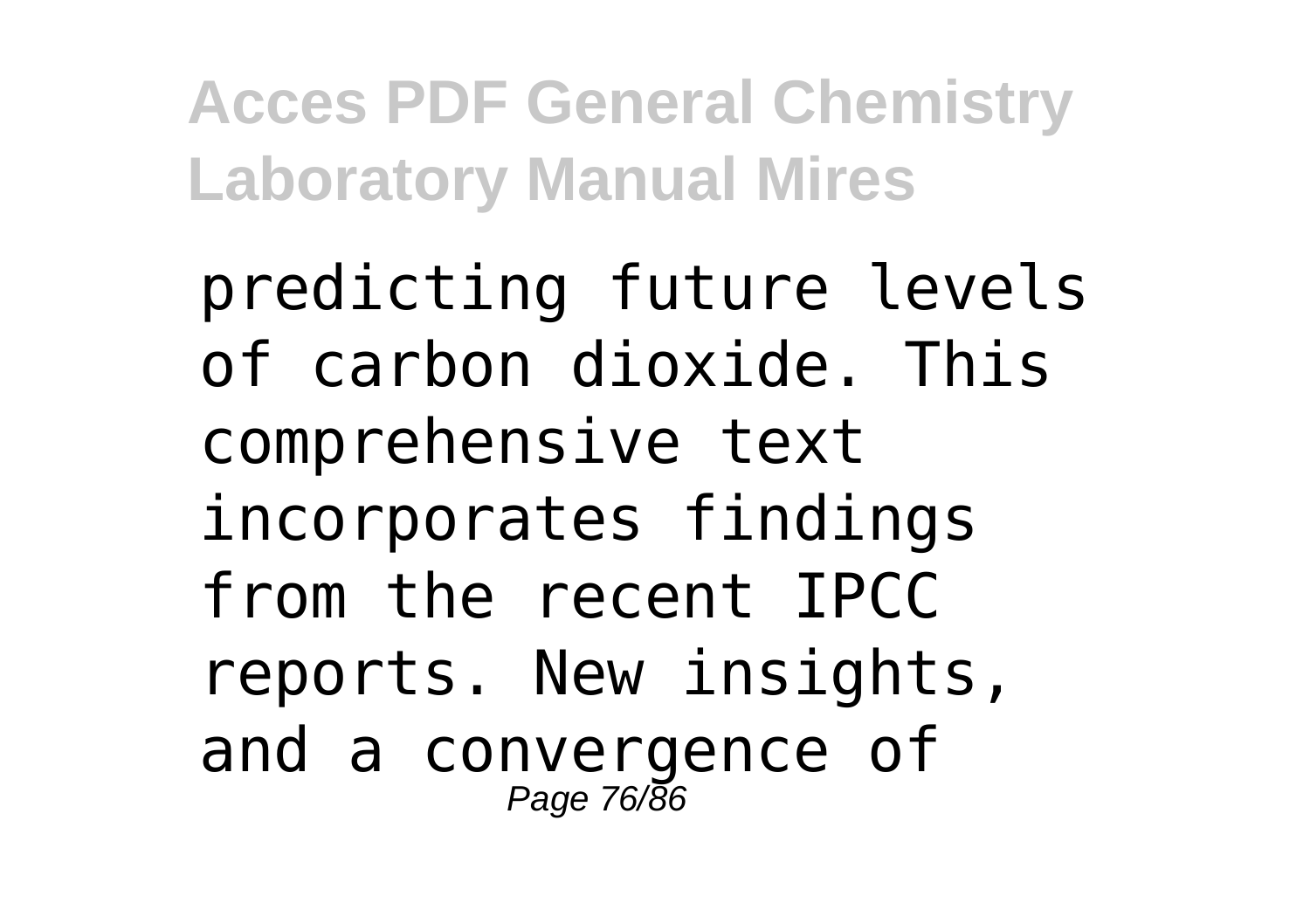ideas and views across several disciplines make this book an important contribution to the global change literature. This is an updated Page 77/86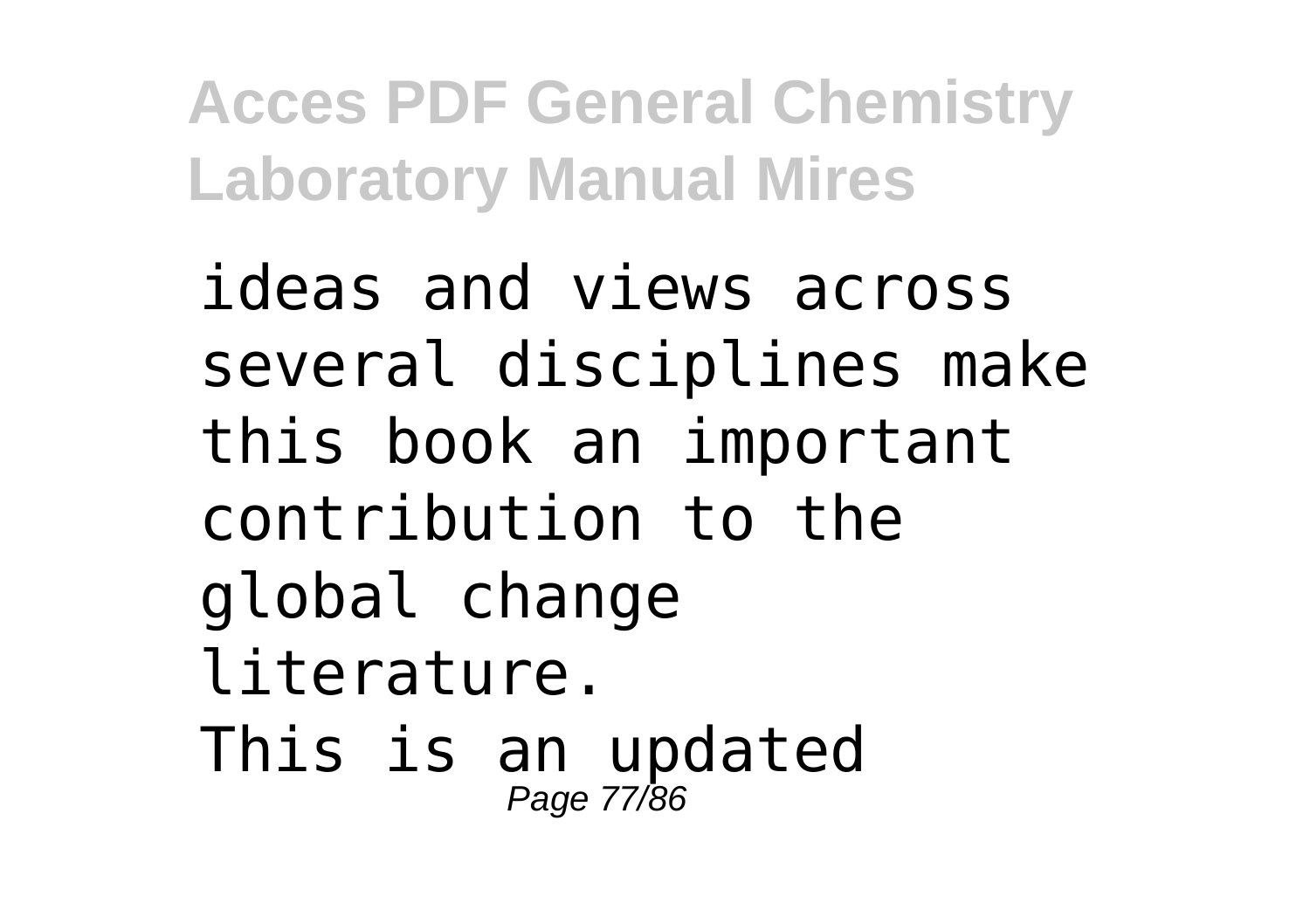version of the best selling first edition, Ecological Census Techniques, with updating, some new chapters and authors. Almost all ecological Page 78/86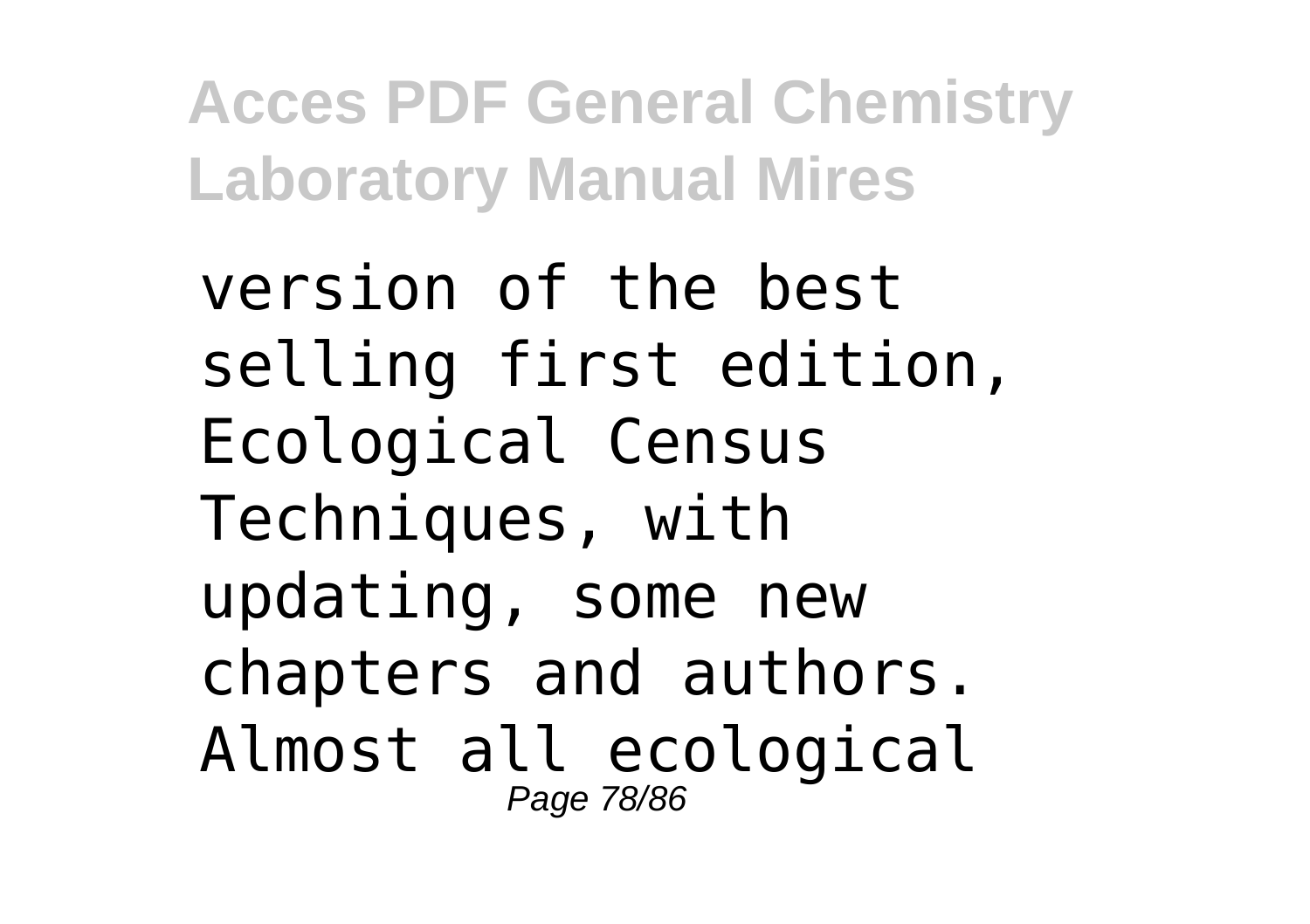and conservation work involves carrying out a census or survey. This practically focussed book describes how to plan a census, the practical details and Page 79/86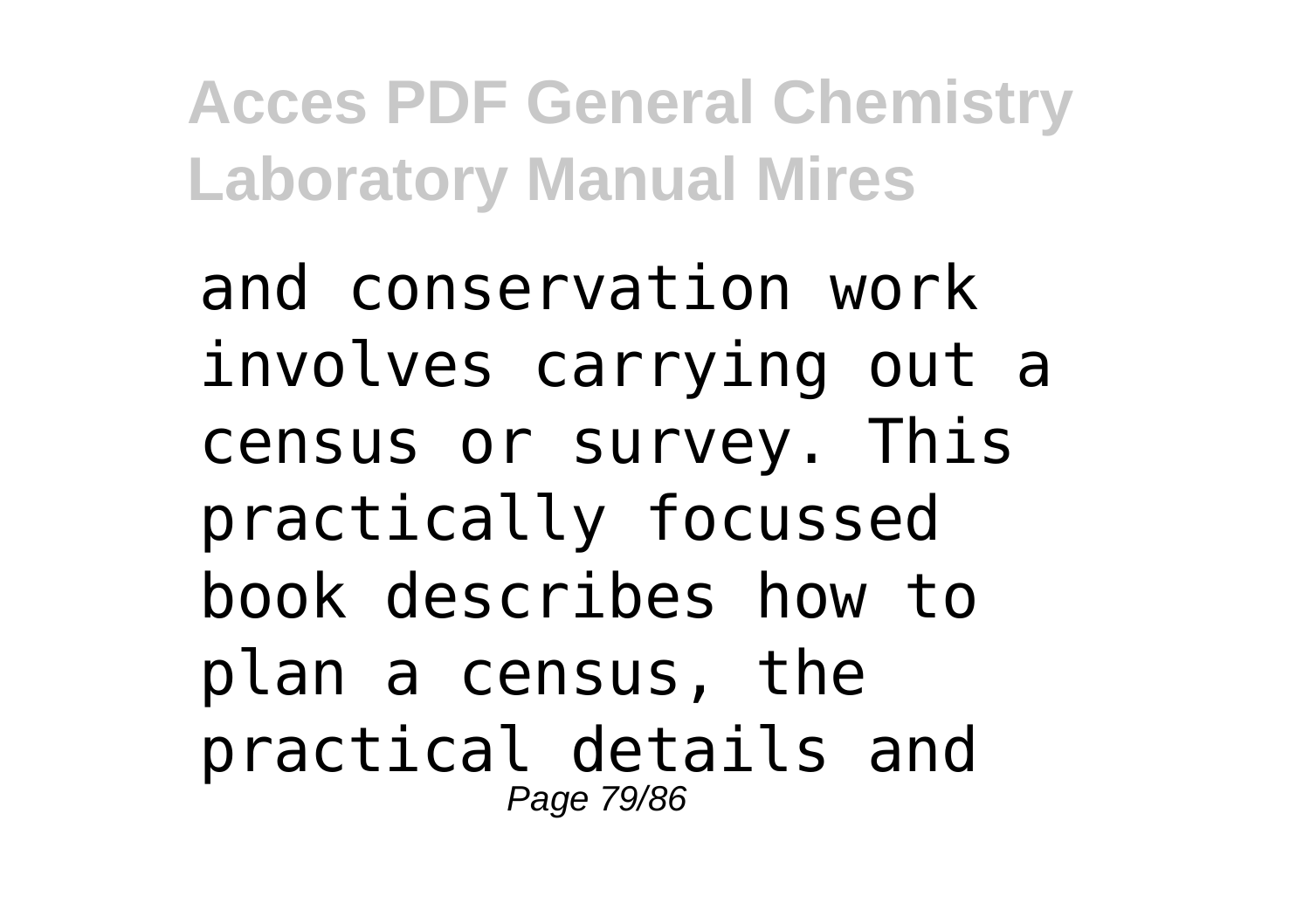shows with worked examples how to analyse the results. The first three chapters describe planning, sampling and the basic theory necessary for carrying Page 80/86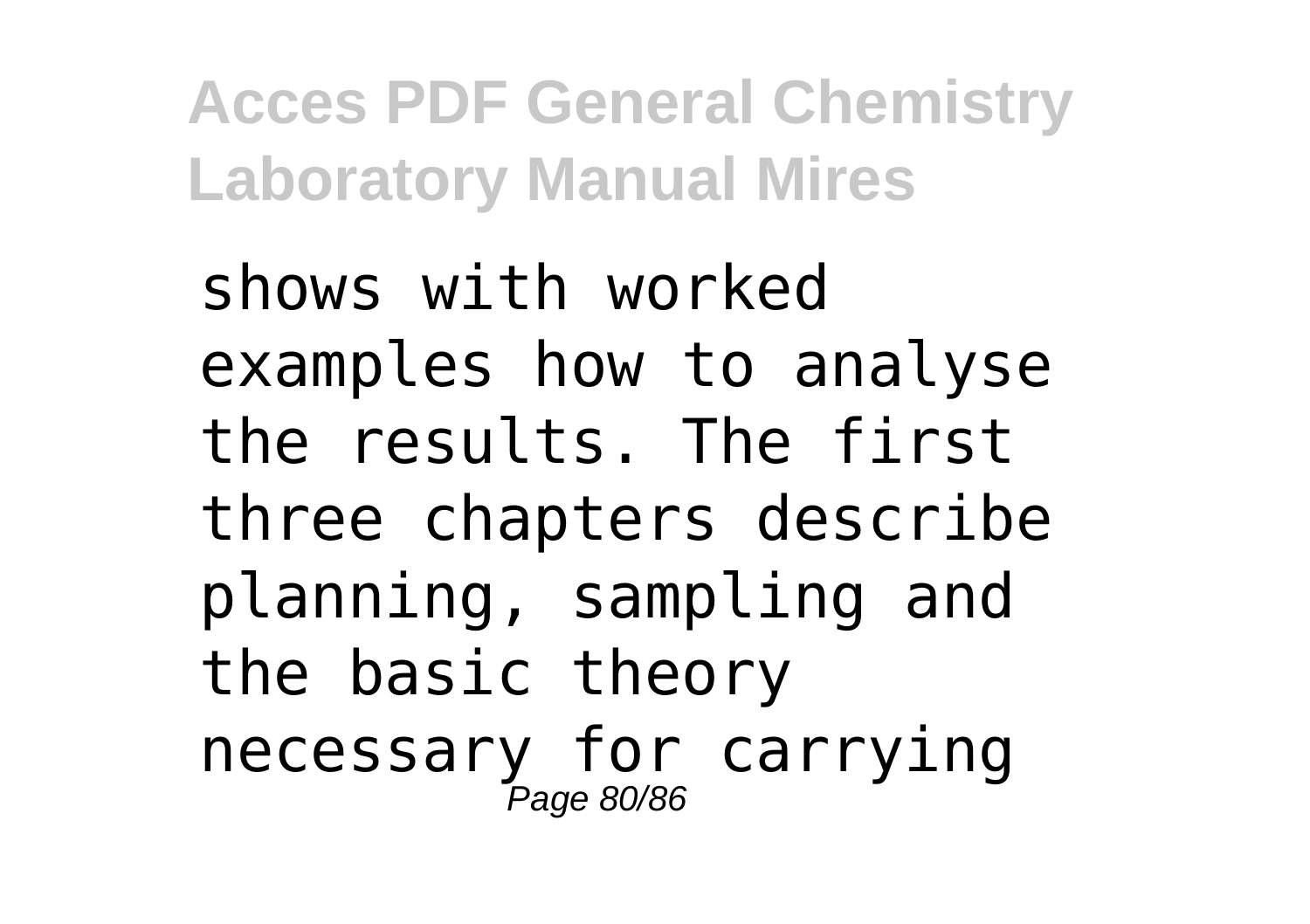out a census. In the subsequent chapters international experts describe the appropriate methods for counting plants, insects, fish, amphibians, reptiles, Page 81/86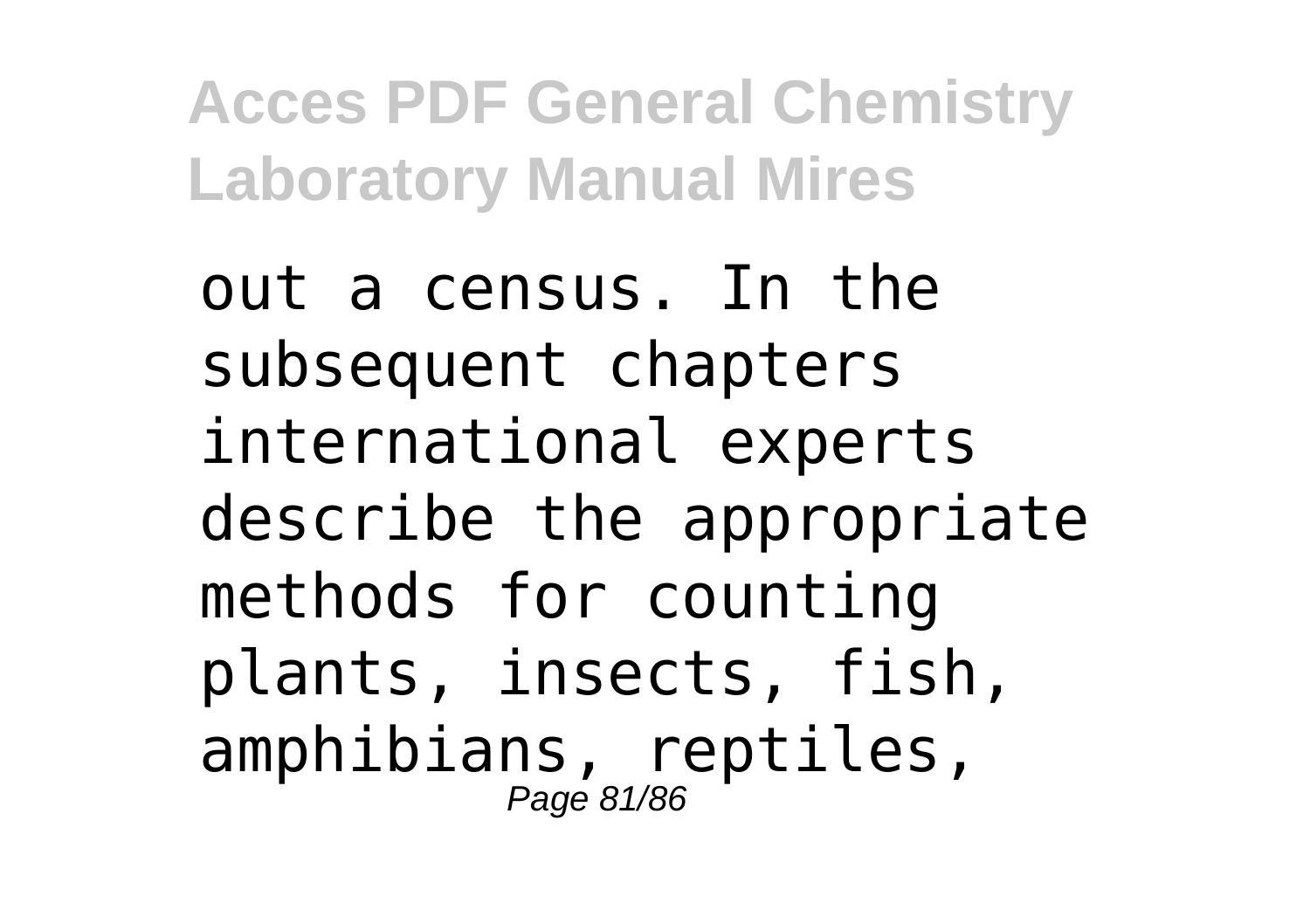mammals and birds. As many censuses also relate the results to environmental variability, there is a chapter explaining the main methods. Finally, Page 82/86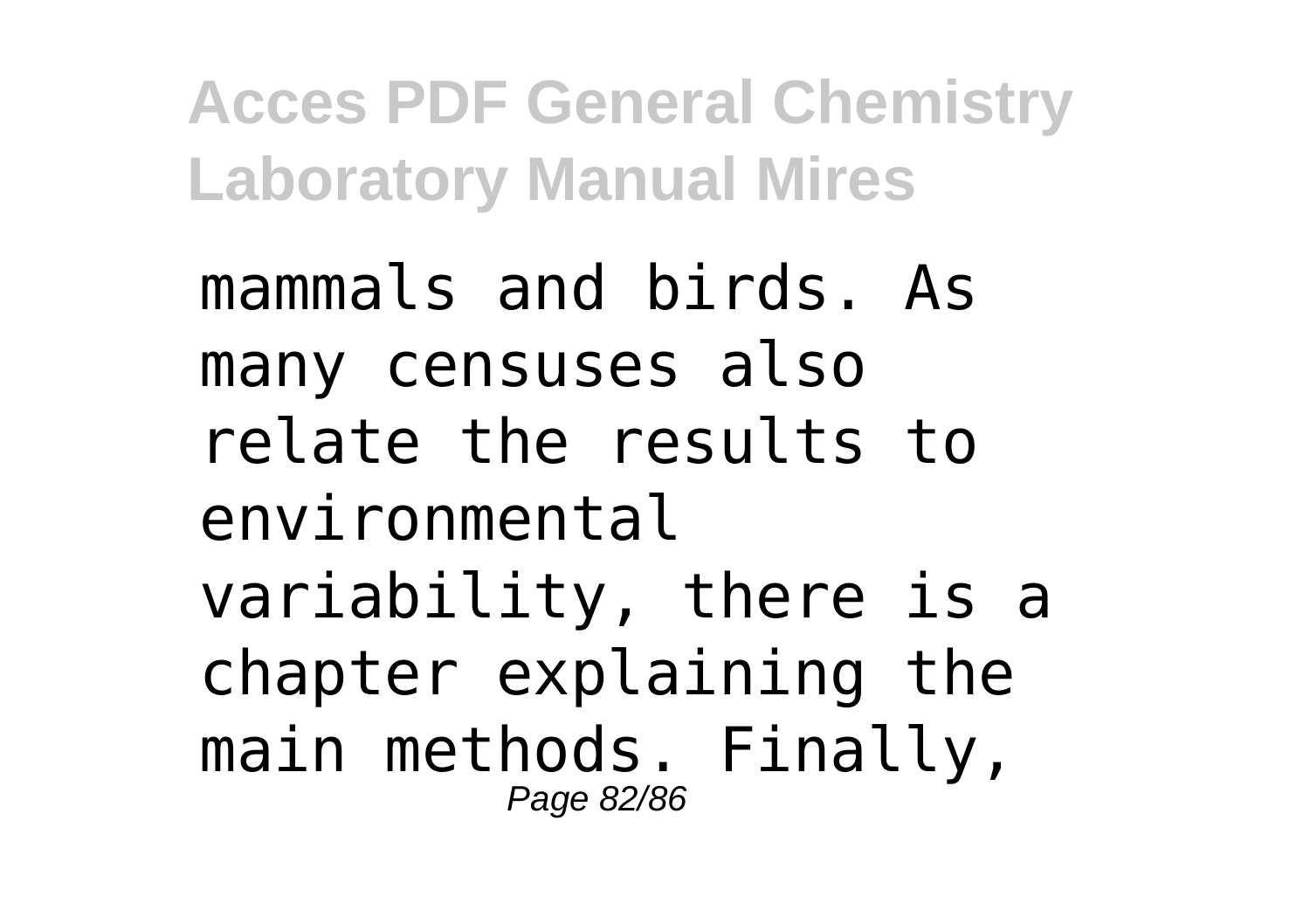there is a list of the most common mistakes encountered when carrying out a census. Recommendations and technical overview Global Peatland Page 83/86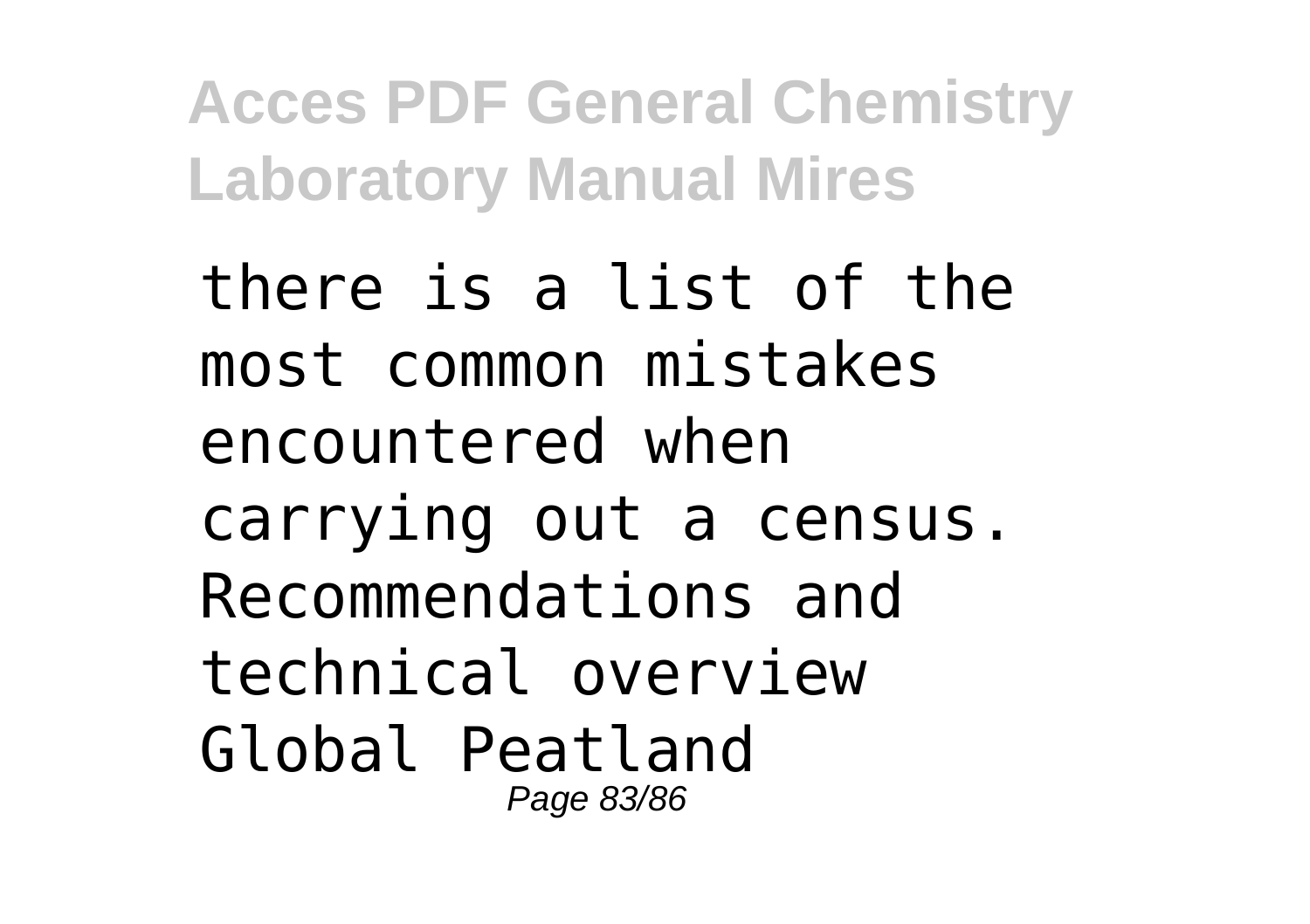Restoration Global Peat Resources Aquatic Sciences and Fisheries Abstracts Ecological Census Techniques Laboratory and Field Page 84/86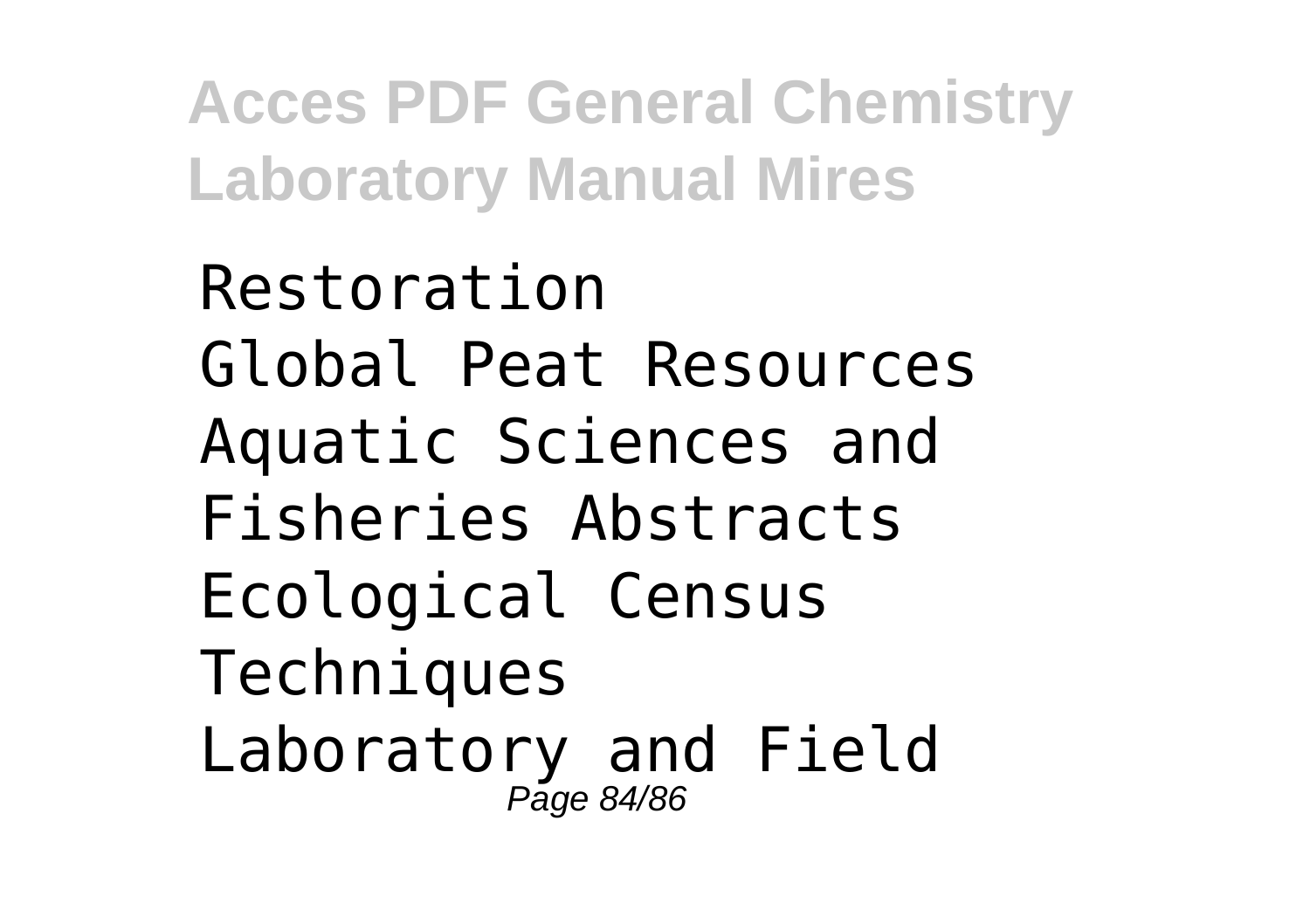## **Techniques**

List of members in v. 4, no. 2, 1927. Orientalism Principles of Botany Investigations in High School Science America's Lab Report

Page 85/86